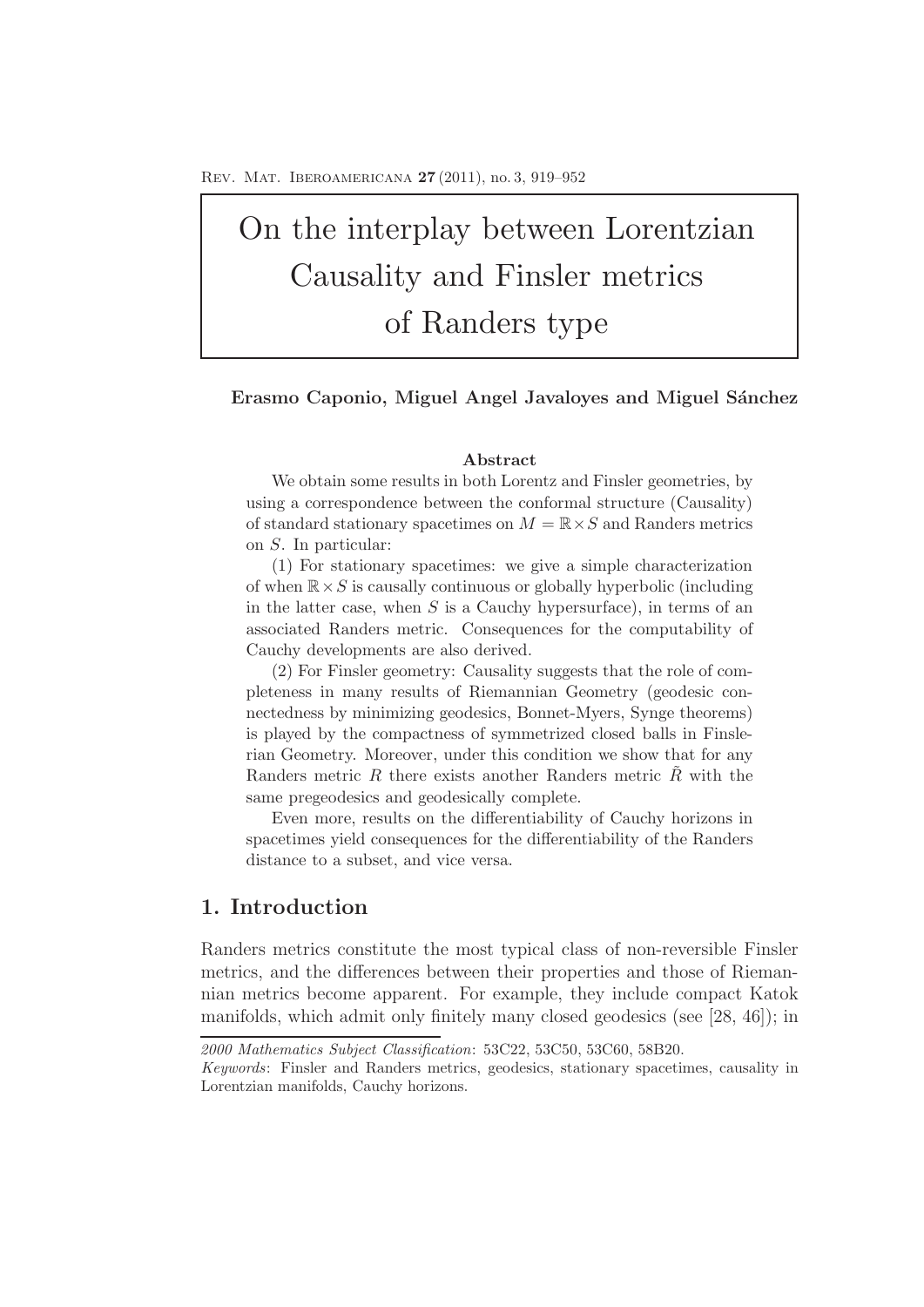particular, there are Katok metrics on the sphere  $S<sup>2</sup>$  with only two distinct closed geodesics, whereas any Riemannian metric on  $S<sup>2</sup>$  admits infinitely many (see [1, 22]). There are several ways to express a given Randers metric; for instance, when considered as a Zermelo metric, the characterization of those with constant flag curvature becomes more natural (see [3]). Moreover, there is an interesting relation between standard stationary spacetimes  $(\mathbb{R} \times S, q)$  (see Eq. (4.1)) and Randers metrics (see Eq. (4.3)). This was pointed out in [14], where the associated Randers metric is called Fermat metric, and was used in this reference and others [4, 12, 15] to prove some properties of geodesics in stationary spacetimes. Such Fermat metrics are referred to as Optical Zermelo-Randers-Finsler metrics in [24], where some interpretations (concerning, for example, the case of constant flag curvature) are provided.

The purpose of the present paper is to develop in full the correspondence between the global conformal properties (Causality) of the stationary metric and the global geometric properties of the associated Fermat/optical metric. This will be useful for both geometries, Lorentzian and Finslerian, and it is summarized now.

## **1.1. Previous notions on stationary spacetimes**

For the convenience of the reader, we recall first some basic elements on stationary spacetimes which are necessary in order to understand the announced correspondence with Randers metrics. Such elements are spread in physics and mathematics literature (see for example [13, 20, 31], [36, pp. 37–38], [45, Ch. 18]) and some of them will be developed in more detail in Section 4 (see also Section 3 for general background on Lorentzian Geometry).

A (normalized, standard) stationary spacetime is a smooth, connected, product manifold  $M = \mathbb{R} \times S$  endowed with a Lorentzian metric g (with signature  $(-, +, \ldots, +)$  which can be written as:

(1.1) 
$$
g = -dt^2 + \pi^* \omega \otimes dt + dt \otimes \pi^* \omega + \pi^* g_0,
$$

where  $\pi : \mathbb{R} \times S \to S$ ,  $t : \mathbb{R} \times S \to \mathbb{R}$  are the natural projections,  $*$  denotes pullback and  $\omega$  and  $g_0$  are resp. a 1-form and a Riemannian metric on  $S$ . Here, the vector field  $K$  induced from the natural lifting to  $M$  of the canonical vector field on  $\mathbb R$  is a (normalized, standard) timelike Killing vector field.

Let  $Stat(\mathbb{R} \times S)$  be the set of all the standard stationary metrics on  $\mathbb{R} \times S$  as in (1.1). Notice that any such metric is determined by the pair  $(q_0, \omega)$  composed by a Riemannian metric  $q_0$  and a 1-form  $\omega$  on S; such a pair will be called a stationary data pair. Conversely, any stationary data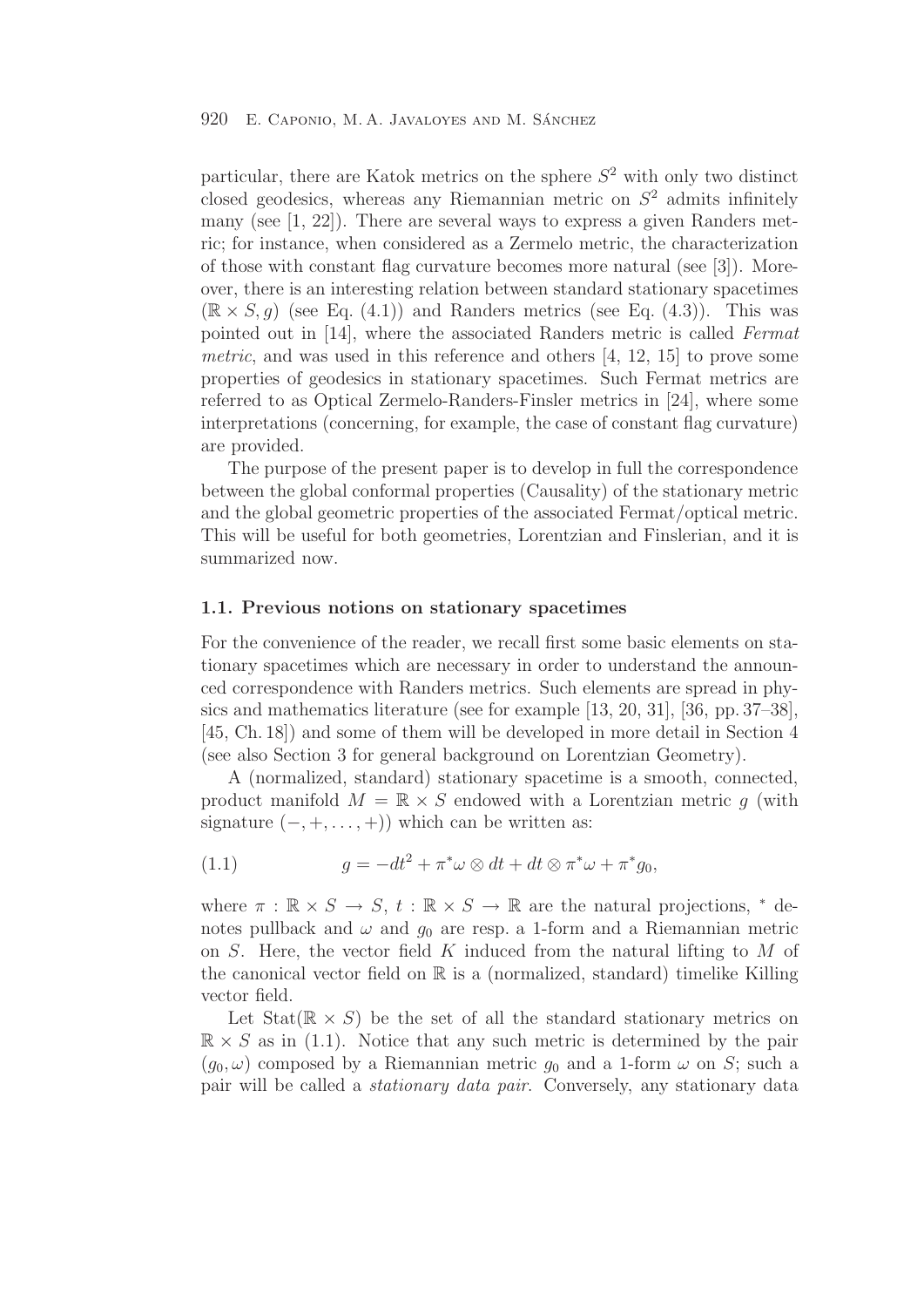pair  $(q_0, \omega)$  determines a Lorentzian metric through the expression (1.1) and, so, it defines an element of  $Stat(\mathbb{R} \times S)$ . Therefore,  $Stat(\mathbb{R} \times S)$  can be also regarded as the set of all the stationary data pairs on S. We emphasize that two distinct stationary data pairs may yield isometric spacetimes. This is straightforward because an expression such as (1.1) can be derived by making any spacelike section  $S'$  to play the role of the initial section S. Nevertheless, we detail this assertion for clarity in future reference. Start with the metric (1.1) obtained for some stationary data pair  $(q_0, \omega)$ . On any embedded hypersurface  $i: S' \hookrightarrow M$ , one can induce a (possibly signaturechanging) metric  $g'_0 = i^*g$ , and S' is called *spacelike* if  $g'_0$  is a Riemannian (positive-definite) metric. Moreover, a 1-form  $\omega'$  can be induced as  $\omega'(v)$  =  $g(K, v)$  for all v tangent to S'. Assume that S' is spacelike and also a section, that is, S' can be written as the graph  $S^f = \{(f(x), x) : x \in S\}$  of some smooth function f on S. The restriction  $\pi|_{S} f : S^f \to S$  is a diffeomorphism, and we write  $\tilde{f} = (\pi|_{S}t)^{-1}$ ,  $g_0^f = \tilde{f}^*g_0^t$  and  $\omega^f = \tilde{f}^*\omega'$ . One can check that the 1-forms vary always in the same cohomology class as  $\omega - \omega^f = df$ , and the metrics satisfy  $g_0 + \omega \otimes \omega = g_0^f + \omega^f \otimes \omega^f$  (Prop. 5.9). Now, the metric  $g^f$ in Stat( $\mathbb{R} \times S$ ) determined by the stationary data pair  $(g_0^f, \omega^f)$  is isometric to the original one. In fact, the *change of initial section*  $f_M : M \to M$ 

(1.2) 
$$
f_M(t,x) = (t + f(x),x) \qquad \forall (t,x) \in \mathbb{R} \times S
$$

satisfies  $f_M^* g = g^f$ .

## **1.2. Stationary-Randers Correspondence (SRC)**

Notice that any stationary data pair  $(g_0, \omega)$  also determines a Finsler metric of Randers type on S, namely:

$$
R(v) = \sqrt{h(v, v)} + \omega(v), \quad \text{for } h = g_0 + \omega \otimes \omega, v \in TS.
$$

Any Randers metric on S can be obtained in such a way. Therefore, the set of all such pairs  $(g_0, \omega)$  can be also identified with the set Rand(S) of all the Randers metrics on S, and one has the natural bijective map

(1.3) 
$$
Stat(\mathbb{R} \times S) \to \text{Rand}(S), \qquad g \mapsto F_g,
$$

where  $F_q$  is determined by the same stationary data pair  $(g_0, \omega_0)$  which determines g. We call  $F_q$  the Fermat metric associated to g.

Now, some first relations between the geometric properties of the spacetime  $(M, g)$  and the Randers manifold  $(S, F_q)$  appear, for example:

(A1) The future-pointing (respectively, past-pointing) lightlike pregeodesics of  $(M, q)$  project onto the pregeodesics (respectively, reverse pregeodesics) of  $(S, F_q)$  (Prop. 4.1).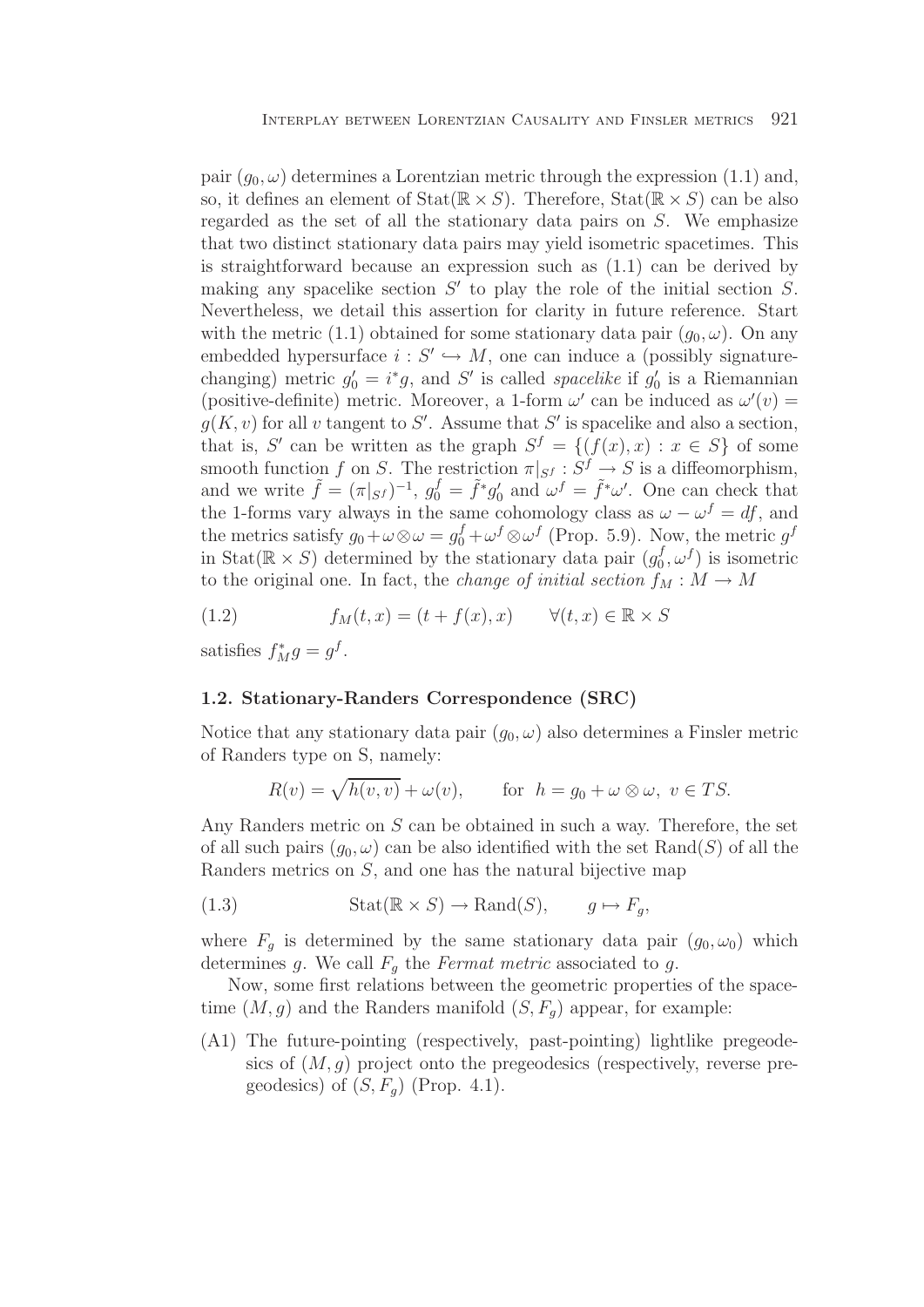(A2) A slice  $S_t = \{t\} \times S$  is a Cauchy hypersurface for  $(M, g)$  (and, then,  $(M, g)$  is globally hyperbolic) if and only if the corresponding Fermat metric  $F_q$  is forward and backward complete (Th. 4.4).

We can go further in this correspondence by noticing the following claim. Assume that two stationary data pairs  $(g_0, \omega), (g'_0, \omega')$  yield stationary metrics  $g, g'$  which are isometric by means of a change of the initial section as in (1.2). Then, the associated Fermat metrics  $F_g$ ,  $F_{g'}$  must share the geometric properties which correspond to the intrinsic properties of g. More precisely, define the following relations of equivalence in  $\text{Rand}(S)$  and  $Stat(\mathbb{R} \times S)$ , resp.:

$$
R \sim R' \iff R - R' = df \text{ for some smooth function } f \text{ on } S,
$$
  
\n
$$
g \sim g' \iff g' = f_M^* g \text{ for some change of the initial section } f_M
$$
  
\nas in (1.2),

and let Rand(S)/  $\sim$ , Stat( $\mathbb{R} \times S$ )/  $\sim$  be the corresponding quotient sets, resp. The bijection (1.3) induces a well-defined bijective map between the quotients

$$
(\text{Stat}(\mathbb{R} \times S)/\sim) \rightarrow (\text{Rand}(S)/\sim)
$$

(see Prop. 4.1 and 5.9). Then, the claim above yields, for example (see Theorem 4.3):

- (B1) One (and then all) representative of the class  $[q]$  (∈ Stat( $\mathbb{R} \times S$ )/  $\sim$ ) is globally hyperbolic if and only if one (and then all) representative of  $[F_q](\in \text{Rand}(S)/\sim)$  satisfies that its symmetrized closed balls (i.e. the closed balls defined by the symmetrized distance associated to  $F_q$ ) are compact. In particular, this happens if the Randers distance is forward or backward complete for some representative  $F_q \in [F_q]$ .
- $(B2)$  One (and then all) representative of  $[g]$  is causally simple if and only if one (and then all) representative of  $[F_q]$  is convex, i.e. any two points in  $S$  can be joined by a geodesic whose length is equal to the distance between the two points. As a consequence, q satisfies that  $J^+(p)$  is closed for all p if and only if  $J^-(p)$  is closed for all p.

## **1.3. Applications to standard stationary spacetimes**

SRC yields explicit applications for the study of the so-called "causal ladder of spacetimes", and this can be extended to other causal properties. Recall that standard stationary spacetimes are always causally continuous, and the next conditions in the causal ladder are causal simplicity and global hyperbolicity (see Section 3). In general, these conditions may be difficult to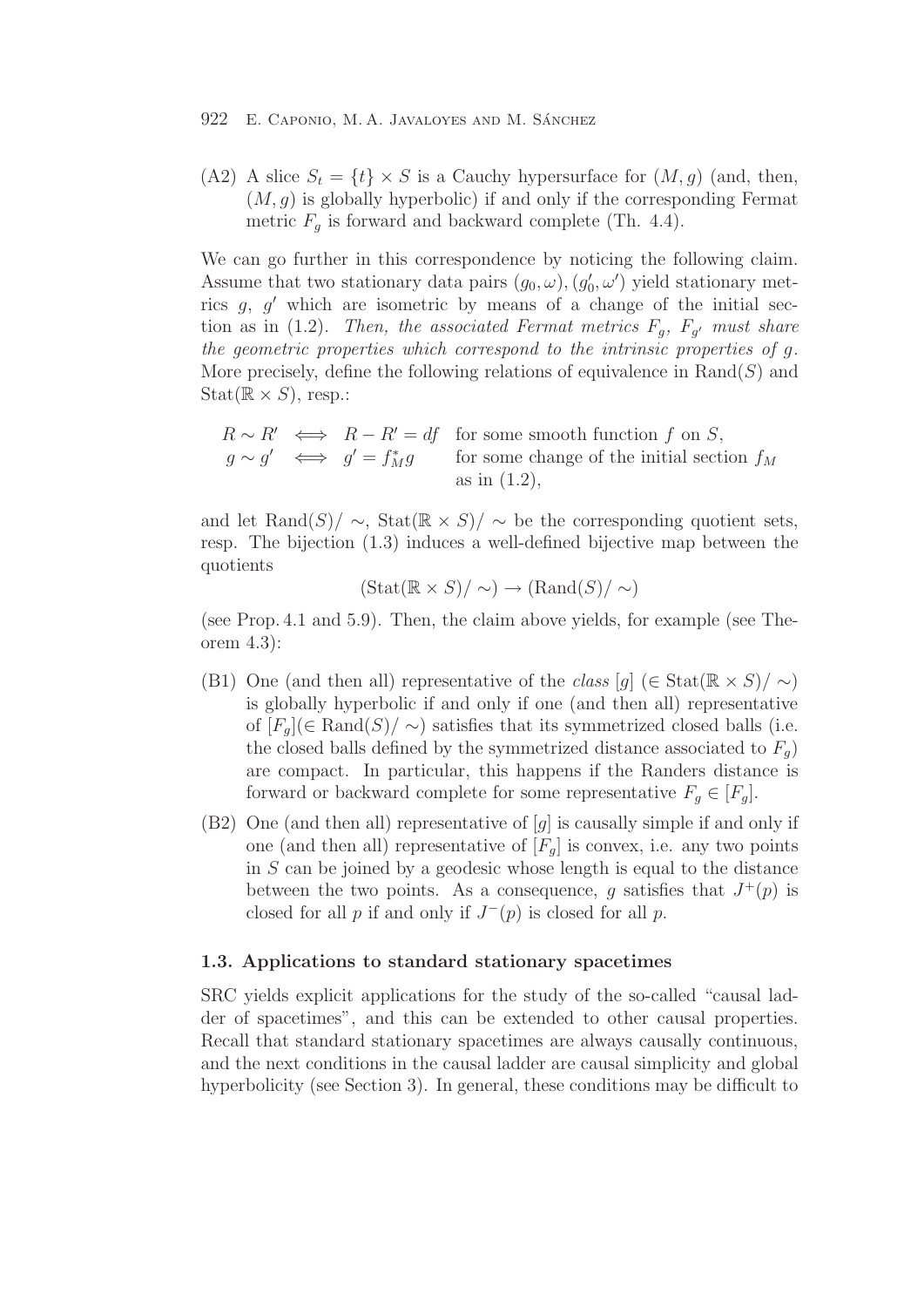check, but items (B1) and (B2) yield a complete characterization for standard stationary spacetimes<sup>1</sup>. We emphasize that, in  $(B1)$ , global hyperbolicity is characterized even when  $S_0 = \{0\} \times S$  is not a Cauchy hypersurface of  $\mathbb{R} \times S$  (typically, global hyperbolicity is proved by checking that some candidate hypersurface is Cauchy but, in principle, the only candidate in our case would be  $S_0$  or, equivalently, any slice  $S_t = \{t\} \times S, t \in \mathbb{R}$ . However, one can check directly when  $S_0$  is a Cauchy hypersurface through the characterization in item (A2). This sharpens the natural rough estimates for Cauchy hypersurfaces in splitting type spacetimes, see [42].

An example of other causal properties which can be studied via Finslerian ones will be developed in Subsection 4.3. Here a simple application for the computation of Cauchy developments (Prop. 4.7), including the problem of the (non-)smoothness of the Cauchy horizon (Th. 4.10), is obtained.

## **1.4. Applications to Finsler geometry**

They appear in several directions. First, the plain applications to Causality work also the other way round; so, results on, say, differentiability of Cauchy horizons, are translated in results on the differentiability of the distance function to a set for a Randers metric (Th. 5.12 and Cor. 5.13).

Causality also suggests the appropriate hypotheses to study the geometry of Randers metrics and, eventually, for any Finsler metric. Indeed, from SRC an analogy between Riemannian and Randers metrics for the problem of convexity becomes clear: the role of the compactness of the symmetrized closed balls for a Randers metric is similar to the role of metric completeness for a Riemannian metric. In fact, as globally hyperbolic spacetimes are causally continuous, the items (B1) and (B2) of SRC imply directly that any Randers metric with compact symmetrized closed balls is convex (see Lemma 5.1 for details). Moreover, this property can be also generalized to any Finsler metric, as it is carried out by using variational arguments in Theorem 5.2. Analogously, one can extend the Finslerian theorem of Bonnet-Myers (see [2, Theorems 7.7.1]) as well as other theorems where this is used (for example, Synge or the sphere theorem). Namely, forward or backward completeness can be replaced by the weaker condition of compactness for the symmetrized closed balls.

A different type of applications of SRC appears for those Randers metrics  $R(v) = \sqrt{h(v, v)} + \omega(v)$  with equal h but different  $\omega$  in the same cohomology class. As claimed in Subsection 1.2, all of them are Fermat metrics for

<sup>&</sup>lt;sup>1</sup>As these properties are conformally invariant, the normalization  $q(K, K) = -1$  for q in SRC is just a non-restrictive choice. Through the remainder of the paper, the results will be written without this normalization in order to make the expressions valid directly for all stationary spacetimes (and also trivially for all conformastationary spacetimes).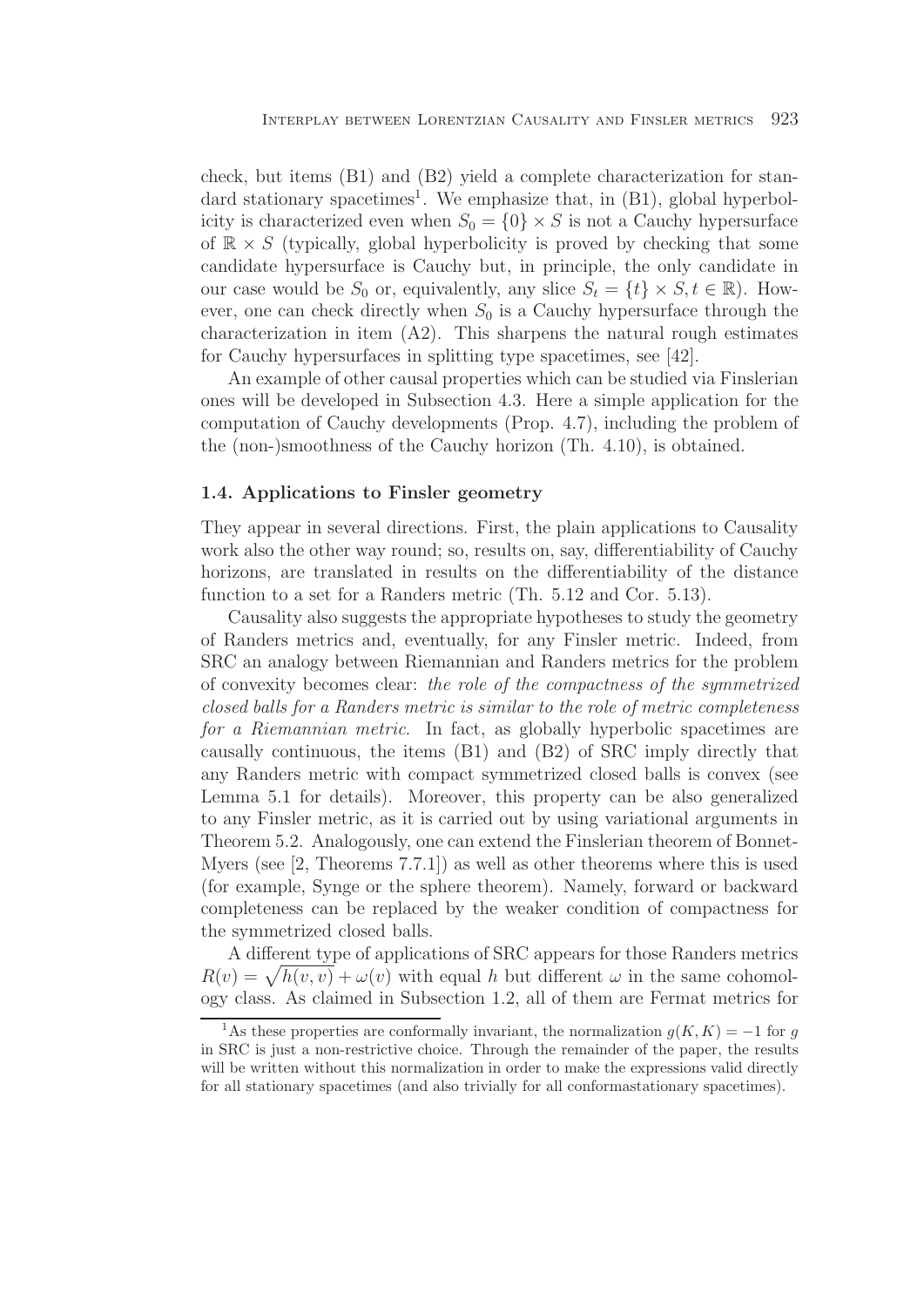canonically isometric standard stationary spacetimes and, therefore, they share the elements which correspond to the (intrinsic) geometry of these spacetimes. The first of these elements is the set of pregeodesics (which corresponds to the lightlike pregeodesics of the spacetime, item (A1)). Another shared property is the possible compactness of symmetrized closed balls (as this corresponds to global hyperbolicity, item (B1)) as well as convexity (as this corresponds to causal simplicity, item (B2)).

More subtly, recall that the fact that each slice  $S_t = \{t\} \times S$  is a Cauchy hypersurface, is not an intrinsic property for the spacetime (say, it depends on the choice of the initial spacelike hypersurface  $S_0$ ). In spite of this, such a property was also characterized in terms of the completeness of the corresponding Fermat metric (item (A2)). Therefore, one obtains a surprising consequence for Randers metrics: the class of a Randers metric  $R$  (according to Subsection 1.2) contains a forward and backward complete representative (necessarily with the same pregeodesics as  $R$ ) if and only if its symmetrized closed balls are compact,  $\sec^2$  Th. 5.10. We recall that, even though the symmetrized distance  $d_s$  appears sometimes in the literature (see for example [39, 40]), there are no similar results to previous ones, as far as we know. A difficulty of  $d_s$  is that it is not constructed as the distance associated to a length structure (see Appendix).

The interaction is also symbiotic in other intermediate aspects. For example, under the Finslerian viewpoint, the completeness of the symmetrized distance  $d_s$  of the Randers metric  $R(v) = \sqrt{h(v, v)} + \omega(v)$  is easily a sufficient (but not necessary) condition for the completeness of the associated Riemannian metric h. This yields that, if a standard stationary spacetime  $(M, g)$ is globally hyperbolic, then the Riemannian metric  $g_0 + \omega \otimes \omega$  on S, (the "quotient metric by the flow of K", under the normalization  $g(K, K) = -1$ ), which is the Riemannian metric h of the Fermat metric  $F_q$ , must be complete (see Eq. (4.1) and Cor. 5.6), and counterexamples to the converse follow easily, Example 5.5.

## **1.5. Plan of work**

Due to the quite interdisciplinary nature of this work, a special effort has been carried out in order to keep it self-contained. The paper is organized as follows. In Section 2 we introduce the basic notions and results in Finsler manifolds necessary for the remainder of the paper. Moreover, we give an

<sup>2</sup>In comparison, notice that a well-known result by Nomizu and Ozeki [34] states that any Riemannian manifold is globally conformal to a complete one –with different pregeodesics, in general. If a Riemannian metric is incomplete then, regarded as a Finsler metric, it contains non-compact (symmetrized) closed balls and, so, no Randers metric in its class will be complete by SRC (B1).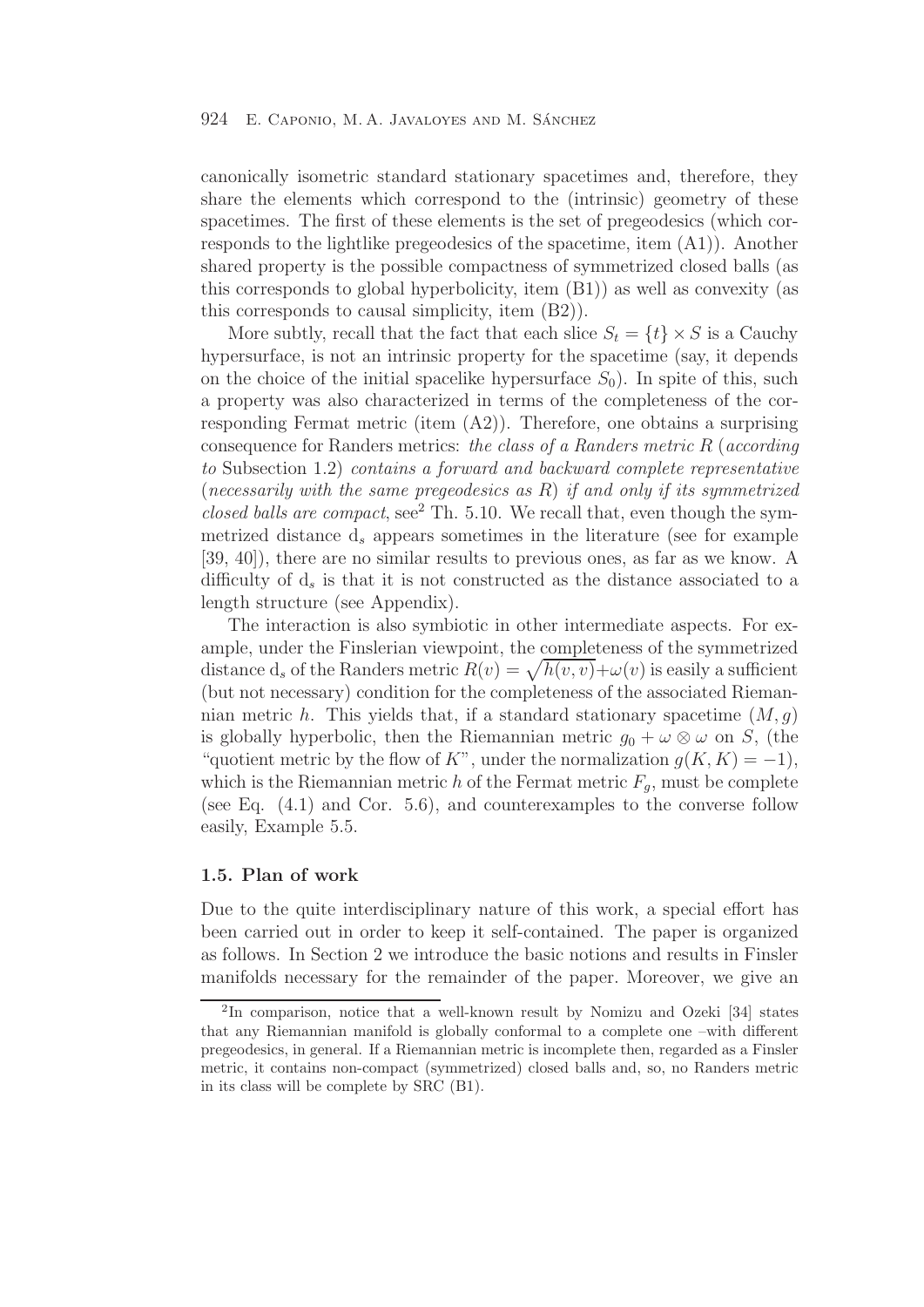extension of the Hopf-Rinow theorem for Finsler manifolds which considers the symmetrized balls (see Prop. 2.2). In Section 3, we recall the basic notions on Causality in spacetimes, including the causal ladder. In Section 4, the Fermat metric associated to any (non-necessarily normalized) standard stationary spacetime is introduced (see  $(4.3)$  and  $(4.1)$ ). Then, the applications to Causality of standard stationary spacetimes are obtained (Th. 4.3, 4.4). Moreover, in Prop. 4.7 we characterize the future/past Cauchy development of a subset A contained in a Cauchy hypersurface, by using the distance function from  $A$  in the Fermat metric. As a consequence, we give a result about the measure of the subset of non-differentiable points in the Cauchy horizons  $H^{\pm}(A)$  when A is a domain with enough regular edge (Th. 4.10). In Section 5, we exploit the expression of Randers metrics as Fermat ones in order to obtain the applications to Finsler Geometry. First, we prove the existence and multiplicity of connecting geodesics for general Finsler manifolds (Th. 5.2) taking into account the hypothesis on Randers metrics suggested by Causality (Lemma 5.1). Second, we retrieve a necessary condition for a standard stationary spacetime to be globally hyperbolic (Cor. 5.6), and obtain a result on geodesic completeness for Randers metrics with compact symmetrized closed balls (Th. 5.10). We finish the section by applying some results on differentiability of Cauchy horizons in [16] to the differentiability of the distance function to a subset in a Randers metric (Th. 5.12 and Cor. 5.13). In the Appendix, we discuss the relation between the different metrics which appear in Randers manifolds, introducing the length metric associated to the symmetrized distance.

As possible further developments, notice that most of the results in this paper apply only to Randers metrics. It is natural to wonder which of them can be extended to arbitrary (non-reversible) Finsler manifolds.

## **2. Finsler metrics**

Let M be a  $C^{\infty}$ , paracompact, connected manifold of dimension n and  $F: TM \to [0, +\infty]$  be a continuous function. We say that  $(M, F)$  is a Finsler manifold if

- 1. F is  $C^{\infty}$  in  $TM \setminus 0$ , i. e. away from the zero section,
- 2. F is fiberwise positively homogeneous of degree one, i. e.  $F(x, \lambda y) =$  $\lambda F(x, y)$  for every  $(x, y) \in TM$  and  $\lambda > 0$ ,
- 3.  $F<sup>2</sup>$  is fiberwise strongly convex, i. e. the matrix

(2.1) 
$$
g_{ij}(x,y) = \left[\frac{1}{2} \frac{\partial^2 (F^2)}{\partial y^i \partial y^j}(x,y)\right]
$$

is positive definite for every  $(x, y) \in TM \setminus 0$ .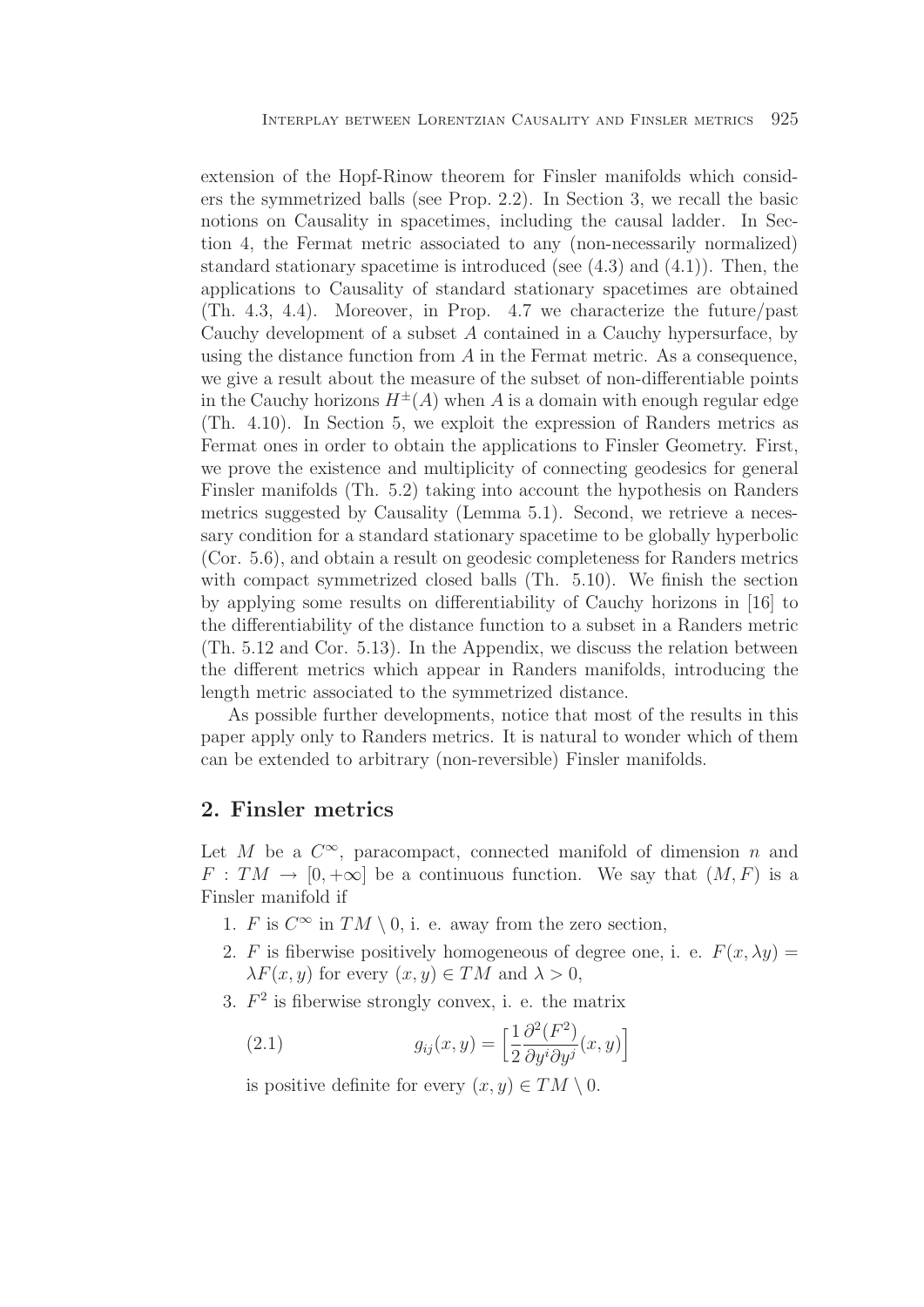Here we are using the notation of [2], that is,  $(x, y)$  denotes the natural coordinates in  $TM$  associated to a chart in  $M$ . In what follows, v will denote directly a vector in  $TM$  and the reference to the base point (which eventually will be denoted with a different letter,  $p, q \in M$ ) will be omitted when there is no possibility of confusion.

Given a Finsler manifold  $(M, F)$ , it can be proven that F must be in fact positive away from the zero section, and it satisfies the triangle inequality, that is,

$$
(2.2) \tF(v_1 + v_2) \leq F(v_1) + F(v_2),
$$

where equality holds iff  $v_2 = \alpha v_1$  or  $v_1 = \alpha v_2$  for some  $\alpha \geq 0$ , and the fundamental inequality,

$$
\sum_{ij} g_{ij}(v) w^i v^j \le F(w) F(v),
$$

where  $v \neq 0$ , and equality holds iff  $w = \alpha v$  for some  $\alpha \geq 0$ .

A remarkable property of Finsler metrics is that they may be non reversible, that is, in general  $F(-v) \neq F(v)$ . So, one defines the *reverse* Finsler metric F by  $F(v) = F(-v)$  for every  $v \in TM$ , which is again a Finsler metric. The most typical non-reversible examples are Randers metrics. Let  $(M, h)$  be a Riemannian manifold and  $\omega$  be a 1-form on M such that  $|\omega(v)| < \sqrt{h(v, v)}$  for any  $v \in TM$ . The Randers metric R on  $(M, h)$ associated to  $\omega$  is then

(2.3) 
$$
R(v) = \sqrt{h(v, v)} + \omega(v),
$$

(see [2, Chapter 11]). The reverse metric  $\tilde{R}$  is obtained just replacing  $\omega$ by  $-\omega$ .

## **2.1. Distance function and length**

For any Finsler metric, one can define naturally the (Finslerian) distance as

(2.4) 
$$
d(p,q) = \inf_{\gamma \in C(p,q)} \ell_F(\gamma),
$$

where  $C(p, q)$  is the set of piecewise smooth curves from p to q and  $\ell_F(\gamma)$  is the Finslerian length of  $\gamma : [a, b] \to \mathbb{R}$ , that is

$$
\ell_F(\gamma) = \int_a^b F(\dot{\gamma}(s)) \mathrm{d} s.
$$

Because of (2.2), d satisfies the triangle inequality. As all the properties of a distance but symmetry are fulfilled, the pair  $(M, d)$  is referred sometimes as a generalized metric space (see [2, Section 6.2] or [19] for a detailed study).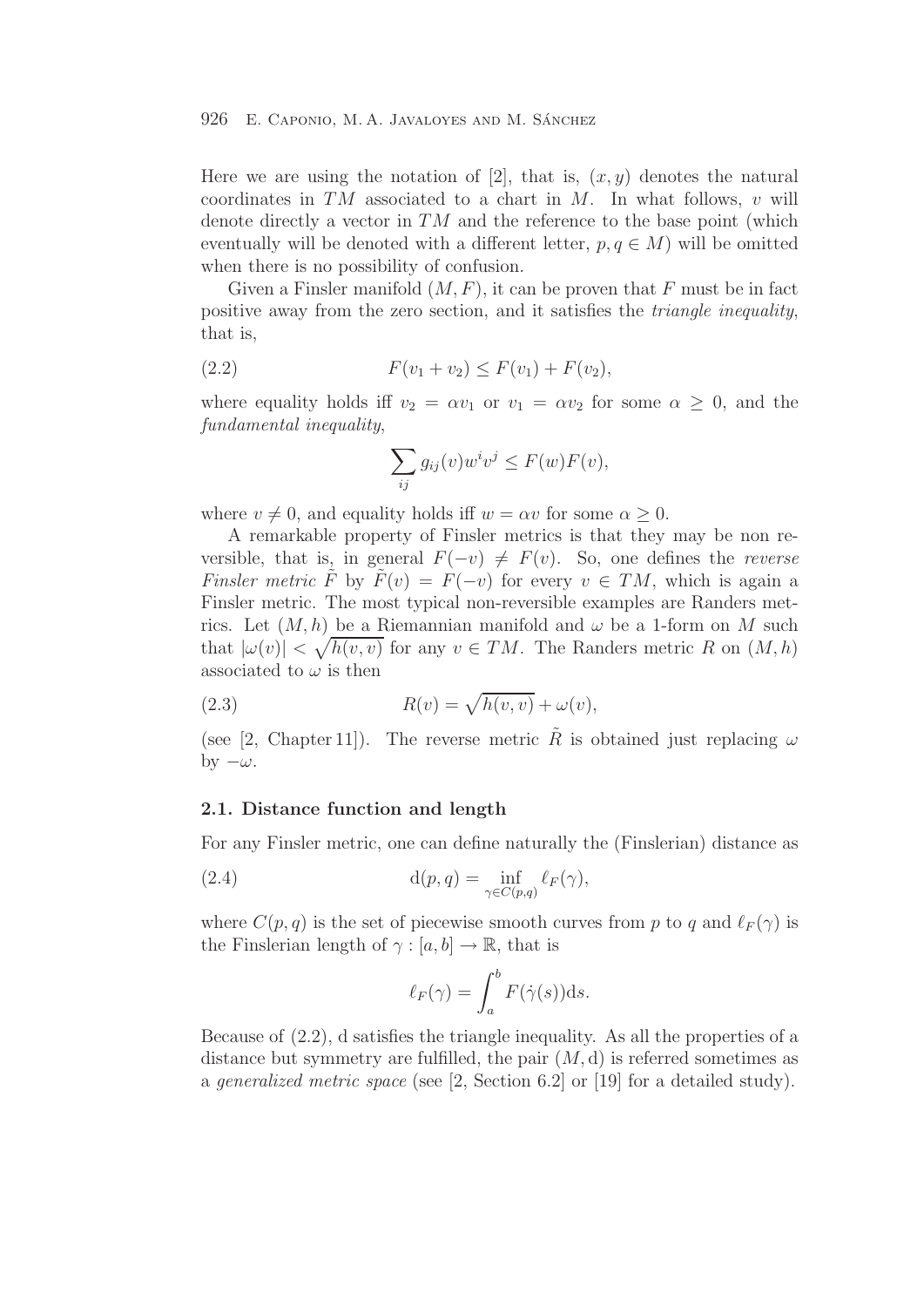When the Finsler metric is non-reversible, d is not symmetric, because the length of a curve  $\gamma$  may not coincide with the length of its reverse curve  $\tilde{\gamma}(s) = \gamma(b + a - s) \in M$ . This also translates to Cauchy sequences, that is, we say that a sequence  $\{x_i\}_{i\in\mathbb{N}}$  in M is forward (resp. backward) Cauchy if for every  $\varepsilon > 0$  there exists  $N \in \mathbb{N}$  such that if  $i, j > N$ , then  $d(x_i, x_j) < \varepsilon$ whenever  $i \leq j$  (resp.  $i \geq j$ ). Moreover, there are two kinds of (open) balls, forward balls, that is,

$$
B^+(p,r) = \{ x \in M : d(p,x) < r \},
$$

where  $p \in M$  and  $r \geq 0$ , and backward balls,

$$
B^-(p,r) = \{ x \in M : d(x,p) < r \}.
$$

As usual, a bar will denote closure, as in the closed balls  $\bar{B}^+(p,r)$  or  $\bar{B}^-(p,r)$ . The topologies generated by the forward and the backward balls agree with the underlying manifold topology (see [2, Section 6.2 C]).

## **2.2. Geodesics**

There are several ways to define geodesics of Finsler manifolds. We can use any of the connections associated to a Finsler manifold, for example: Chern, Cartan, Berwald or Hashiguchi connections (see [2]). Another possibility is to define a geodesic as a smooth critical curve of the length functional (see [2, Prop. 5.1.1]); nevertheless, as in the Riemannian case, such a functional is invariant by reparametrizations of the curves, and its critical points will be called *pregeodesics* here<sup>3</sup>. Geodesics affinely parametrized by arc length are the critical points of the energy functional

(2.5) 
$$
E_F(\gamma) = \int_a^b F^2(\dot{\gamma}(s))ds,
$$

defined in the space of  $H^1$ -curves  $\gamma : [a, b] \to M$  with fixed endpoints (see for example [14, Prop. 2.3]). Another consequence of non-reversibility is that geodesics are non-reversible, that is, the reverse curve of a geodesic may not be a geodesic. This leads us to define two exponential maps at every point  $p \in M$ ; the first one will be taken as the natural exponential, since it is analogous to the Riemannian exponential for geodesics departing from p, say,  $\exp_p(v) = \gamma_v(1)$ , where  $\gamma_v$  is the unique geodesic, such that  $\gamma_v(0) = v$  and  $\dot{\gamma}_v(0) = v$ . The second are which we call reverse expansion  $\gamma_v(0) = p$  and  $\dot{\gamma}_v(0) = v$ . The second one, which we call *reverse exponential*  $map$ ,  $e\tilde{xp}$ , can be defined as the exponential map associated to the reverse Finsler metric  $\tilde{F}$  (see [2, Chapter 6]).

<sup>3</sup>We observe that we will use a different convention from [2], where pregeodesics are called geodesics. So, our geodesics are the speed constant geodesics in [2].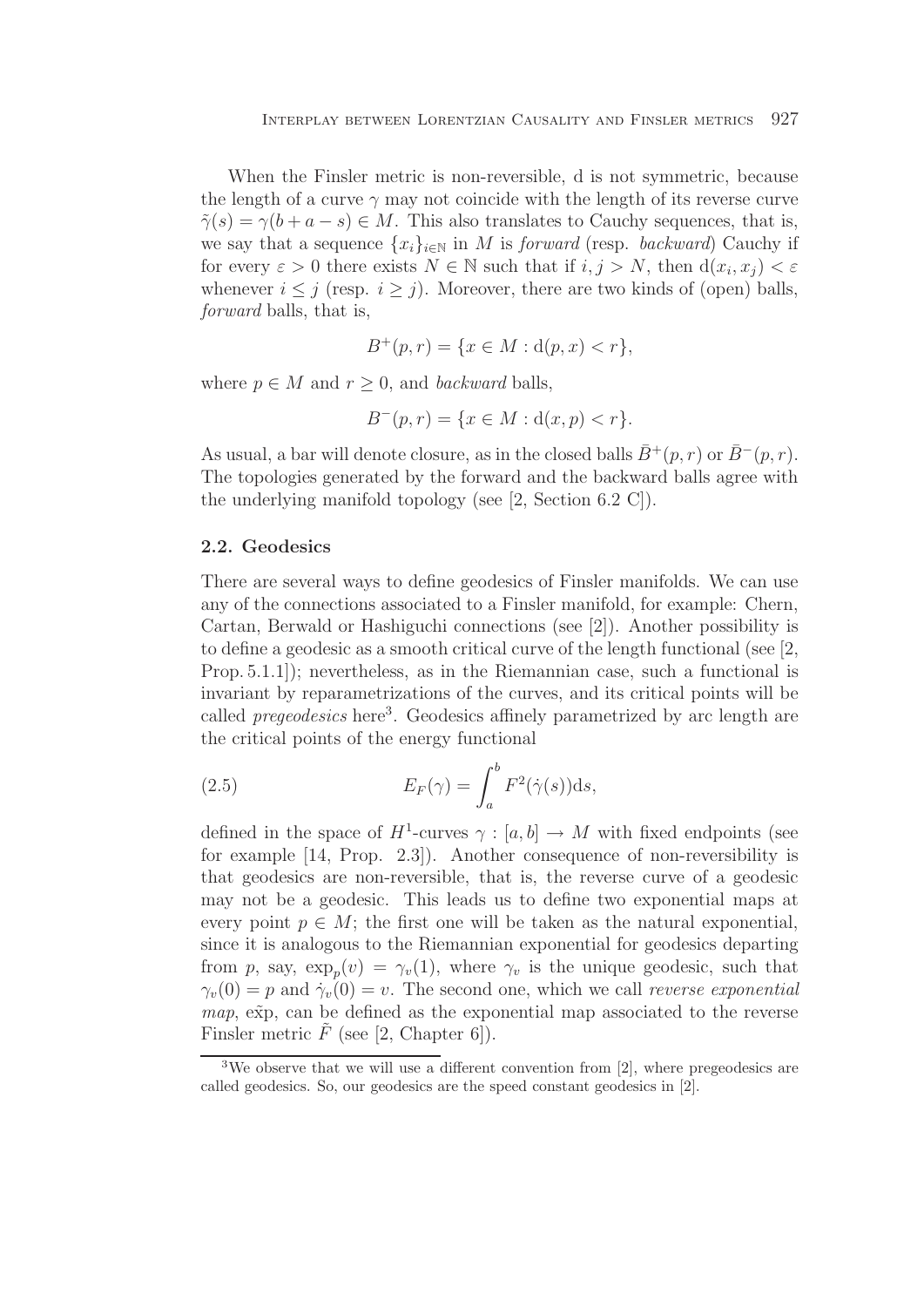#### **2.3. Geodesic completeness and Hopf-Rinow theorem**

There are two types of geodesic completeness, *forward* when the domain of the geodesics can be always extended to  $(a, +\infty)$ , for some  $a \in \mathbb{R}$ , and backward, when it can be extended to  $(-\infty, b)$  for some  $b \in \mathbb{R}$ . In these circumstances, the classical Hopf-Rinow theorem splits into a forward and a backward version (see  $[2, Th. 6.6.1]$  or  $[18]$ ).

**Theorem 2.1.** Let  $(M, F)$  be a Finsler manifold, then the following properties are equivalent:

- (a) The generalized metric space  $(M, d)$  is forward (resp. backward) complete.
- (b) The Finsler manifold  $(M, F)$  is forward (resp. backward) geodesically complete.
- (c) At every point  $p \in M$ ,  $\exp_p$  (resp.  $\exp_p$ ) is defined on all of  $T_pM$ .
- (d) At some point  $p \in M$ ,  $\exp_p$  (resp.  $\exp_p$ ) is defined on all of  $T_pM$ .
- (e) Heine-Borel property: every closed and forward (resp. backward) bounded subset of  $(M, d)$  is compact.

Moreover, if any of the above conditions holds,  $(M, F)$  is convex<sup>4</sup>, i.e., every pair of points  $p, q \in M$  can be joined by a minimizing geodesic from p to q.

In order to overcome the lack of symmetry of the distance d in (2.4), we can define the symmetrized distance as

(2.6) 
$$
d_s(p,q) = \frac{1}{2}(d(p,q) + d(q,p)).
$$

It is easy to see that  $d_s$  is a distance in the classical sense, even though it is not constructed as a length metric (see Appendix). We will denote its associated balls as  $B_s(x,r)$ , for  $x \in M$  and  $r \geq 0$ . We can wonder if a Hopf-Rinow theorem holds also for  $d_s$ . As a first answer, we obtain the following result.

**Proposition 2.2.** Let  $(M, F)$  be a Finsler manifold. The following properties are equivalent:

- (a) Heine-Borel property: the symmetrized closed balls  $\bar{B}_s(x,r)$  are compact for all  $x \in M$  and  $r > 0$ .
- (b)  $\bar{B}^+(x,r) \cap \bar{B}^-(x,r)$  is compact for any  $x \in M$  and  $r > 0$ .

<sup>&</sup>lt;sup>4</sup>Notice that there is no "forward and backward" convexity, as the former would be equivalent to the latter.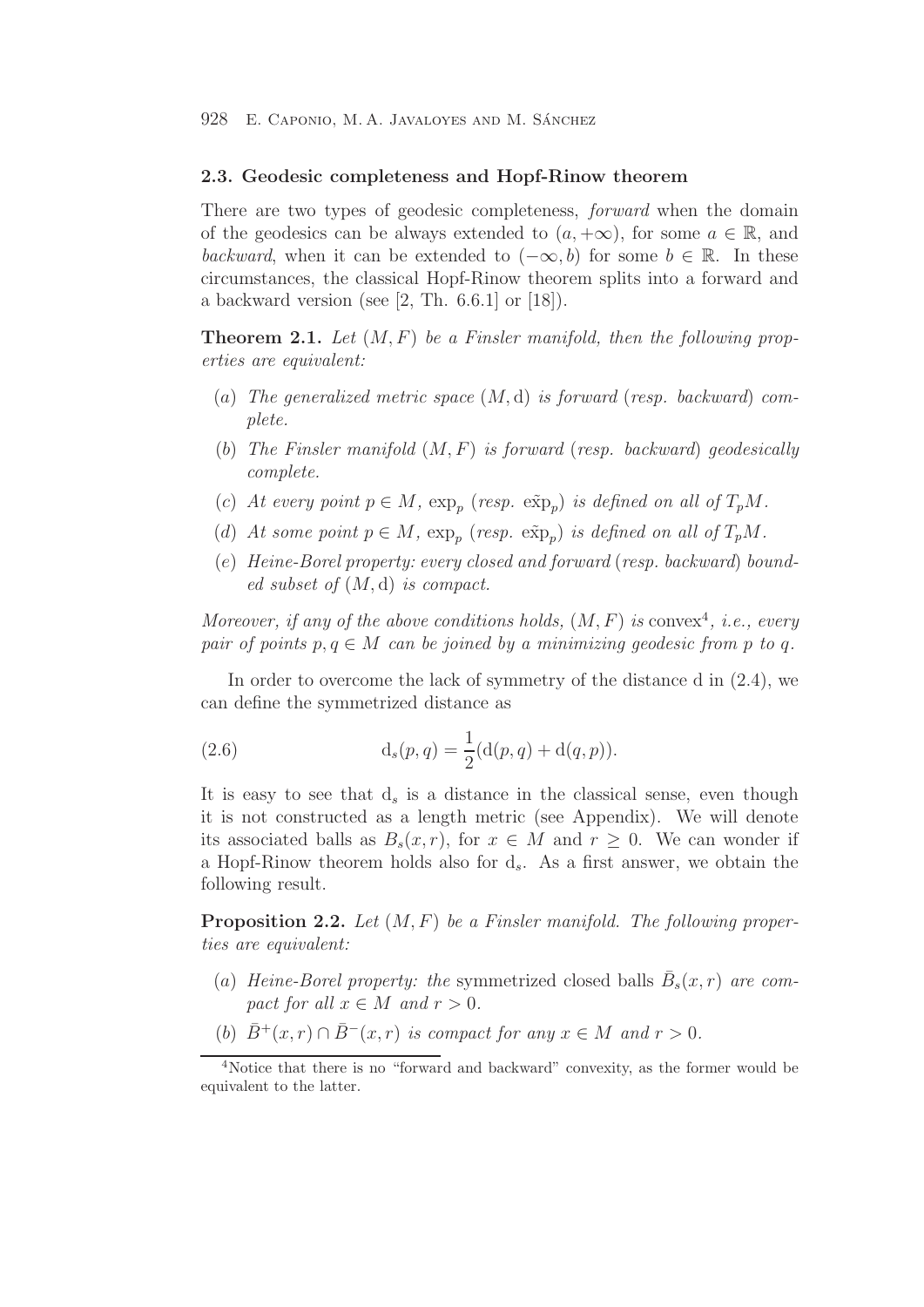(c)  $\bar{B}^+(x,r_1) \cap \bar{B}^-(y,r_2)$  is compact for any  $x, y \in M$  and  $r_1, r_2 > 0$ .

Moreover, if any of the above conditions hold, then the metric space  $(M, d_s)$ is complete.

**Proof.** (a)  $\Rightarrow$  (b). It follows from the obvious inclusion  $\bar{B}^+(x, r) \cap \bar{B}^-(x, r) \subset$  $\bar{B}_s(x, r)$ , as the latter ball is compact.

(b)  $\Rightarrow$  (c). As  $\bar{B}^{-}(y, r_2) \subset \bar{B}^{-}(x, r_2 + d(y, x))$ , the result follows from  $\bar{B}^+(x, r_1) \cap \bar{B}^-(y, r_2) \subset \bar{B}^+(x, r_3) \cap \bar{B}^-(x, r_3)$ , where  $r_3 = \max\{r_1, r_2 + d(y, x)\}.$  $(c) \Rightarrow (a)$ . Straightforward from  $\bar{B}_s(x, r) \subset \bar{B}^+(x, 2r) \cap \bar{B}^-(x, 2r)$ .

Finally, (a) implies that the metric  $d_s$  is complete because a  $d_s$ -Cauchy sequence is always contained in a ball  $\bar{B}_s(x,r)$  for some  $x \in M$  and  $r > 0$ .

Theorem 2.1 cannot be claimed to prove convexity under the Heine-Borel property in the last proposition, as hypotheses  $(a)$ – $(c)$  above are weaker than those in the theorem. However, we will see in Section 5 that these hypotheses do imply convexity (see Th. 5.2). Nevertheless, there is no relation between the hypotheses and completeness. In fact, Example 4.6 shows a Randers metric that satisfies  $(a)-(c)$  in Prop. 2.2, but with forward and backward incomplete geodesics. Moreover, in the following example we exhibit a Randers metric with complete symmetrized distance that does not satisfy the equivalent conditions (a) to (c) of Prop. 2.2 (in fact, the manifold is  $d_s$ -bounded but non-compact), see also Subsection 5.3.

**Example 2.3.** Consider  $\mathbb{R}^2$  and there two smooth bump functions  $\mu_+$ ,  $\mu_$ such that  $0 \leq \mu_{\pm} \leq 1$  and satisfying :

$$
\mu_{\pm}(x, y) \equiv \mu_{\pm}(x) = \begin{cases}\n0 & \text{if } |x \mp 3| \ge 2 \\
1 & \text{if } |x \mp 3| \le 1\n\end{cases}
$$

and the metric  $h = dx^2 + dy^2$ . Now, consider the 1-form  $\omega$ :

$$
\omega = (\mu_{+}(x) - \mu_{-}(x)) \frac{y^2}{1 + y^2} dy
$$

and the corresponding Randers metric:  $F(v) = \sqrt{h(v, v)} + \omega(v)$  for  $v \in T\mathbb{R}^2$ , with associated distance d and symmetrized distance  $d_s$ . Finally, consider the strip  $-6 \leq x \leq 6$ , construct a quotient M by identifying each two  $(-6, y)$ ,  $(6, y)$ , and regard F as a Randers metric on M.

Easily, the lines  $s \mapsto (3, s)$  and  $s \mapsto (-3, -s)$  have infinite length for F, whereas the curves  $s \mapsto (3, -s)$  and  $s \mapsto (-3, s)$  have finite length equal to  $\pi$ . Thus, the distance d, and therefore the symmetrized one  $d_s$ , are finite (say, obviously bounded by  $12+\pi$ ). As a consequence, neither d nor d<sub>s</sub> can satisfy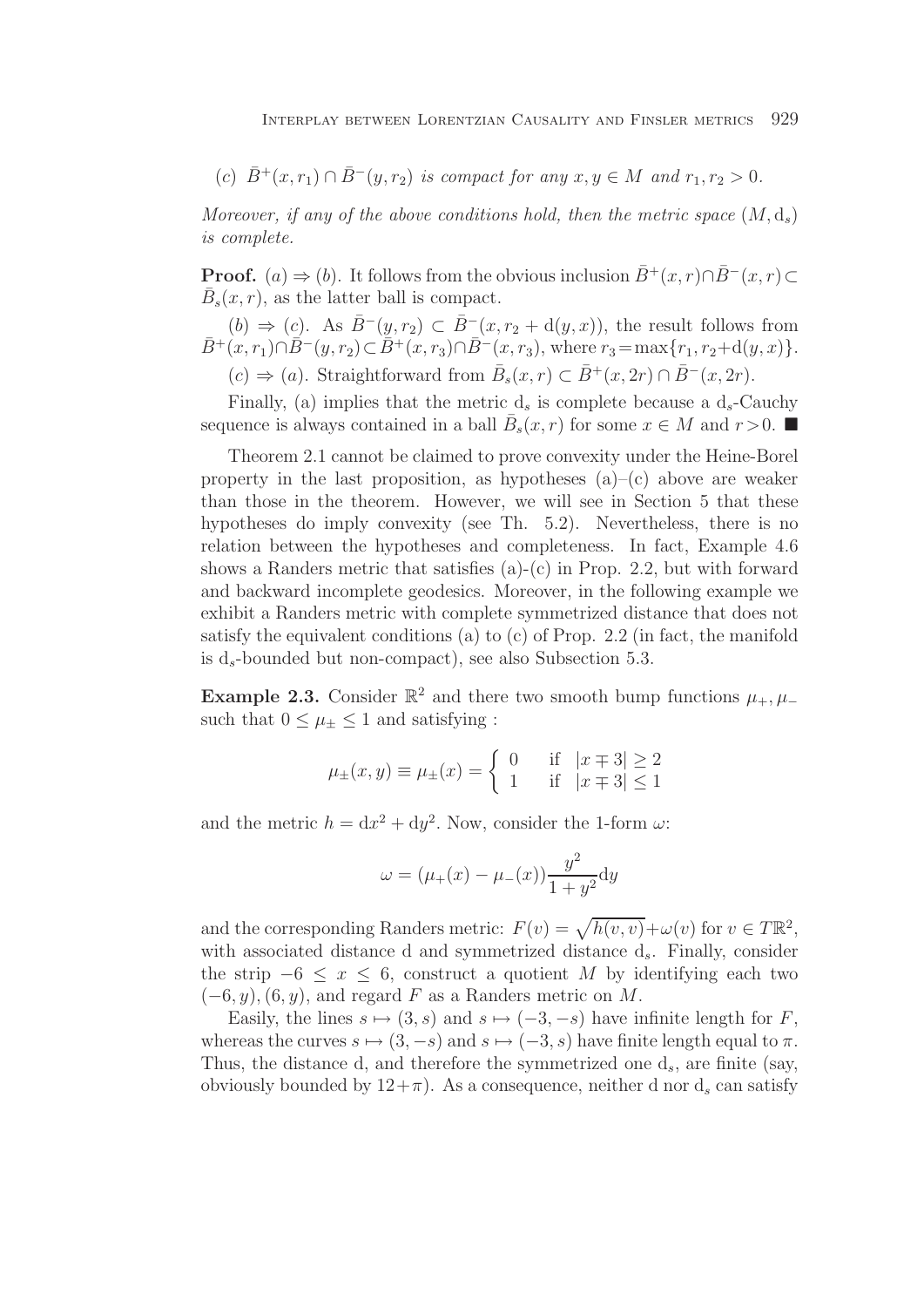the property of Heine-Borel  $(M \text{ is non-compact but included in a ball})$ , and d is incomplete. Nevertheless,  $d_s$  is complete, as no non-converging sequence  ${p_n}_n$  can be Cauchy; in fact, either the limsup of  ${d(p_m, p_{m+k})}_k$  or the one of  $\{d(p_{m+k}, p_m)\}\$ <sub>k</sub> is bounded away from zero.

## **3. Causality of spacetimes**

## **3.1. Lorentzian manifolds and spacetimes**

Our notation and conventions on Causality will be standard, as in [6, 26, 33, 35, 41. So, for a Lorentzian manifold  $(M, q)$ , dim  $M \geq 2$ , the metric q on M has index  $(-, +, \ldots, +)$ , and a tangent vector  $v \in TM$ , is timelike when  $q(v, v) < 0$ , spacelike when  $q(v, v) > 0$ , lightlike if  $q(v, v) = 0$  but  $v \neq 0$ and causal if it is timelike or lightlike; following [33] vector 0 will be regarded as non-spacelike and non-causal –even though this is not by any means the unique convention in the literature. At every point  $p \in M$  the causal cone is the subset of causal vectors in  $T_pM$ , which has exactly two connected components. A time-orientation is a smooth choice of a causal cone at every point, which will be called the future causal cone –in opposition to the nonchosen one or past causal cone. A spacetime is a connected  $C^{\infty}$  Lorentzian manifold  $(M, g)$  endowed with a time-orientation (which is not written explicitly in the notation). The latter can be determined by a timelike vector field T which defines the future orientation and, so, a causal vector  $v \in TM$ is future-pointing (resp. past-pointing) if  $g(v, T) < 0$  (resp.  $g(v, T) > 0$ ). A piecewise smooth curve  $\gamma : [a, b] \to M$  will be said timelike (and analogously spacelike, lightlike, causal, or future/past-pointing) if so is its velocity  $\dot{\gamma}(s)$ at every  $s \in [a, b]$ . Spacetimes are used in *General Relativity* as models of (regions of the ) Universe. The points of M are also called events (they represent all possible "here-now") and massive (resp. massless) particles are described by future-pointing timelike (resp. lightlike) curves.

Causality studies the properties associated to the causal cones, as, for example, if two events can be connected by means of a causal curve. As two Lorentzian metrics on the same manifold are (pointwise) conformal iff they have equal causal cones, Causality is essentially the same thing as conformal geometry in Lorentzian Geometry (even though usually the former refers to the global viewpoint of the latter). Given two events  $p$  and  $q$  in a spacetime, we say that they are chronologically related, and write  $p \ll q$ (resp. strictly causally related  $p < q$ ) if there exists a future-pointing timelike (resp. causal) curve  $\gamma$  from p to q; p is causally related to q if either  $p < q$ or  $p = q$ , denoted  $p \leq q$ . Relations such as  $p \leq q \ll r \Rightarrow p \ll r$  are wellknown. The *chronological future* (resp. *causal future*) of  $p \in M$  is defined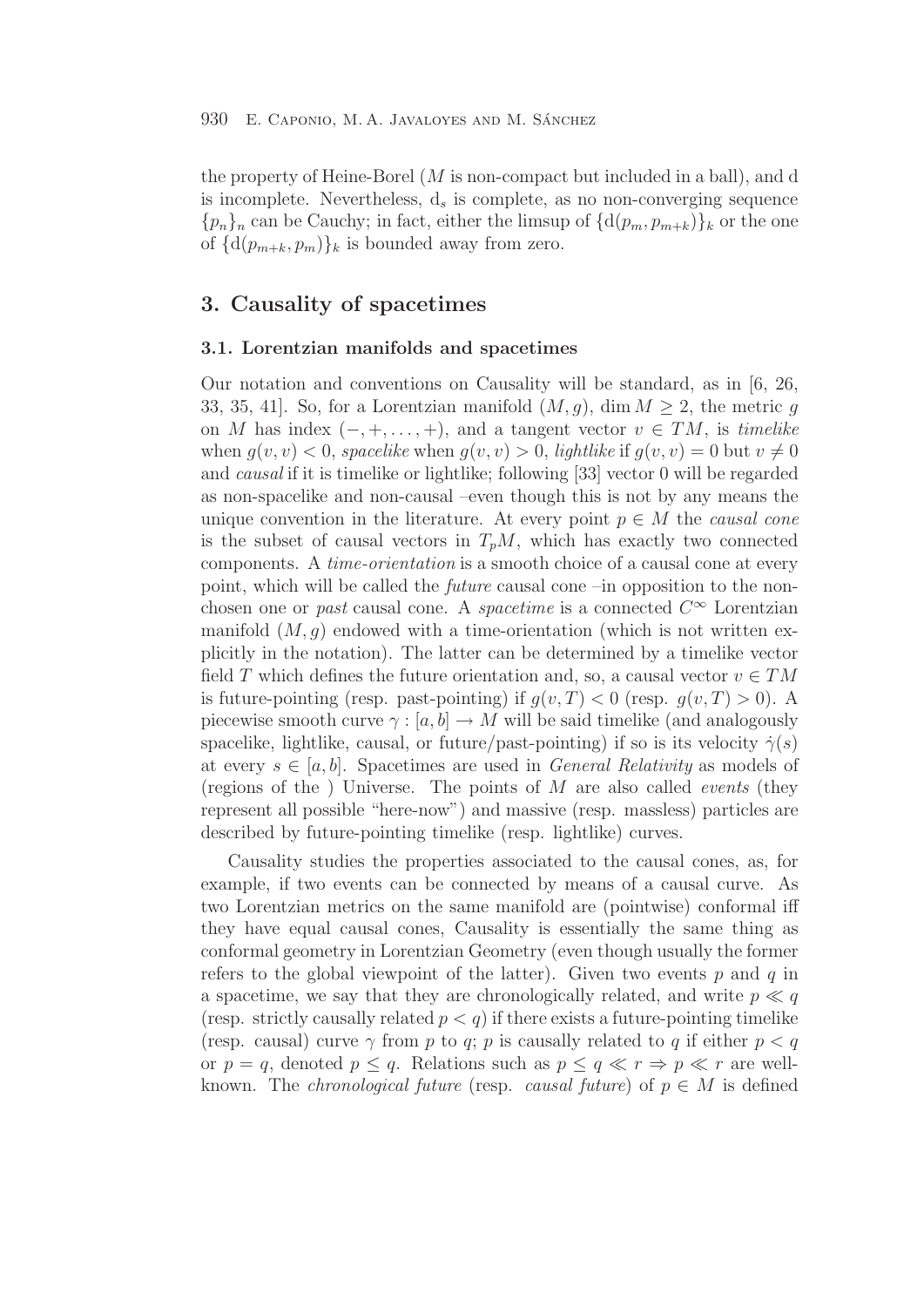as  $I^+(p) = \{q \in M : p \ll q\}$  (resp.  $J^+(p) = \{q \in M : p \leq q\}$ ). Analogous notions appear reversing the word "future" by "past" and, so, one writes  $I^-(p)$ ,  $J^-(p)$ .

## **3.2. Causal properties of spacetimes**

The causal ladder groups spacetimes in the following families, ordered by strictly increasingly better causal properties:

chronological  $\Leftarrow$  causal  $\Leftarrow$  distinguishing  $\Leftarrow$  strongly causal  $\Leftarrow$  stably causal  $\Leftarrow$  causally continuous  $\Leftarrow$  causally simple  $\Leftarrow$  globally hyperbolic

In the following we will give a brief account of these spacetime classes; for further information see [6, 26, 41], or the survey [33].

A spacetime is *chronological* (resp. *causal*) if  $p \notin I^+(p)$  (resp.  $p \notin J^+(p)$ ) for every  $p \in M$ ; this comprises the nonexistence of timelike or causal closed curves. A spacetime is future (resp. past) distinguishing if  $I^+(p) = I^+(q)$ (resp.  $I^-(p) = I^-(q)$ ) implies  $p = q$ , and *distinguishing* if it is both future and past distinguishing. It is easy to prove that distinguishing spacetimes are causal. Intuitively, strong causality means the in existence of almost closed timelike curves, and this is equivalent to obtaining a basis of the manifold topology with the subsets of the type  $I^+(p) \cap I^-(q)$ . A spacetime is stably causal if it is causal and it remains causal when we open slightly the light cones. This is equivalent (see [9] or [43]) to the existence of a temporal function on  $(M, g)$ , that is, a smooth function  $t : M \to \mathbb{R}$  with a pastpointing timelike gradient (thus,  $t$  is also a *time function*, i.e., continuous and strictly increasing on every future-pointing causal curve). A spacetime is said causally continuous when the maps  $I^{\pm}: M \to \mathcal{P}(M)$  are one to one (i.e., the spacetime is distinguishing) and continuous (here  $\mathcal{P}(M)$  is the set of parts of M endowed with the topology which admits as a basis the collection  ${\mathcal{O}_K}_{K\subset M}$ , where each open  ${\mathcal{O}_K}$  contains all the subsets of M which do not intersect the compact set  $K \subset M$ , see [33, Defn. 3.59, Prop. 3.38]). A spacetime is causally simple when it is causal and all causal futures and pasts  $J^{\pm}(p)$  are closed for every  $p \in M$  [11]. Finally, a spacetime is globally hyperbolic when it admits a Cauchy hypersurface, that is, a subset  $S$  which meets exactly once every inextensible timelike curve –which can be chosen as a smooth spacelike hypersurface, necessarily crossed once by inextensible causal curves. This is equivalent to be causal with  $J^+(p) \cap J^-(q)$  compact for every pair  $p, q \in M$  (see [8, 9, 10, 11, 23] or [33, Sections 3.11.2, 3.11.3] for details).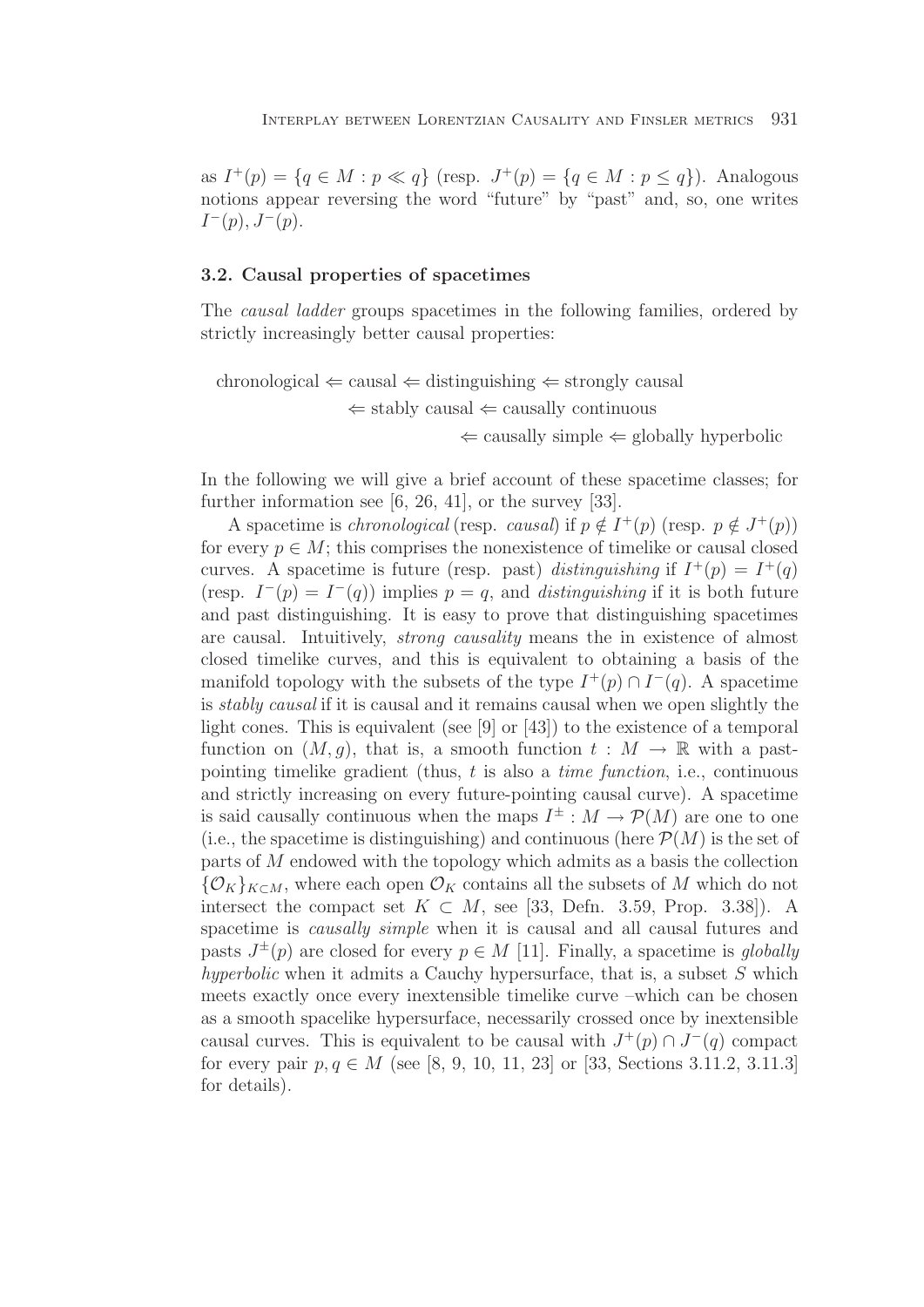## **4. Fermat metrics applied to stationary spacetimes**

A spacetime  $(M, g)$  is called *stationary* if it admits a *stationary vector field*, i.e., a timelike Killing vector field. Let  $\mathbb{R} \times S$  be a product manifold with natural projection on the first factor  $t : \mathbb{R} \times S \to \mathbb{R}$ , called *standard time*, and on the second factor  $\pi : \mathbb{R} \times S \to S$ .  $(\mathbb{R} \times S, q)$  is a standard stationary spacetime if there exists a Riemannian metric  $q_0$  on S, a positive function  $\beta: S \to \mathbb{R}$  and a smooth 1-form  $\omega$  on S, such that:

(4.1) 
$$
g = -(\beta \circ \pi)dt^{2} + \pi^{*}\omega \otimes dt + dt \otimes \pi^{*}\omega + \pi^{*}g_{0},
$$

where  $\pi^*\omega$  and  $\pi^*g_0$  are the pullback of  $\omega$  and  $g_0$  on  $\mathbb{R}\times S$  through  $\pi$ . The (future) time-orientation is determined by the standard stationary vector field K obtained as the lift to  $\mathbb{R} \times S$  through t of the natural vector field on R.

A stationary spacetime with a prescribed stationary vector field X admits an isometry with a standard stationary spacetime whose differential maps  $X$ in  $K$ , if and only if the flow of  $X$  is complete and  $M$  admits a spacelike section i.e., a spacelike hypersurface  $S$  which is crossed exactly once by any inextensible integral curve of X. In this case, an isometry with  $(4.1)$ is obtained by moving  $S$  by means of the flow of  $X$ , and all the possible isometries correspond with all the possible spacelike sections. Remarkably, the existence of such a section is determined by the level where the spacetime is positioned in the causal ladder. Concretely, a stationary spacetime is isometric to a standard stationary one if and only if it is distinguishing and admits a complete stationary vector field (see [27] for this result and other details).

## **4.1. Fermat principle**

According to the relativistic Fermat principle, any lightlike pregeodesics is a critical point of the arrival time function corresponding to an observer (defined as a future-pointing timelike curve, up to re-parametrization), see [29, 38. In a standard stationary spacetime ( $\mathbb{R} \times S$ , g), this implies that futurepointing lightlike geodesics project onto pregeodesics of a Finsler metric in S. More precisely, when a vertical line  $\mathbb{R} \ni s \mapsto (s, x_1) \in \mathbb{R} \times S$  is regarded as an observer, the arrival time  $AT(\gamma)$  of a (future-pointing) lightlike curve  $\gamma : [a, b] \to \mathbb{R} \times S$ ,  $\gamma = (t_{\gamma}, x_{\gamma})$  (i.e.  $\gamma(s) = (t_{\gamma}(s), x_{\gamma}(s)), s \in [a, b]$ ), joining a point  $(t_{\gamma}(a), x_{\gamma}(a))$  with the vertical line, can be expressed as  $AT(\gamma) = t_{\gamma}(b)$ , where  $t_{\gamma}(b) - t_{\gamma}(a)$  is equal to:

(4.2) 
$$
\int_{a}^{b} \left( \frac{1}{\beta(x_{\gamma})} \omega(\dot{x}_{\gamma}) + \sqrt{\frac{1}{\beta(x_{\gamma})} g_0(\dot{x}_{\gamma}, \dot{x}_{\gamma}) + \frac{1}{\beta(x_{\gamma})^2} \omega(\dot{x}_{\gamma})^2} \right) ds.
$$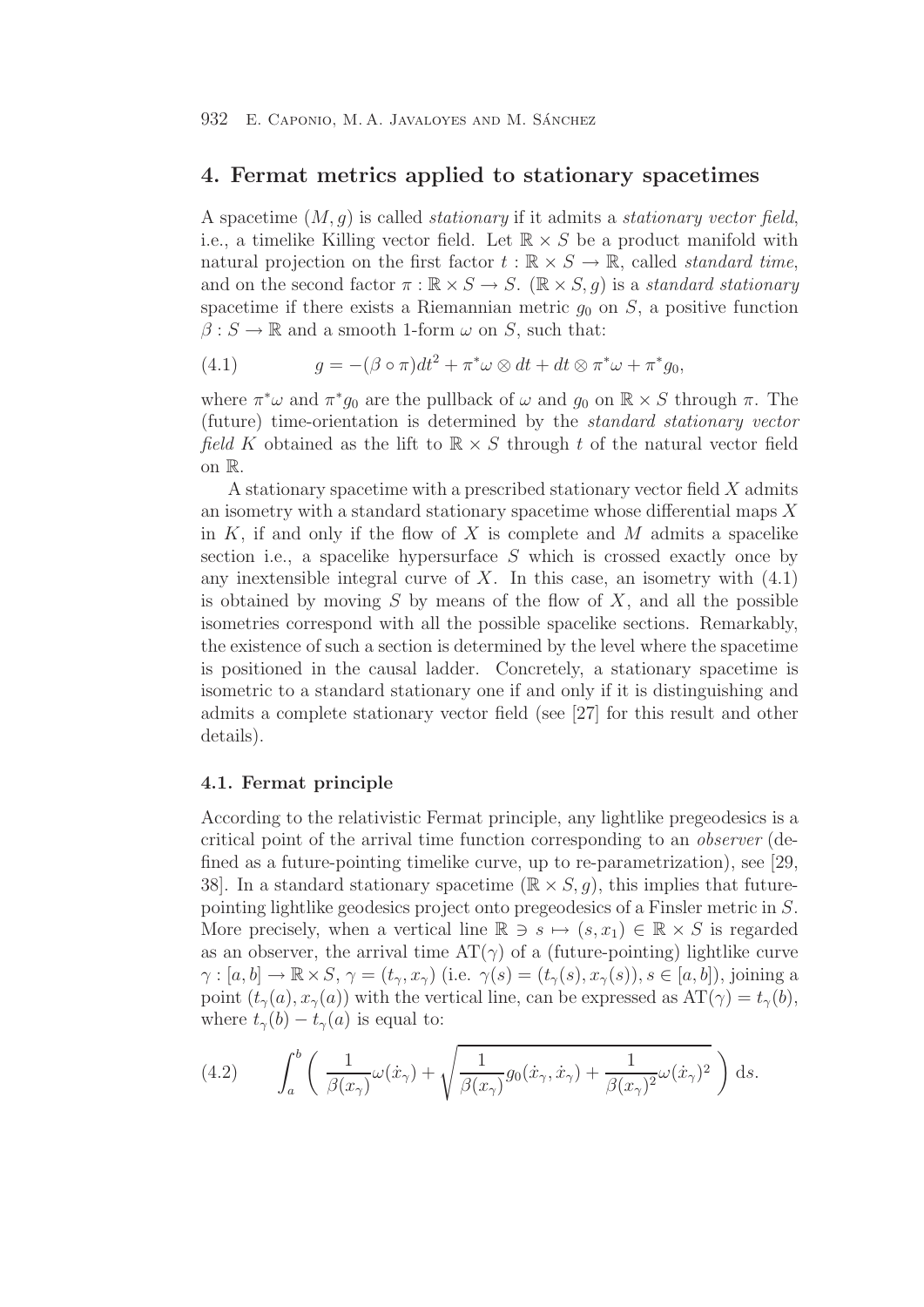As a result, future-pointing lightlike geodesics project onto the pregeodesics of the non-reversible Finsler metric of Randers type on S

(4.3) 
$$
F(v) = \frac{1}{\beta} \omega(v) + \sqrt{\frac{1}{\beta} g_0(v, v) + \frac{1}{\beta^2} \omega(v)^2}, \quad \forall v \in TS
$$

which we call Fermat metric. Prescribing  $x_{\gamma}$ , the  $t_{\gamma}$ -component can be recovered as  $t_{\gamma}(s) = t_{\gamma}(a) + \int_a^s F(\dot{x}_{\gamma}(\mu)) d\mu$ . By a similar reasoning, past-<br>pointing lightlike geodesics project onto pregeodesics of the reverse Finsler pointing lightlike geodesics project onto pregeodesics of the reverse Finsler metric

$$
\tilde{F}(v) = -\frac{1}{\beta}\omega(v) + \sqrt{\frac{1}{\beta}g_0(v,v) + \frac{1}{\beta^2}\omega(v)^2}.
$$

Such Fermat metrics were introduced in [14] to obtain some multiplicity results for lightlike geodesics and timelike geodesics with fixed proper time from an event to a vertical line in globally hyperbolic standard stationary spacetimes as a consequence of multiplicity results for Finsler metrics.

Prescribing a piecewise smooth future-pointing lightlike curve  $\gamma : [a, b] \rightarrow$  $\mathbb{R}\times S$ ,  $\gamma=(t_{\gamma},x_{\gamma})$ , its projection on S is a curve with Fermat length  $\ell_F(x_{\gamma})=$  $t_{\gamma}(b) - t_{\gamma}(a)$ . Conversely, a piecewise smooth curve  $x_{\gamma}: [a, b] \to S$  can be lifted to a future-pointing lightlike curve  $[a, b] \ni s \to \gamma(s) = (t_\gamma(s), x_\gamma(s)) \in$  $\mathbb{R} \times S$  by choosing

$$
t_{\gamma}(s) = \int_{a}^{s} F(\dot{x}_{\gamma}(\mu)) \mathrm{d}\mu
$$

and therefore,  $t_{\gamma}(b) - t_{\gamma}(a) = \ell_F(x_{\gamma})$ . Easily then:

**Proposition 4.1.** Let  $z_0 = (t_0, x_0)$ ,  $L_{x_1} = \{(t, x_1) : t \in \mathbb{R}\}\$ be, respectively, a point and a line in a standard stationary spacetime. Then  $z_0$  can be joined with  $L_{x_1}$  by means of a future-pointing (resp. past-pointing) lightlike pregeodesic  $t \mapsto \gamma(t)=(t, x_{\gamma}(t))$  (resp.  $t \mapsto \gamma(t) = (2t_0 - t, x_{\gamma}(t))$ ) starting at  $z_0$ , if and only if  $x_\gamma$  is a unit speed geodesic of the Fermat metric F (resp. F) which joins  $x_0$  with  $x_1$ . In this case, the interval of time  $t_1 - t_0$ (resp.  $t_0 - t_1$ ) such that  $\gamma(t_1) \in L_{x_1}$  is equal to the length of the curve  $x_{\gamma}(t), t \in [t_0, t_1]$  (resp.  $t \in [t_0, 2t_0 - t_1]$ ) computed with F (resp. F).

In fact, a (future-pointing) curve parametrized with the standard time  $t \mapsto \gamma(t)=(t, x_{\gamma}(t))$  is lightlike iff  $x_{\gamma}$  is parametrized with Fermat speed  $F(\dot{x}_{\gamma}) = 1$  and, among these curves, Fermat's principle states that the critical curves of the arrival time (4.2) are lightlike pregeodesics. As the arrival time coincides (up to an initial additive constant) with the Fermat length of  $x_{\gamma}$ , it follows that  $x_{\gamma}$  must be a geodesic for the Fermat metric (see also  $[14, Th. 4.1]$ .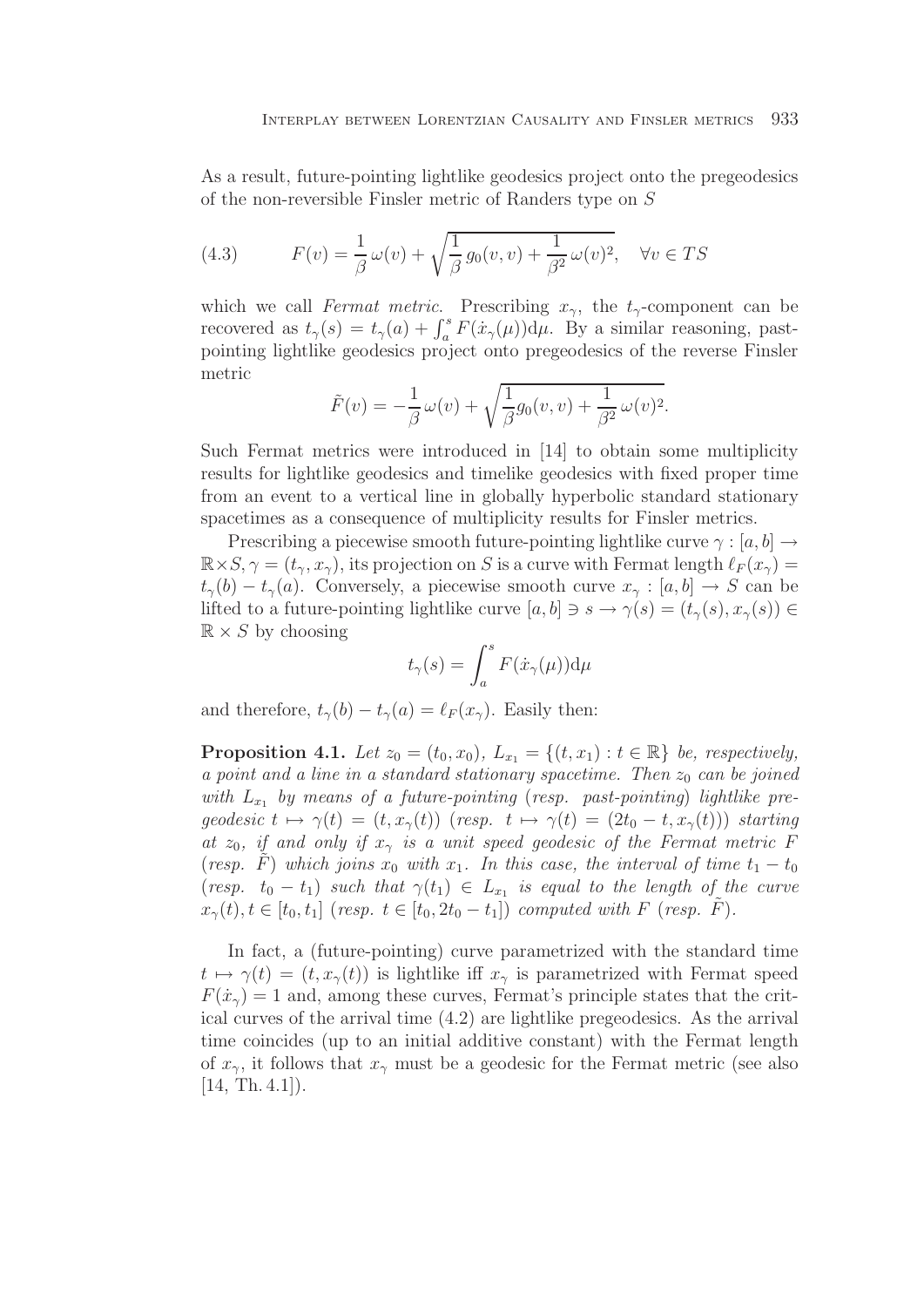## **4.2. Causality via Fermat metrics**

The essential point about Fermat metrics is that they contain all the causal information of a standard stationary spacetime. Let  $\gamma = (t_{\gamma}, x_{\gamma}) : [0, 1] \rightarrow$  $\mathbb{R} \times S$ , be a future-pointing differentiable causal curve, then

$$
g_0(\dot{x}_\gamma, \dot{x}_\gamma) + 2\omega(\dot{x}_\gamma)\dot{t}_\gamma - \beta(x_\gamma)\dot{t}_\gamma^2 \le 0.
$$

Analyzing the quadratic equation in  $\dot{t}_{\gamma}$  and using that  $\beta > 0$  we deduce that either

$$
\dot{t}_{\gamma} \ge \frac{1}{\beta(x_{\gamma})} \omega(\dot{x}_{\gamma}) + \sqrt{\frac{1}{\beta(x_{\gamma})} \omega(\dot{x}_{\gamma}, \dot{x}_{\gamma}) + \frac{1}{\beta(x_{\gamma})^2} \omega(\dot{x}_{\gamma})^2} = F(\dot{x}_{\gamma})
$$

or

(4.4) 
$$
\dot{t}_{\gamma} \leq \frac{1}{\beta(x_{\gamma})} \omega(\dot{x}_{\gamma}) - \sqrt{\frac{1}{\beta(x_{\gamma})} g_0(\dot{x}_{\gamma}, \dot{x}_{\gamma}) + \frac{1}{\beta(x_{\gamma})^2} \omega(\dot{x}_{\gamma})^2} = -\tilde{F}(\dot{x}_{\gamma}).
$$

As  $\gamma$  has been chosen to be future-pointing, we have

$$
g(K, (\dot{t}_{\gamma}, \dot{x}_{\gamma})) = \omega(\dot{x}_{\gamma}) - \beta(x_{\gamma})\dot{t}_{\gamma} < 0.
$$

This implies that (4.4) cannot be satisfied and then  $\dot{t}_{\gamma} \geq F(\dot{x}_{\gamma}) \geq 0$ .<br>Moreover  $\dot{t} > 0$  because otherwise  $\dot{t}$  (c) and  $\dot{t}$  (c) at some s and so Moreover,  $\dot{t}_{\gamma} > 0$  because, otherwise,  $\dot{t}_{\gamma}(s) = 0 = \dot{x}_{\gamma}(s)$  at some s and  $\gamma$ would not be causal there (in particular, this proves that the standard time  $t : \mathbb{R} \times S \to \mathbb{R}$  is a temporal function and the spacetime is stably causal). In [14, Th. 4.2] it is proven that if the Fermat metric is forward or backward complete, then the spacetime is globally hyperbolic and if the slice  $S_0 = \{0\} \times S$  is a Cauchy hypersurface then the Fermat metric is forward and backward complete. In the following we will give a complete characterization of the causal properties in terms of the Fermat metric. As a first step, let us obtain a description of the chronological past and future. From now on, the balls  $B^+(x, r)$  and  $B^-(x, r)$  will correspond to the forward and the backward balls in the generelized metric space  $(S, F)$ , F defined in  $(4.3)$ .

**Proposition 4.2.** Let  $(\mathbb{R} \times S, g)$  be a standard stationary spacetime as in  $(4.1)$ . Then

$$
I^+(t_0, x_0) = \bigcup_{s>0} \{t_0 + s\} \times B^+(x_0, s),
$$
  

$$
I^-(t_0, x_0) = \bigcup_{s<0} \{t_0 - s\} \times B^-(x_0, s).
$$

**Proof.** (We will consider just the first equality.) Let  $(t_1, x_1) \in I^+(t_0, x_0)$ . As  $I^+(t_0, x_0)$  is open, one finds easily a lightlike piecewise geodesic  $\gamma = (t_\gamma, x_\gamma)$ joining  $(t_0, x_0)$  and  $(t_1 - \varepsilon, x_1)$  for some small  $\varepsilon > 0$  such that  $(t_1 - \varepsilon, x_1)$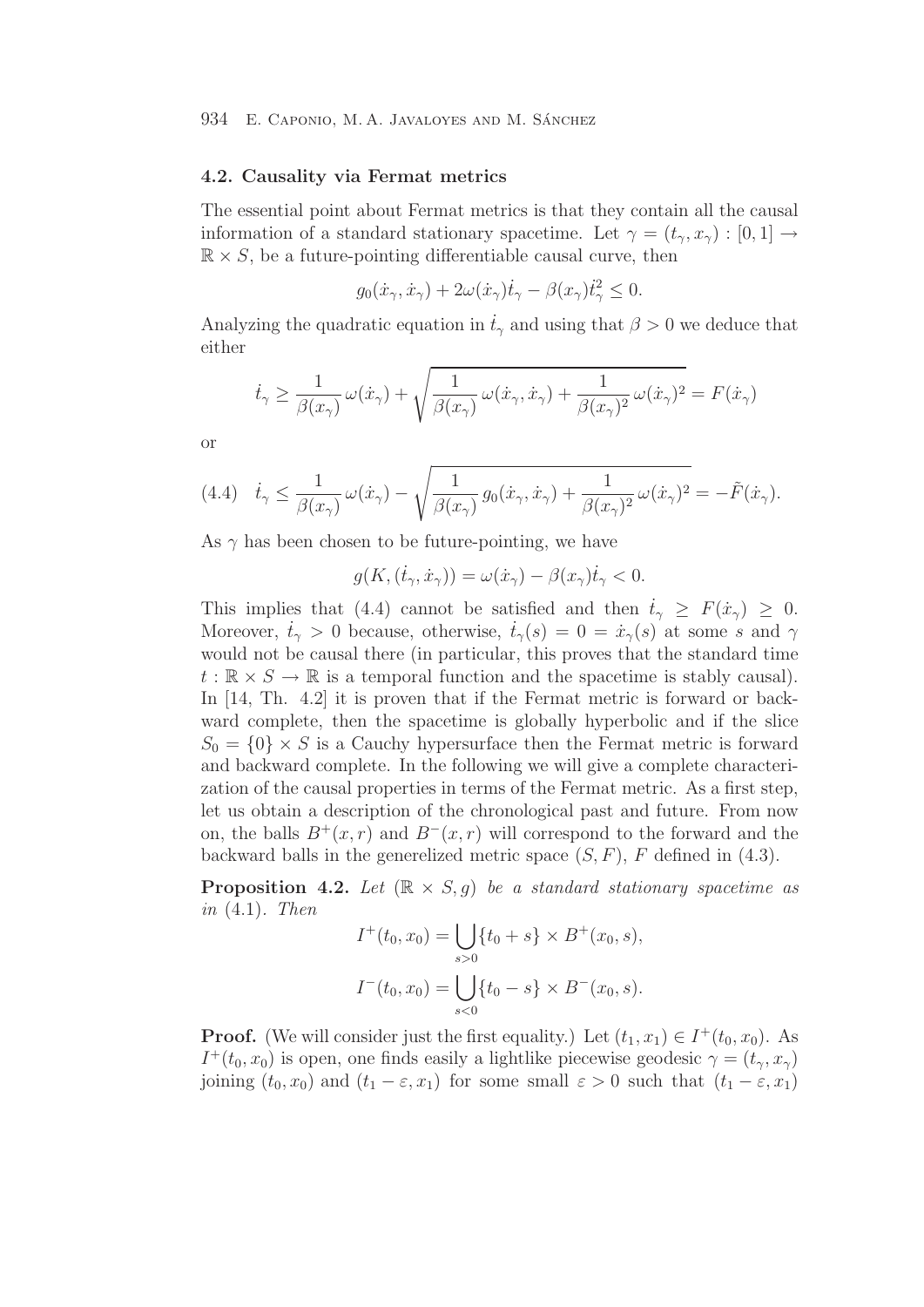remains in  $I^+(t_0, x_0)$  (see for example [21, Prop. 2]). Then  $x_\gamma$  is a curve joining  $x_0$  and  $x_1$  with Fermat length equal to  $t_1 - t_0 - \varepsilon$ , so that  $x_1 \in$  $B^+(x_0, t_1 - t_0)$  and  $(t_1, x_1) \in \{t_0 + (t_1 - t_0)\} \times B^+(x_0, t_1 - t_0).$ 

Conversely, let  $x_1 \in B^+(x_0, s)$ , and take an arc length parametrized curve  $x_{\gamma} : [0, b] \rightarrow S$  joining  $x_0$  and  $x_1$  with Fermat length  $b < s$ . The future-pointing lightlike curve  $\gamma(r)=(t_0 + r, x_\gamma(r))$  for  $r \in [0, b]$  yields  $(t_0, x_0) \leq (t_0 + b, x_1)$ . As, trivially,  $(t_0 + b, x_1) \ll (t_0 + s, x_1)$  we have  $(t_0 + s, x_1) \in I^+(t_0, x_0).$ 

**Theorem 4.3.** Let  $(\mathbb{R} \times S, q)$  be a standard stationary spacetime. Then  $(\mathbb{R} \times S, q)$  is causally continuous and

- (a) the following assertions become equivalent:
	- (i)  $(\mathbb{R} \times S, q)$  is causally simple,
	- (ii)  $J^+(p)$  is closed for all p.
	- (iii)  $J^-(p)$  is closed for all p and
	- (iv) the associated Finsler manifold  $(S, F)$  is convex,
- (b) it is globally hyperbolic if and only if the symmetrized closed balls  $\bar{B}_s(x,r)$  are compact for every  $x \in S$  and  $r > 0$ .

**Proof.** The first assertion is known (see [27]) but we can give a simple proof in terms of Fermat metrics. It is enough to prove that  $(\mathbb{R}\times S, q)$  is future and past reflecting (see for example [33, Def. 3.59, Lemma 3.46] or [6, Th. 3.25, Prop. 3.2]), and we will focus on the latter, that is,  $I^+(p) \supset I^+(q)$  implies  $I^-(p) \subset I^-(q)$ . Let  $p = (t_0, x_0)$  and  $q = (t_1, x_1)$ . Then  $I^+(p) \supset I^+(q)$ implies that  $d(x_0, x_1) \le t_1 - t_0$  by the first equality in Prop. 4.2. Therefore, using the second equality,  $I^-(p) \subset I^-(q)$ .

For the remainder, put  $p = (t_0, x_0)$  and recall that, by using Prop. 4.2 and [35, Lemma 14.6] resp.:

$$
(4.5) \ \overline{I}^+(t_0, x_0) = \bigcup_{s \ge 0} \{t_0 + s\} \times \overline{B}^+(x_0, s) \quad \text{and} \quad J^+(p) \subset \overline{I}^+(p) = \overline{J}^+(p).
$$

Notice also that the condition of causality in the definitions of causal simplicity and global hyperbolicity are automatically satisfied.

For the proof of  $(a)$ , it is enough to check that  $(ii)$  and  $(iv)$  are equivalent. Implication (ii)  $\Rightarrow$  (iv). Take any pair of points  $x_0, x_1$  in S. From (4.5),

$$
(d(x_0, x_1), x_1) \in J^+(0, x_0) \setminus I^+(0, x_0),
$$

and there exists a future-pointing lightlike geodesic joining the points  $(0, x_0)$ and  $(d(x_0, x_1), x_1)$  (see for example [35, Prop. 10.46]). Clearly, the projection in S of this geodesic is the required minimizing Fermat geodesic.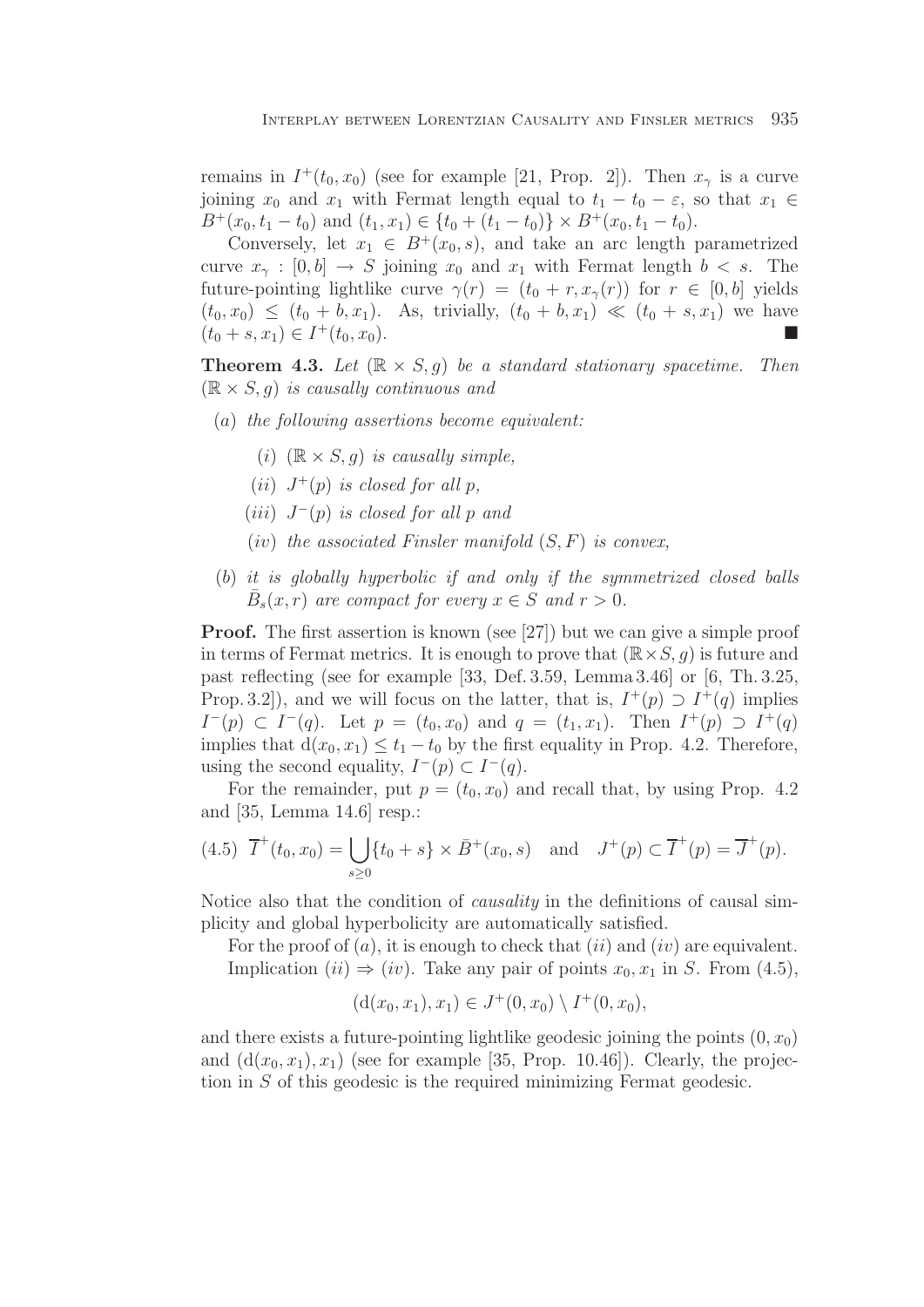Implication  $(ii) \Leftarrow (iv)$ . We have to prove that the inclusion in (4.5) is an equality. Any  $(t_1, x_1) \in \partial J^+(p)$  satisfies  $t_1 = t_0 + d(x_0, x_1)$ . So, take the minimal Fermat geodesic x starting at  $x_0$  and ending at  $x_1$ . The associated lightlike geodesic starting at p in  $(\mathbb{R} \times S, g)$  connects p and  $(t_1, x_1)$  as required.

Proof of (b). ( $\Rightarrow$ ) Consider the points  $(r, x)$  and  $(-r, x)$ . Global hyperbolicity implies that  $J^{\pm}(p)$  is closed; thus, Prop. 4.2 and (4.5) yield:

$$
\{0\} \times (\bar{B}^+(x,r) \cap \bar{B}^-(x,r)) = (\{0\} \times S) \cap J^+(-r,x) \cap J^-(r,x),
$$

and the right-hand side is compact, also by global hyperbolicity. Then by Prop. 2.2 we conclude.

(←) Given two points  $(t_0, x_0)$  and  $(t_1, x_1)$  in  $\mathbb{R} \times S$ ,

$$
(4.6) \ J^+(t_0, x_0) \cap J^-(t_1, x_1) \subset \bigcup_{s \in [0, t_1 - t_0]} \{t_0 + s\} \times (\bar{B}^+(x_0, s) \cap \bar{B}^-(x_1, t_1 - t_0 - s)).
$$

Moreover, the subset in the right-hand side is compact. Indeed, any sequence  $\{(s_k, y_k)\}_k$  in it has  $\{s_k\} \subset [0, t_1 - t_0]$  and, thus,  $\{s_k\} \to \overline{s}$ , up to a subsequence. Moreover,  $\{y_k\}_k \subset \overline{B}^+(x_0, t_1 - t_0) \cap \overline{B}^-(x_1, t_1 - t_0)$ , which is compact (see part (c) of Prop. 2.2). Thus, again,  $\{y_k\} \rightarrow \bar{y}$ , up to a subsequence, and by the continuity of the distance  $(\bar{s}, \bar{y}) \in \{t_0 + \bar{s}\} \times \bar{B}^+(x_0, \bar{s}) \cap$  $\overline{B}$ <sup>−</sup>(x<sub>1</sub>, t<sub>1</sub> − t<sub>0</sub> −  $\overline{s}$ ), which concludes the compactness. By Eq. (4.6), the closure of  $J^+(t_0, x_0) \cap J^-(t_1, x_1)$  is compact. As the spacetime is strongly causal, this implies that  $J^+(t_0, x_0) \cap J^-(t_1, x_1)$  is compact (see [6, Lemma 4.29]), and global hyperbolicity follows.

Theorem 4.3 allows us to determine easily examples of standard stationary spacetimes which are not causally simple, even in the static case  $(\omega = 0)$ , extending [44, Rem. 3.2]. Notice also that we have characterized global hyperbolicity, which is a property intrinsic to the spacetime, independently of how it is written as a standard stationary one. Nevertheless, the fact that S is a Cauchy hypersurface (more precisely, a slice  $\{t_0\} \times S$ , and trivially then any slice, is Cauchy) will depend on the concrete choice, and it is characterized next.

**Theorem 4.4.** Let  $(\mathbb{R} \times S, q)$  be a standard stationary spacetime. A slice  $S_{t_0} = \{t_0\} \times S$ ,  $t_0 \in \mathbb{R}$ , is a Cauchy hypersurface if and only if the Fermat metric F on S is forward and backward complete.

**Proof.** As the slice is spacelike and acausal, it is Cauchy iff any futurepointing inextensible null pregeodesic  $\gamma: (a, b) \to \mathbb{R} \times S$  meets  $S_{t_0}$  once (see [37, Prop. 5.14] or [35, Cor. 14.54]) and, in this case,  $\gamma$  crosses all the slices. As  $\gamma$  can be parametrized with the standard time,  $\gamma(t)=(t, x_{\gamma}(t)),$ this curve will cross all the slices iff the inextensible domain  $(a, b)$  of its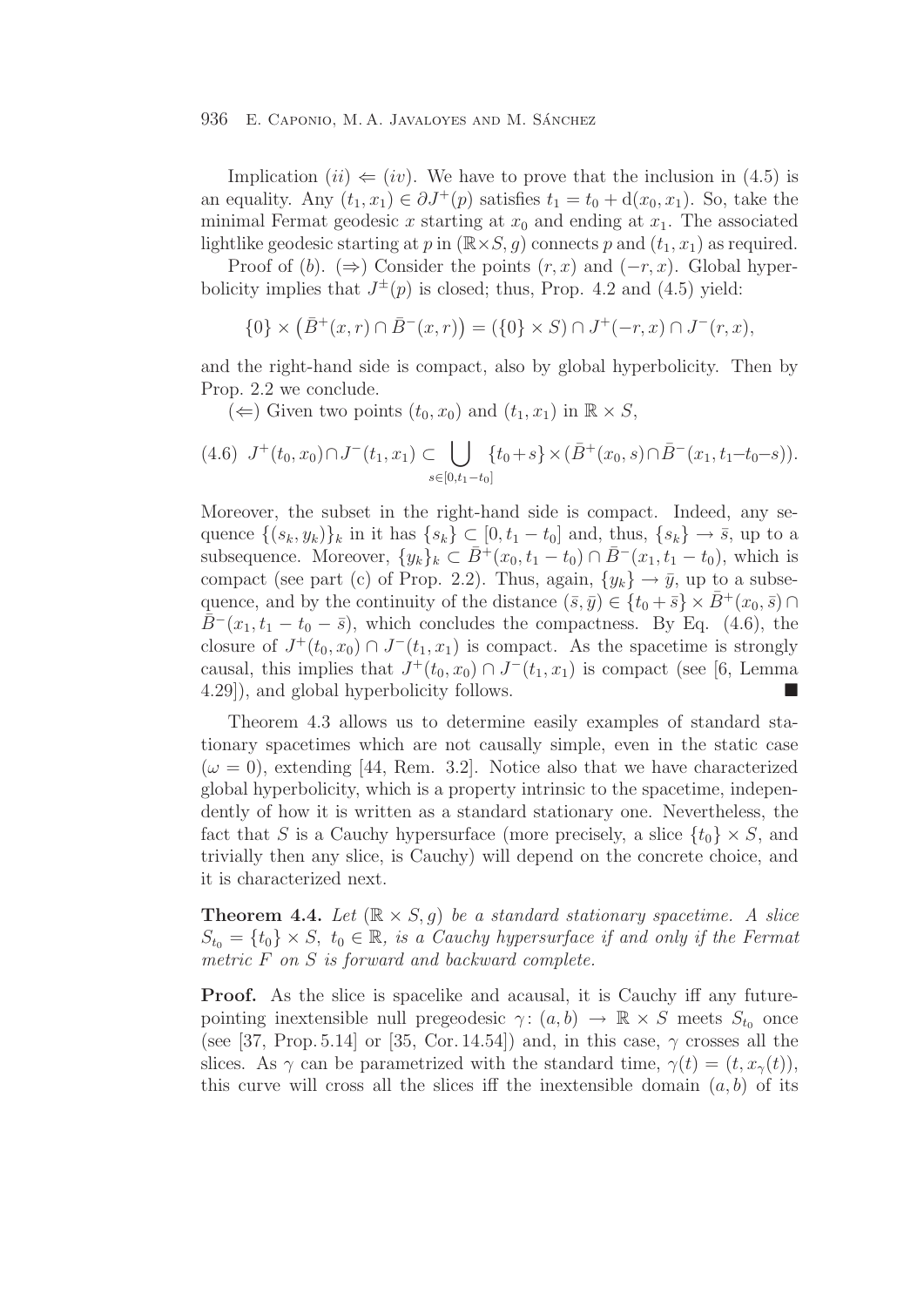$x_{\gamma}$ -component is equal to R. But the possible  $x_{\gamma}$ -components are all the (unit speed) Fermat geodesics, so, their domains are equal to  $\mathbb R$  if and only if  $(S, F)$  is forward and backward complete.

**Remark 4.5.** From the proof of Th. 4.4, a more precise result follows:

 $(S, F)$  is forward (resp. backward) complete iff any future-pointing (resp. past-pointing) inextensible lightlike geodesic –and, then, also any timelike curve– starting at  $S_0 = \{0\} \times S$  crosses all the slices  $S_t$  for  $t > 0$  (resp.  $t < 0$ ).

Informally, this means that forward/backward completeness is equivalent to the property that the slices behave as Cauchy hypersurfaces for future/past-pointing causal curves. As a consequence, one can construct a Fermat metric, with compact symmetrized closed balls, which is forward and (or) backward incomplete, by taking a globally hyperbolic stationary spacetime and splitting it as a standard one with respect to a non-Cauchy spacelike hypersurface S. The following example illustrates this situation.

**Example 4.6.** Consider Lorentz-Minkowski spacetime  $\mathbb{L}^2$ , i.e  $\mathbb{R}^2$  endowed with the metric  $g = -dt^2 + dx^2$  and the spacelike section given by the curve

$$
\alpha(\theta) = \begin{cases}\n(-\cosh \theta + 1, \sinh \theta) & \text{if } \theta \in (-\infty, 0], \\
(\cosh \theta - 1, \sinh \theta) & \text{if } \theta \in [0, +\infty).\n\end{cases}
$$

As emphasized at the beginning of the present section, we can express the Minkowski metric as a standard stationary spacetime by using the "spacelike hypersurface"  $\alpha$  (one can easily smooth  $\alpha$  in a neighborhood of 0, this will not affect the discussion below). Putting  $v_{\theta} = \alpha'(\theta)$ , a new standard stationary splitting of  $\mathbb{L}^2$  is determined by  $\beta \equiv 1$ ,  $g_0(\mu v_\theta, \mu v_\theta) = \mu^2$  and

$$
\omega(\mu v_{\theta}) = g(\partial_t, \mu v_{\theta})/\beta = \begin{cases} \mu \sinh \theta & \text{if } \theta \leq 0, \\ -\mu \sinh \theta & \text{if } \theta \geq 0. \end{cases}
$$

The associated Fermat metric is

$$
F(\mu v_{\theta}) = \begin{cases} \sqrt{\mu^2 (1 + \sinh^2 \theta)} + \mu \sinh \theta & \text{if } \theta \in (-\infty, 0], \\ \sqrt{\mu^2 (1 + \sinh^2 \theta)} - \mu \sinh \theta & \text{if } \theta \in [0, +\infty). \end{cases}
$$

The length of  $\mathbb R$  with this metric is

$$
\int_{-\infty}^{+\infty} F(v_{\theta}) d\theta = \int_{-\infty}^{0} (\cosh \theta + \sinh \theta) d\theta + \int_{0}^{+\infty} (\cosh \theta - \sinh \theta) d\theta = 2
$$

and, thus  $(\mathbb{R}, F)$  is neither forward nor backward complete, even though its symmetrized closed balls are compact. Obvious modifications in the branches of  $\alpha$  yield only forward and backward completeness, as pointed out in Rem. 4.5.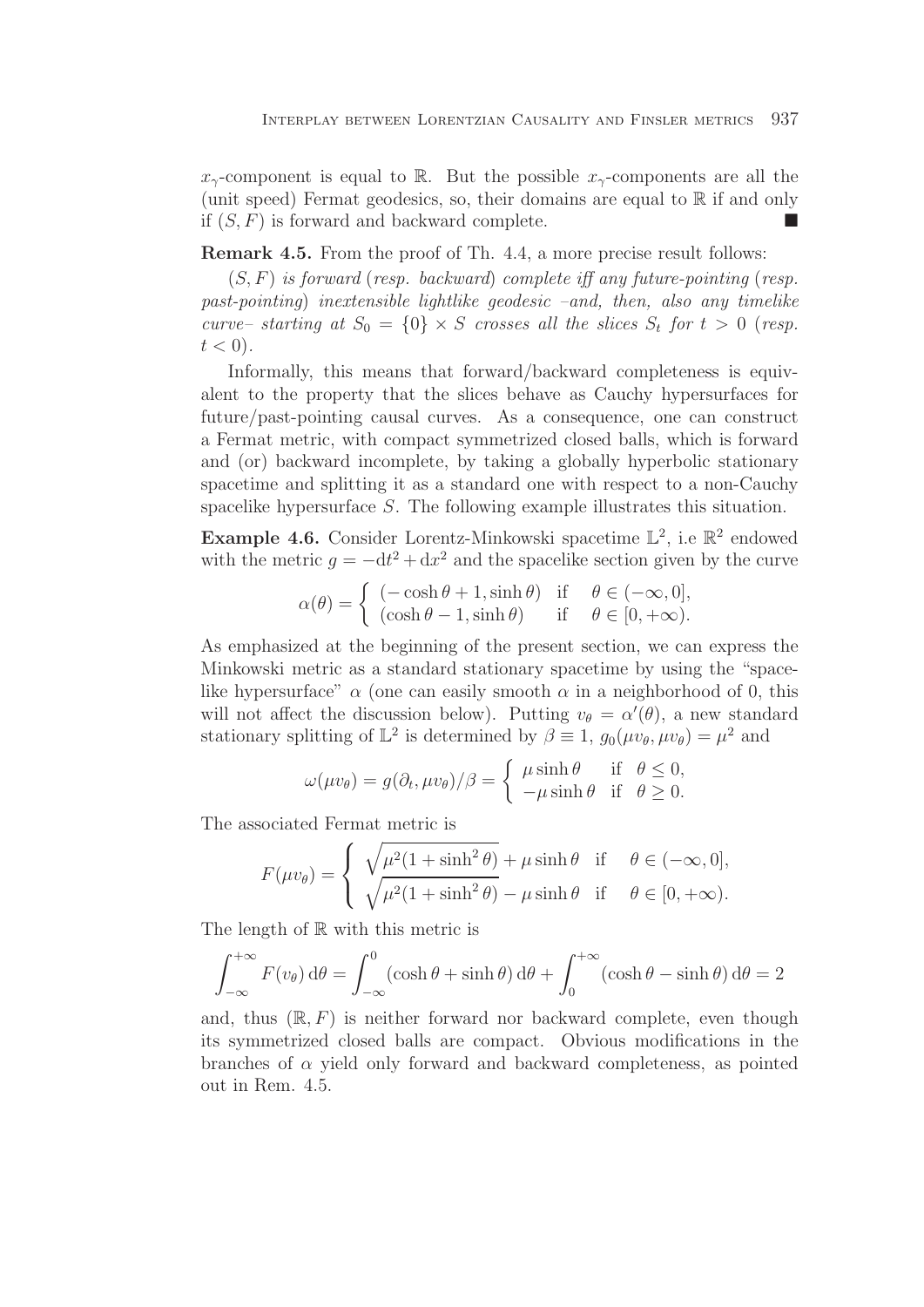## **4.3. Cauchy developments**

As the final application in this section, we will construct Cauchy developments in terms of the Fermat metric. A subset  $A$  of a spacetime  $M$  is achronal if no  $x, y \in A$  satisfies  $x \ll y$ ; in this case, the future (resp. past) Cauchy development of A, denoted by  $D^+(A)$  (resp.  $D^-(A)$ ), is the subset of points  $p \in M$  such that every past- (resp. future)- inextensible causal curve through p meets A. The union  $D(A) = D^+(A) \cup D^-(A)$  is the *Cauchy* development of A. The future  $H^+(A)$  (resp. past  $H^-(A)$ ) Cauchy horizon is defined as

$$
H^{\pm}(A) = \{ p \in \bar{D}^{\pm}(A) : I^{\pm}(p) \cap D^{\pm}(A) = \emptyset \}.
$$

Intuitively,  $D(A)$  is the region of M a priori predictable from data in A, and its horizon  $H(A) = H^+(A) \cup H^-(A)$ , the boundary of this region.

**Proposition 4.7.** Let  $(\mathbb{R} \times S, q)$  be a standard stationary spacetime as in (4.1), with  $S_0 = \{0\} \times S$  a Cauchy hypersurface,  $A \subset S$ , and  $A_{t_0} =$  ${t_0} \times A$  the corresponding (necessarily achronal) subset of  ${t_0} \times S$ . Then

- (4.7)  $D^+(A_{t_0}) = \{(t, y) : d(x, y) > t t_0 \text{ for every } x \notin A \text{ and } t \ge t_0\},$ <br>(4.8)  $D^-(A_{t_0}) = \{(t, y) : d(y, x) > t_0 t \text{ for every } x \notin A \text{ and } t \le t_0\},$
- $D^{-}(A_{t_0}) = \{(t, y) : d(y, x) > t_0 t \text{ for every } x \notin A \text{ and } t \leq t_0\},\$

where d is the distance in S associated to the Fermat metric. Moreover, the Cauchy horizons can be described as

(4.9) 
$$
H^+(A_{t_0}) = \{(t, y) : \inf_{x \notin A} d(x, y) = t - t_0\}
$$

(4.10) 
$$
H^{-}(A_{t_0}) = \{(t, y) : \inf_{x \notin A} d(y, x) = t_0 - t\}.
$$

**Proof.** Clearly,  $D^+(A_{t_0})$  is contained in the semi-space  $t \geq t_0$ . Given a point  $(t, y) \in \mathbb{R} \times S$ ,  $t \geq t_0$ , every past-inextensible causal curve meets the Cauchy hypersurface  $\{t_0\} \times S$  at some point. From the definition,  $(t, y) \notin D^+(A_{t_0})$ iff there exists  $x \in A^c$  (where  $A^c$  is the complementary subset of A in S) such that  $(t, y) \in J^+(t_0, x)$ . As  $J^+(t_0, x)$  is closed, this is equivalent to  $d(x, y) \leq t - t_0$  (recall (4.5)), and the conclusion on  $D^+(A_{t_0})$  follows.

The characterization of the Cauchy horizon is obtained by taking into account that  $\bar{D}^+(A_{t_0}) = \{(t, y) : \inf_{x \notin A} d(x, y) \geq t - t_0; t \geq t_0\}$  and using the property  $(s, x) \in I^+(t, y)$  iff  $d(y, x) < s-t$ , which follows from Prop. 4.2. Assume that  $\inf_{x \notin A} d(x, y) = t - t_0$ , and thus  $(t, y) \in \overline{D}^+(A_{t_0})$ . Then by the Finslerian Hopf-Rinow theorem this infimum is attained at some  $\bar{x} \in \overline{A^c}$ , i.e.  $d(\bar{x}, y) = t - t_0$ . Let  $(s_0, x_0) \in I^+(t, y)$ , then  $d(\bar{x}, x_0) \leq d(\bar{x}, y) + d(y, x_0)$  $t - t_0 + s_0 - t = s_0 - t_0$ . Moreover, as  $\bar{x} \in \overline{A^c}$  there exists  $\tilde{x} \in A^c$  such that  $d(\tilde{x}, x_0) < s_0 - t_0$ . Therefore, (4.7) implies that  $(s_0, x_0) \notin D^+(A_{t_0})$ , and the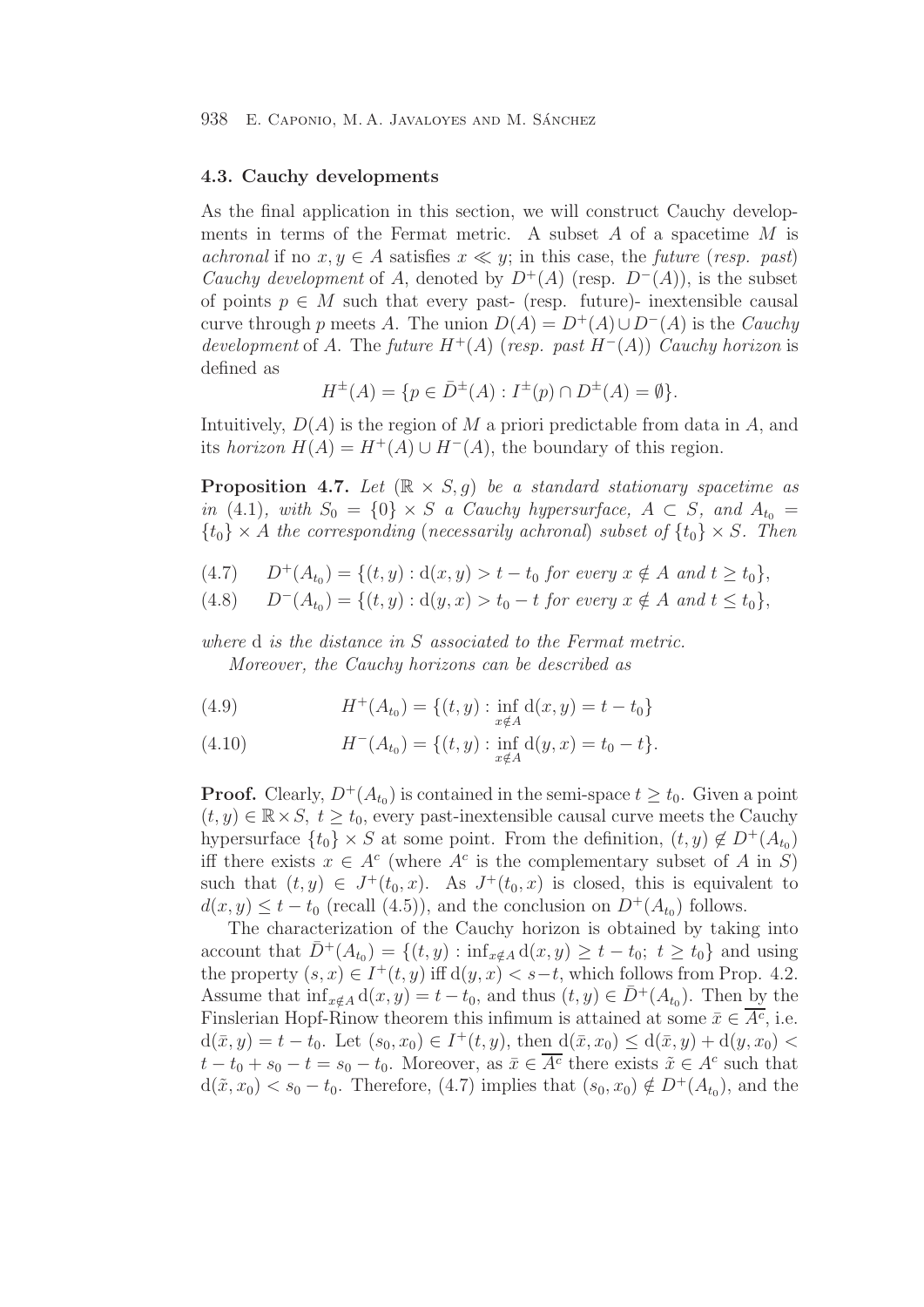inclusion  $\supset$  in (4.9) is proved. The other inclusion follows easily. Indeed, if there is  $(t, y) \in H^+(A_{t_0})$  such that  $\inf_{x \notin A} d(x, y) > t - t_0$ , then we can choose  $\varepsilon > 0$  small enough such that  $(t+\varepsilon, y) \in D^+(A_{t_0}) \cap I(t, y)$ . The pasts are obtained analogously are obtained analogously.

**Remark 4.8.** Such a result can be extended in some different directions:

(A) If  $\mathbb{R} \times S$  is globally hyperbolic, then any acausal compact spacelike submanifold A with boundary can be extended to a spacelike Cauchy hypersurface  $S_A$  [10]. Thus,  $D(A)$  can be computed in terms of the Fermat metric associated to the standard stationary splitting for  $S_A$ .

(B) Even if  $\mathbb{R} \times S$  is not globally hyperbolic (or S is not Cauchy) Cauchy developments could be studied by using the Cauchy boundary associated to the Finslerian metric (see [19], for properties of this boundary).

Next, the results in [30] on the regularity of the Finslerian distance function from the boundary will be used to obtain some extensions of the results on differentiability of horizons in [7] for the class of standard stationary spacetimes. We begin by describing the central result in [30]. Let  $(S, F)$  be a complete Finsler n-manifold, and  $\Omega \subset S$  an open connected subset such that its boundary  $\partial\Omega$  satisfies the Hölder condition  $C_{loc}^{2,1}$ . Let G be the subset of  $\Omega$  containing the points where the closest point from  $\partial\Omega$  is unique. Then  $\Sigma = \Omega \backslash G$  is a subset of the set of points where the inner "normal" geodesics from  $\partial\Omega$  do not minimize anymore (i.e., the cut locus). Now denote by  $\ell(y)$ the length of such a inner normal geodesic from  $y \in \partial\Omega$  to the first hit in the cut locus  $m(y) \in \Sigma$ . In [30, Th. 1.5-Cor. 1.6] the authors proved the following (optimal) result:

**Theorem 4.9.** Under the ambient hypotheses above, for any  $N > 0$  the function

$$
\partial\Omega \ni y \mapsto \min(N, \ell(y)) \in \mathbb{R}^+
$$

is Lipschitz-continuous on any compact subset of  $\partial\Omega$ . As a consequence

$$
\mathfrak{h}^{n-1}(\Sigma \cap B) < +\infty
$$

for any bounded subset B, where  $\mathfrak{h}^{n-1}$  denotes the  $(n-1)$ -dimensional Hausdorff measure.

Now, let A be a closed achronal hypersurface with boundary of a spacetime  $(M, q)$  of dimension  $(n + 1)$ . It is known that any point p in  $H^+(A)$ admits a *generator*, i.e., a lightlike geodesic through  $p$  entirely contained in  $H^+(A)$  which is either past-inextensible or has a past endpoint in the boundary of A (see for example [26, Prop. 6.5.3]). Let us denote by  $N(p)$ the number of generators through  $p \in H^+(A) \backslash A$ , and  $H^+_{\text{mul}}(A)$  the crease set [7, 17] i.e., the set of points  $p \in H^+(A) \setminus A$  with  $N(p) > 1$ . It is known that  $H^+(A) \setminus A$  is a topological hypersurface which satisfies a Lipschitz condition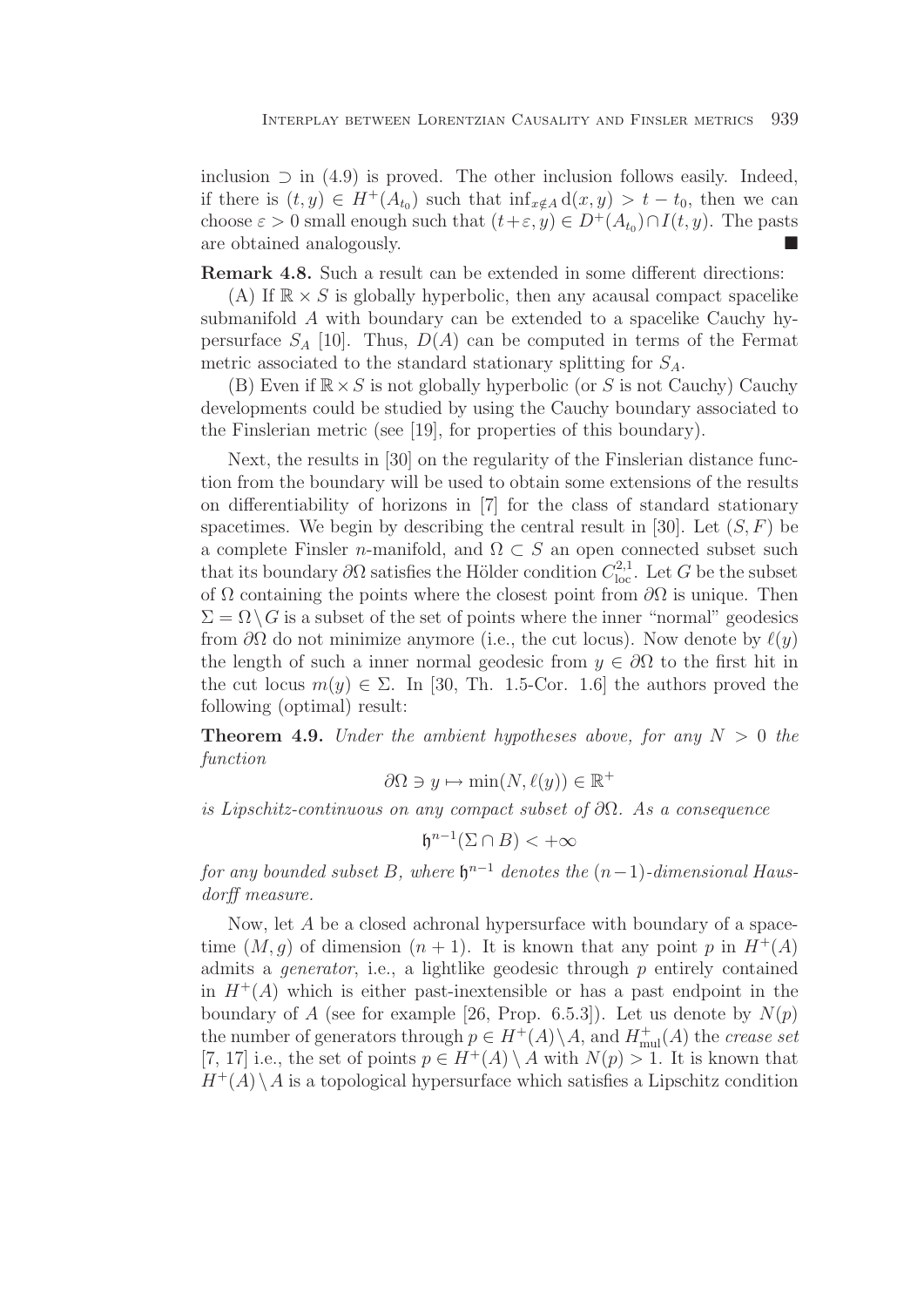(see [26, Prop. 6.3.1]); therefore, its non-differentiable points constitute a set of zero  $\mathfrak{h}^n$ -measure (even though this set may be highly non-negligible [17]). Moreover, the set of points where  $H^+(A) \setminus A$  is not differentiable coincides with the crease  $H_{\text{mul}}^{+}(A)$  (see [7]). Using Th. 4.9 and Prop. 4.7, the following more accurate estimate on the measure of this set is obtained.

**Theorem 4.10.** Let  $(\mathbb{R} \times S, g)$  be a standard stationary  $(n+1)$ -dimensional spacetime with  $S_0 = \{0\} \times S$  Cauchy, and let  $\Omega \subset S$  be an open connected subset with  $C_{\text{loc}}^{2,1}$  boundary  $\partial\Omega$ . Put  $A = \overline{\Omega}$ ,  $A_{t_0} = \{t_0\} \times A$ , and let  $H_{\text{mul}}^+(A_{t_0})$ the crease set of  $H^+(A_{t_0})$ . Then, for any compact (or Fermat bounded) subset  $B \subset S$ , we have that

 $\mathfrak{h}^{n-1}((B \times \mathbb{R}) \cap H_{\text{mul}}^+(A_{t_0})) < +\infty.$ 

## **5. Causality applied to Randers metrics**

Consider now any Randers manifold  $(S, R)$  as defined in  $(2.3)$ . In [3], the authors use the expression of a Randers metric as a Zermelo metric in order to classify Randers metrics of constant flag curvature. Here we will study Randers metrics with compact symmetrized closed balls by exploiting their expression as Fermat metrics for a standard stationary spacetime as in (4.1). Concretely:

(5.1) 
$$
\begin{cases} \beta = 1, \\ g_0 = h - \omega \otimes \omega, \end{cases}
$$

(see also [12] for a description of the equivalence between Randers, Zermelo and Fermat metrics).

## **5.1. Geodesic connectedness in Randers metrics**

The first consequence, for Randers metrics, of the interplay with Fermat ones is the following.

**Lemma 5.1.** Let  $(M, R)$  be a (connected) Randers manifold. If its symmetrized closed balls are compact then it is convex.

**Proof.** Consider the expression of the Randers metric as a Fermat metric described in  $(5.1)$ . We know from Th. 4.3 (b) that the associated standard stationary spacetime is globally hyperbolic and then causally simple. By part  $(a)$  of the same theorem, the Fermat metric is convex, *i.e.*, there exists a minimal geodesic between every two points  $p, q \in M$ .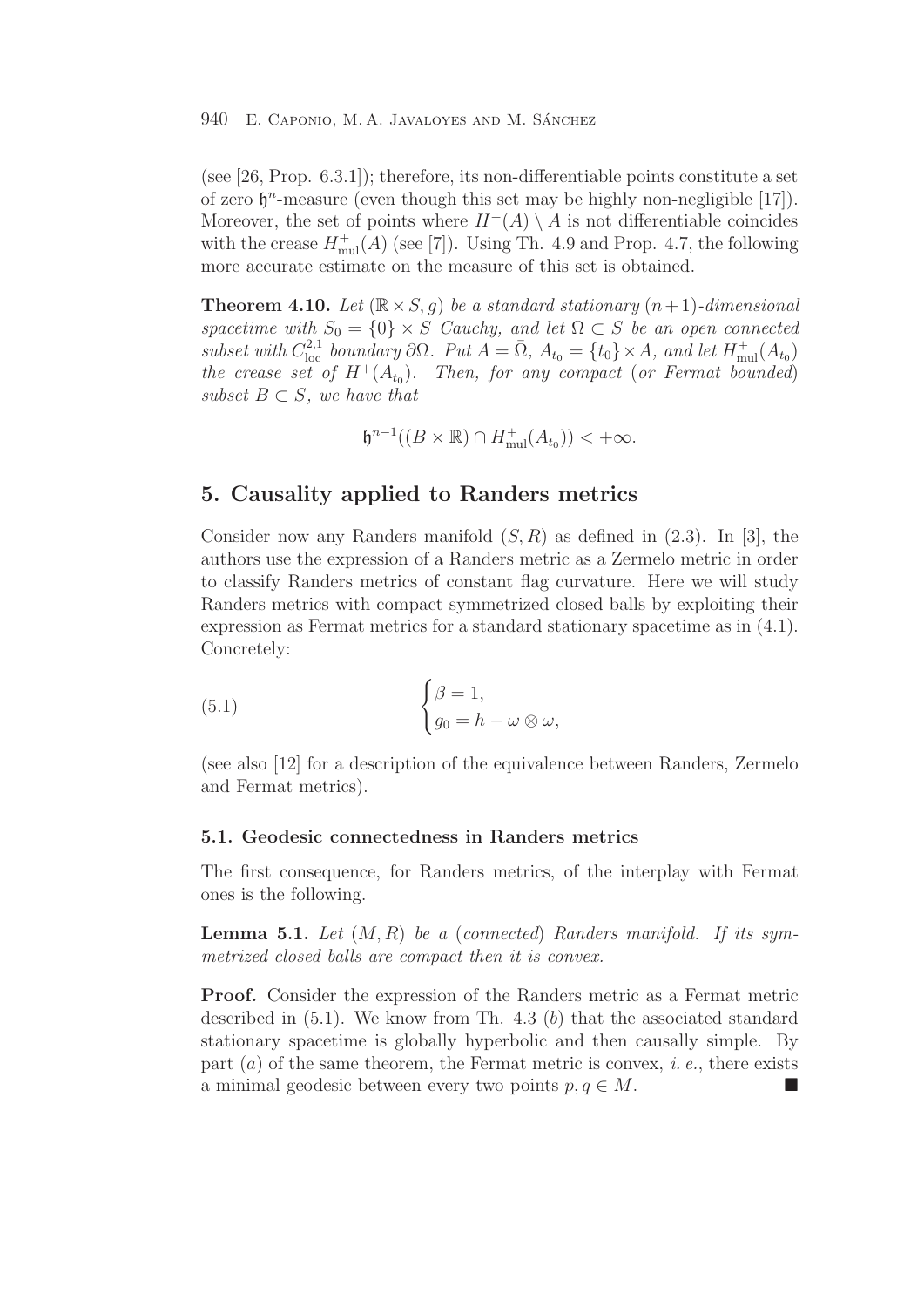This lemma is interesting because its proof provides a geometrical understanding of the compactness assumption on the simmetrized closed balls and it suggests the optimal Finslerian result. Indeed, Lemma 5.1 can be generalized to every non-reversible Finsler metric by using analytical techniques. The key point is to prove that, if the symmetrized closed balls are compact, the energy functional (2.5) of a Finsler metric satisfies the Palais-Smale condition on the manifold  $\Omega_{p,q}$  of  $H^1$ -curves joining two given points p and  $q$  of  $M$ . By using variational arguments, in [14, Th. 3.1], it is proved that if  $(M, F)$  is forward or backward complete then the energy E satisfies the Palais-Smale condition on  $\Omega_{p,q}$ . But the forward or backward completeness is only used to show that, given a Palais-Smale sequence, there exists a uniformly convergent subsequence. To that end, it is enough to prove that the supports of the sequence are contained in a compact subset and, then, to apply the Ascoli-Arzelà theorem. This follows from the Finslerian Hopf-Rinow theorem, using that the forward (or backward) closed balls are compact. But we can show easily that the Palais-Smale sequence is contained in the intersection of two closed balls  $\bar{B}^+(p, r_1) \cap \bar{B}^-(q, r_2)$  for some  $r_1, r_2 \in \mathbb{R}$ . Therefore, by Prop. 2.2, it is enough to assume that the symmetrized closed balls are compact. Once the Palais-Smale condition is satisfied, a standard minimization argument based on the Deformation Lemma (see for instance [32]) applies, giving the existence of a geodesic connecting p and q and with length equal to  $d(p, q)$ . Moreover, by using Ljusternik-Schnirelmann theory, we obtain also the existence of infinitely many connecting geodesics if  $M$  is not contractible. Summing up:

**Theorem 5.2.** Any Finsler metric with compact symmetrized closed balls is convex, i.e., for any  $p, q \in M$  there exists a geodesic joining p to q with length equal to the distance  $d(p, q)$ . Moreover, if M is not contractible then infinitely many connecting geodesics with divergent lengths exist.

Further developments of this result for manifolds with boundary have been obtained in [5].

**Remark 5.3.** The Finslerian Theorem of Bonnet-Myers (see for example [2, Theorem 7.7]) can be also extended by assuming compactness of symmetrized closed balls rather than forward or backward completeness. The proof of the theorem under this hypothesis can be accomplished by following the same steps as in [2, Theorem 7.7]. As a consequence, this condition can also be considered in Synge's Theorem (see [2, Theorem 8.8.1]) and, then, in theorems which may be formulated by using it implicitly, as the sphere theorem (see Rademacher's version focused on non-reversible Finsler metrics, [40]).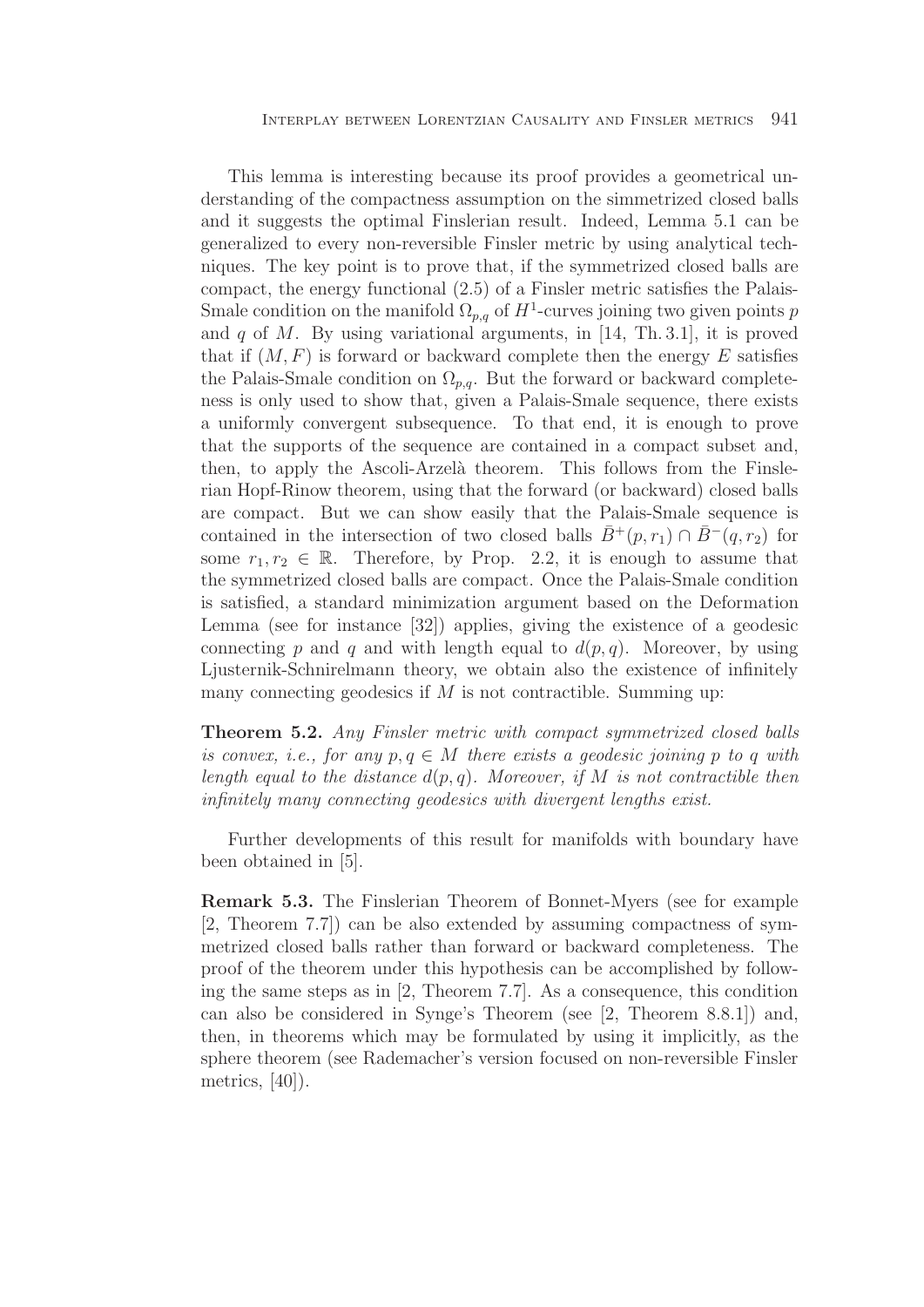## **5.2. Completeness of the symmetrized distance**

The role of compact symmetrized closed balls in previous results suggests to discuss when a Randers metric has complete symmetrized distance. Along the way, we will obtain some necessary conditions for a standard stationary spacetime to be globally hyperbolic.

**Proposition 5.4.** Let (M,R) be a Randers metric as in (2.3) with complete symmetrized distance. Then the Riemannian manifold  $(M, h)$  must be complete.

**Proof.** It is enough to prove that  $d_s(p,q) \leq d_h(p,q)$ , which can be done as follows. Let  $\ell_h, \ell_R$  denote, resp., the length measured with h and R. For any smooth curve  $\alpha$  joining p and q and its reverse curve  $\tilde{\alpha}$ , one has  $d_s(p,q) \leq \frac{1}{2}(\ell_R(\alpha) + \ell_R(\tilde{\alpha})) = \ell_h(\alpha)$ . As for every  $\varepsilon > 0$ ,  $\alpha$  can be chosen such that  $\ell_h(\alpha) < d_h(p, q) + \varepsilon$ , the required inequality follows.

Completeness of the Riemannian metric  $h$  is only a necessary condition for the completeness of  $d_s$ , as the following counterexample shows.

**Example 5.5.** Consider  $\mathbb{R}^2$  with the Euclidean metric  $\langle \cdot, \cdot \rangle$  and the sequence of points  $\{p_n = (0, n)\}_{n \in \mathbb{N}}$ . For each  $n \in \mathbb{N}$ , choose a unit-speed injective curve  $\gamma_n = (x_n, y_n) : [0, 2] \to \mathbb{R}^2$  from  $p_n$  to  $p_{n+1}$ , with  $\gamma_n |_{(0, 2)}$  contained in the set  $0 < x$ ,  $n < y < n + 1$ . Consider also the *y*-symmetric curves  $\tilde{\gamma}_n = (-x_n, y_n)$ . Let  $\varepsilon_n > 0$  small enough and  $0 < \alpha_n < 1$ , close to 1, such that  $\varepsilon_n+1-\alpha_n < 2^{-n-1}$ . Choose functions  $\mu_n : [0,2] \to \mathbb{R}$ ,  $\mu_n = \alpha_n \hat{\mu}_n$ , where  $\hat{\mu}_n$  is a bump function equal to 1 in a neighborhood of  $[\varepsilon_n, 2-\varepsilon_n]$ , and equal to 0 in a neighborhood of 0 and 2. Finally, define a 1-form along the curves  $\gamma_n$ ,  $\tilde{\gamma}_n$  as  $\omega_{\gamma_n(s)}(v) = -\langle \mu_n(s)\dot{\gamma}_n(s), v \rangle$  and  $\omega_{\tilde{\gamma}_n(s)}(v) = \langle \mu_n(s)\dot{\tilde{\gamma}}_n(s), v \rangle$ , and extend it to a 1-form  $\omega$  on all  $\mathbb{R}^2$  with norm strictly less than 1 at every point.

Now consider the Randers metric R in  $\mathbb{R}^2$  associated to the Euclidean metric and the 1-form  $\omega$ . The (non-converging) sequence  $\{p_n\}_n$  is Cauchy for the symmetrized distance  $d_s$  of R. In fact, both  $d(p_n, p_{n+1})$  and  $d(p_{n+1}, p_n)$ are smaller than  $2^{-n}$ , as can be checked by computing the Randers length of the curves  $\gamma_n$  and  $t \mapsto \tilde{\gamma}_n(2-t)$ . For example, for the first one:

$$
\ell_R(\gamma_n) = \int_0^2 \left( \omega(\dot{\gamma}_n(s)) + \sqrt{\langle \dot{\gamma}_n(s), \dot{\gamma}_n(s) \rangle} \right) ds
$$
  
\n
$$
\leq 2\varepsilon_n + \int_{\varepsilon_n}^{2-\varepsilon_n} \left( -\alpha_n \langle \dot{\gamma}_n(s), \dot{\gamma}_n(s) \rangle + \sqrt{\langle \dot{\gamma}_n(s), \dot{\gamma}_n(s) \rangle} \right) ds
$$
  
\n
$$
< 2\varepsilon_n + 2(1 - \alpha_n) < 2^{-n},
$$

as required.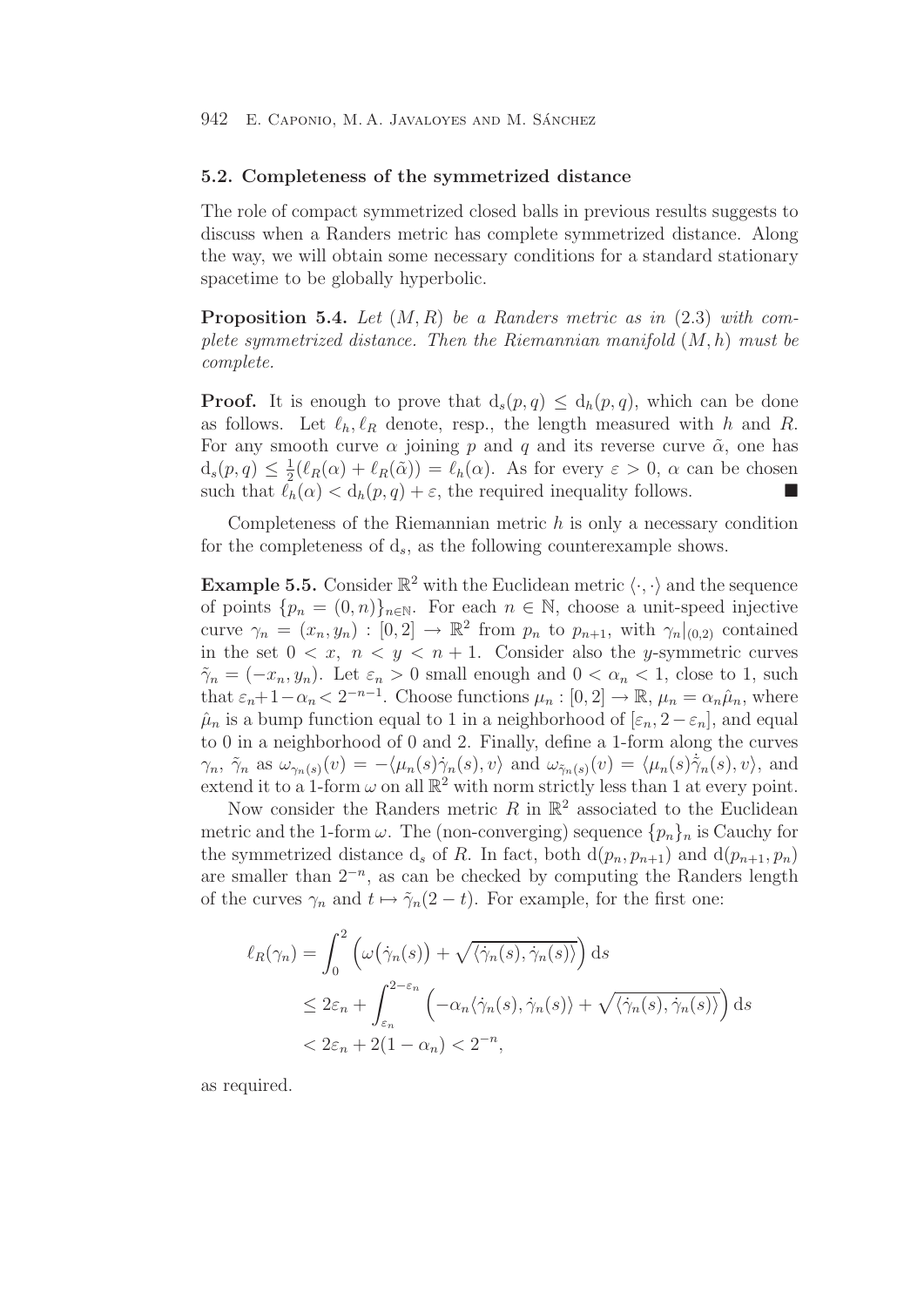Finally, as a straightforward consequence of Theorem 4.3 (b) and Propositions 2.2 and 5.4, we have:

**Corollary 5.6.** Let  $(\mathbb{R} \times S, g)$  be a globally hyperbolic standard stationary spacetime as in (4.1). Then the Riemannian metric on S

$$
h=\frac{1}{\beta}\,g_0+\frac{1}{\beta^2}\,\omega\otimes\omega,
$$

is complete.

**Remark 5.7.** In the static case ( $\omega = 0$ ), the converse is also true. Nevertheless, this is not true in general (a counterexample would follow easily from Example 5.5).

## **5.3. Randers metrics with the same pregeodesics**

Recall first that different Randers metrics with the same pregeodesics can be obtained by adding an exact 1-form  $df$  with small enough norm, concretely, such that  $df(v) < 1$  for all  $v \in TS$  with  $R(v) = 1$ . We denote by  $R^f$  the Randers metric  $R^f(v) = R(v) - df$ . In order to check that the pregeodesics of R and  $R^f$  coincide, notice that those joining two fixed points  $p, q \in M$  are the critical points of the Finslerian length. As for any curve  $\alpha : [a, b] \to M$ joining  $p$  and  $q$  we have that

$$
\int_a^b R^f(\dot{\alpha}(s)) ds = \int_a^b R(\dot{\alpha}(s)) ds + f(p) - f(q),
$$

the critical curves of R and  $R<sup>f</sup>$  coincide. Moreover, the symmetrized distance associated to  $R^f$  coincides trivially with the one associated to  $R^5$ .

From the viewpoint of SRC in the Introduction, the Randers metric  $R$ can be seen as a Fermat one  $F_g$  for a spacetime  $(M = \mathbb{R} \times S, g)$ , and the function  $f : S \to \mathbb{R}$  yields a section  $S^f = \{(f(x), x) : x \in S\} \subset \mathbb{R} \times S$ . As we show in the Introduction, if this section is spacelike then it induces a different Fermat metric on S (as well as a different splitting of  $(M, g)$ ) as a standard stationary spacetime with fixed  $K$ ). The next results show that  $S<sup>f</sup>$  is spacelike iff  $R<sup>f</sup> = R-df$  is Randers and the corresponding Fermat metric  $F_{af}$  on S coincides with  $R^f$ .

**Proposition 5.8.** Let  $(S, R)$  be a Randers manifold and  $(\mathbb{R} \times S, q)$  be the standard stationary spacetime associated to it via (5.1). Let  $f : S \to \mathbb{R}$  be

<sup>&</sup>lt;sup>5</sup>This fact can be used to find an example of a Randers metric with complete symmetrized distance but with non-compact symmetrized closed balls as in Example 2.3, in a more elegant way.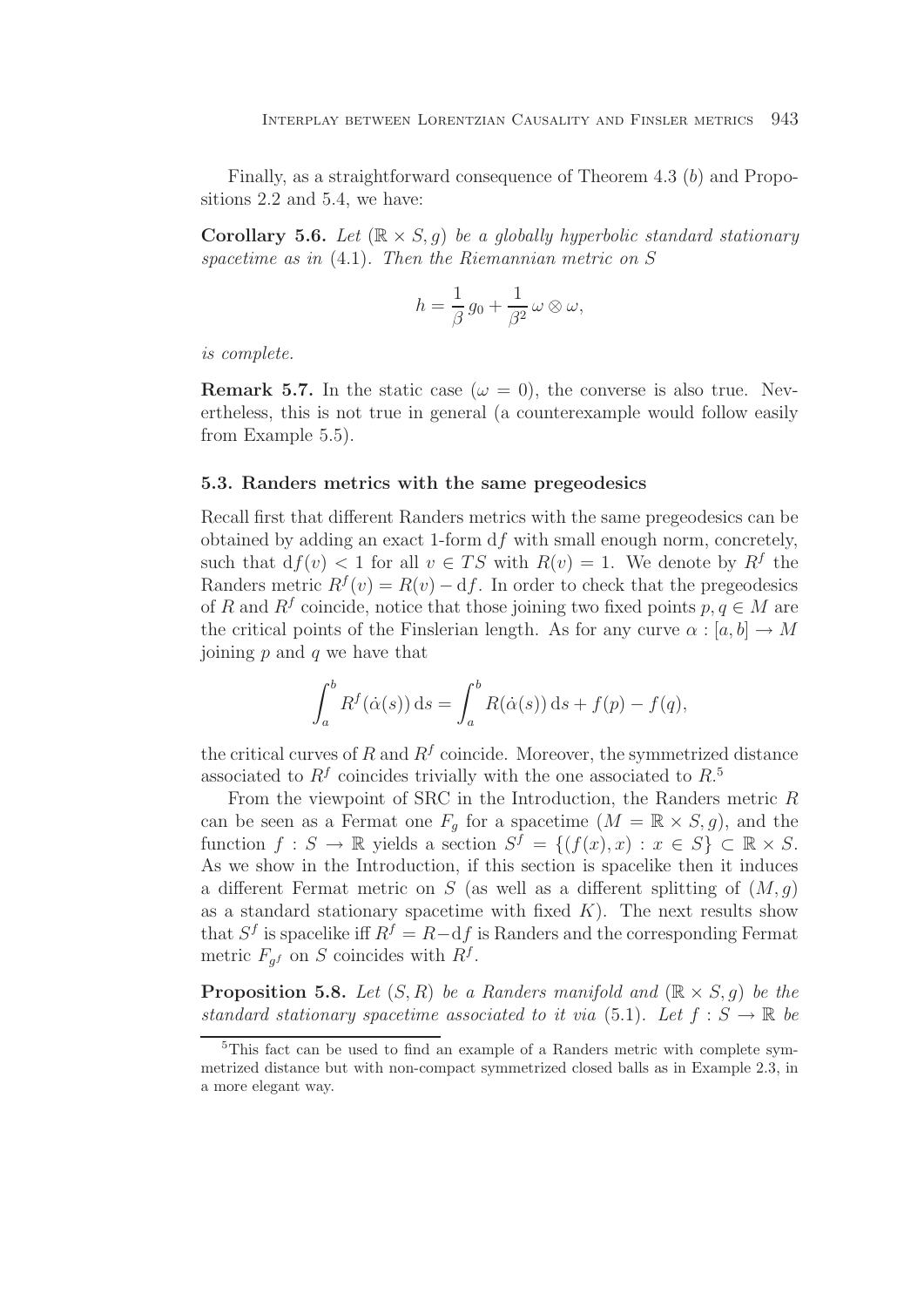a smooth function, then  $S^f = \{(f(x), x) \in \mathbb{R} \times S : x \in S\}$  is a spacelike hypersurface if and only if

(5.2) 
$$
\sup_{v \in TS, R(v)=1} df(v) < 1
$$

and, in this case,  $R^f = R - df$  is also a Randers metric on S.

**Proof.** Let  $\tilde{f}$ :  $S \to S^f \subset \mathbb{R} \times S$  be the map defined as  $\tilde{f}(x) = (f(x), x)$ . The tangent space at  $\tilde{f}(x)$  to  $S^f$  is given by  $T_{\tilde{f}(x)}S^f = {\tilde{\xi}} = (\tilde{df}_x(\xi), \xi) : \xi \in T_xS$ . Evaluating q on vector fields  $\tilde{\xi} \in TS^f$ , we get

(5.3) 
$$
g(\tilde{\xi}, \tilde{\xi}) = g_0(\xi, \xi) + 2\omega(\xi)df(\xi) - df(\xi)^2.
$$

By definition,  $S^f$  is spacelike if and only if

$$
g_0(\xi,\xi) + 2\omega(\xi)\mathrm{d}f(\xi) - \mathrm{d}f(\xi)^2 > 0,
$$

for every  $\xi \in TS$ ,  $\xi \neq 0$ . Since  $g_0 = h - \omega \otimes \omega$ , this condition is equivalent to

$$
-R(-\xi) < \mathrm{d}f(\xi) < R(\xi),
$$

and then to

$$
\mathrm{d}f(\xi) < R(\xi),
$$

for every  $\xi \in TS$ ,  $\xi \neq 0$ .

**Proposition 5.9.** Let  $(S, R)$  be a Randers manifold and  $(\mathbb{R} \times S, q)$  be the standard stationary spacetime associated to it via (5.1). Let  $f : S \to \mathbb{R}$  be a smooth function and assume that  $S^f = \{(f(x), x) \in \mathbb{R} \times S : x \in S\}$  is a spacelike hypersurface. Let  $g'_0$  be the Riemannian metric induced by g on  $S^f$  and  $\omega'$  be the 1-form on  $S^f$  defined as  $\omega'(\tilde{\xi}) = g(K, \tilde{\xi})$ , for all  $\tilde{\xi} \in TS^f$ . Consider the standard stationary metric  $g^f$  on  $\mathbb{R} \times S$  defined by  $g_0^{\tilde{f}} = \tilde{f}^* g'_0$ ,  $\omega^f = \tilde{f}^*\omega'$ ,  $\beta = 1$ , where  $\tilde{f} : S \to S^f$  is the map  $\tilde{f}(x) = (f(x), x)$ . Then the Fermat metric  $F_{qf}$  on S associated to g<sup>f</sup> is equal to  $R^f = R - df$ .

**Proof.** For any  $\xi \in TS$  we have

$$
g_0^f(\xi, \xi) = g_0'(\mathrm{d}\tilde{f}(\xi), \mathrm{d}\tilde{f}(\xi)) = g_0(\xi, \xi) + 2\omega(\xi)\mathrm{d}f(\xi) - \mathrm{d}f(\xi)^2.
$$

Moreover

$$
\omega^f(\xi) = \omega'(\mathrm{d}\tilde{f}(\xi)) = g(K,(\mathrm{d}f(\xi),\xi)) = \omega(\xi) - \mathrm{d}f(\xi)
$$

The Fermat metric associated to  $g<sup>f</sup>$  is equal to

$$
F_{g}f(\xi) = \omega^f(\xi) + \sqrt{g_0^f(\xi, \xi) + \omega^f(\xi)^2} = \omega(\xi) - df(\xi) + \sqrt{g_0(\xi, \xi) + \omega(\xi)^2}
$$
  
=  $\omega(\xi) - df(\xi) + \sqrt{h(\xi, \xi)} = R^f(\xi).$ 

$$
\mathcal{L}_{\mathcal{A}}
$$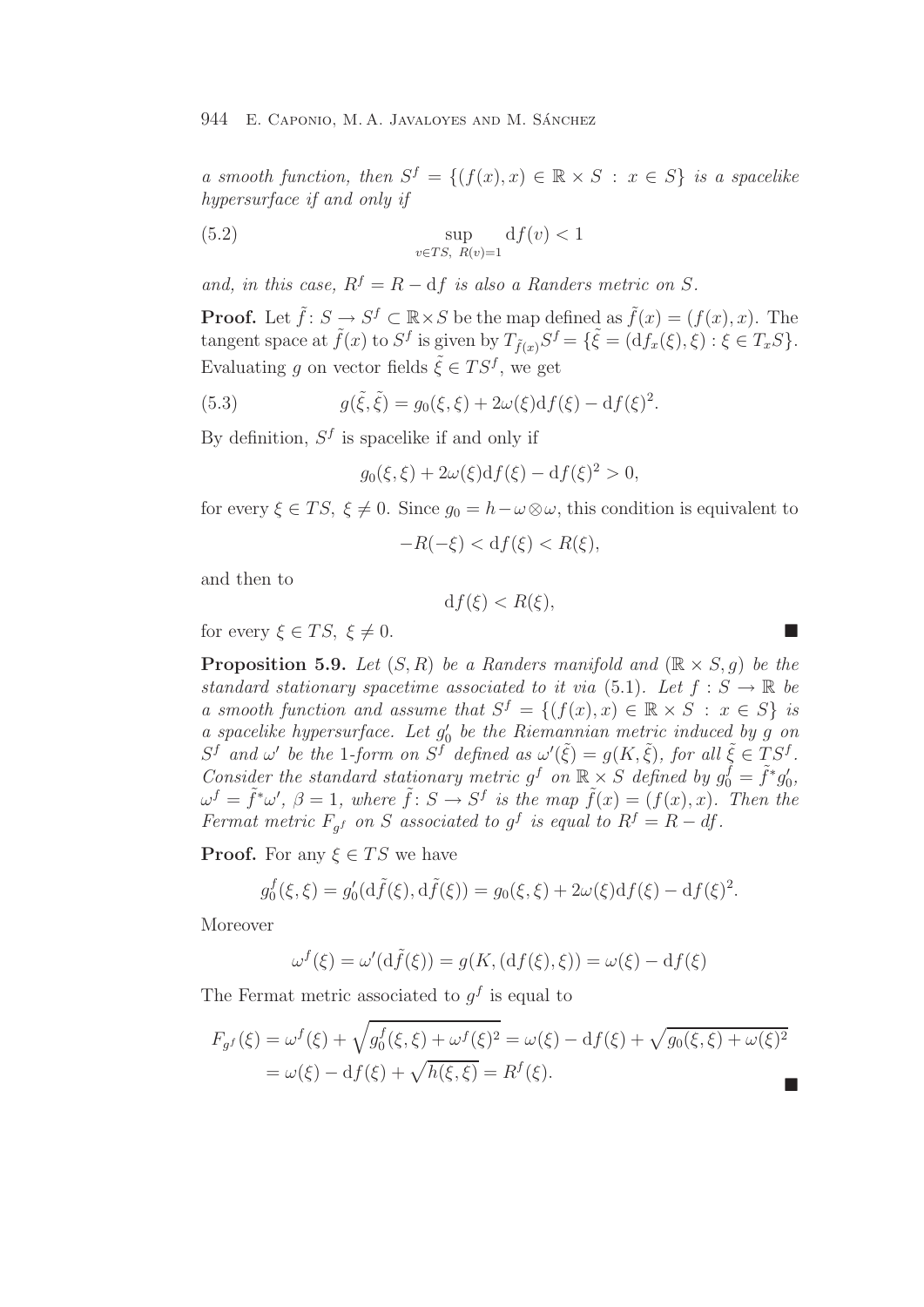**Theorem 5.10.** Let  $(S, R)$  be a Randers metric. There exists  $f : S \to \mathbb{R}$ such that the Randers metric given by

$$
(5.4) \t\t\t Rf(v) = R(v) - df(v)
$$

for  $v \in TS$  is geodesically complete if and only if the symmetrized closed balls of  $(S, R)$  are compact.

**Proof.** Consider the standard stationary spacetime  $(\mathbb{R} \times S, q)$  associated to the Randers metric R as described in  $(4.1)$  and  $(5.1)$ . By Th. 4.3 (b), compactness of the symmetrized closed balls is equivalent to global hyperbolicity. This property is also equivalent to the existence of a smooth spacelike Cauchy hypersurface [9], which can be given as the graph of some smooth function  $f: S \to \mathbb{R}$ . Moreover, recall that a spacelike hypersurface obtained as a graph  $S^f$  is Cauchy iff the Fermat metric  $F^f$  associated to it is forward and backward complete (Th. 4.4). This is equivalent to the completeness of the pullback of  $F^f$  on S through the map  $\tilde{f}$ . From Prop. 5.9, the pullback metric is equal to  $R^f$ .

## **5.4. Cut loci of Randers metrics via Cauchy horizons**

In Subsection 4.3, the properties of the Fermat distance from some subset A yield consequences on the horizon corresponding to A. Next, we will see that the correspondence is also fruitful in the converse way. In fact, the applications of general results on Cauchy horizons for Riemannian Geometry were already pointed out in [16]. Here, this will be extended to Finsler Geometry.

Let  $(S, R)$  be a connected Randers manifold, not necessarily forward or backward complete. Given any closed subset  $C \subset S$ , the distance function  $\rho_C : S \to [0, +\infty)$  is the infimum of the lengths of the smooth curves in S from<sup>6</sup> C to p. The function  $\rho_C$  is Lipschitz, more precisely  $|\rho_C(p) - \rho_C(q)| \le$  $2 d_s(p,q)$ . Let  $I \subset [0,+\infty)$  be a (non-empty) interval. We say that  $\gamma$ :  $I \rightarrow S$  is a *C*-minimizing segment if it is a unit speed geodesic such that  $\rho_C(\gamma(s)) = s$  for all  $s \in I$ . We emphasize that the interval I (which may be open, half open or closed) may not contain 0. Reasoning in the Finsler case as in [16, Prop. 9] for the Riemannian one, we have:

**Proposition 5.11.** Every  $p \in S \setminus C$  lies on at least one C-minimizing segment.

<sup>&</sup>lt;sup>6</sup>All the results will be obtained for the distance  $\rho_C$  from  $C \subset M$  to a point  $p \in M$ . Analogous results hold for the distance from a point  $p \in M$  to the subset  $C \subset M$  –they are reduced to the former case by considering the reverse Finsler metric.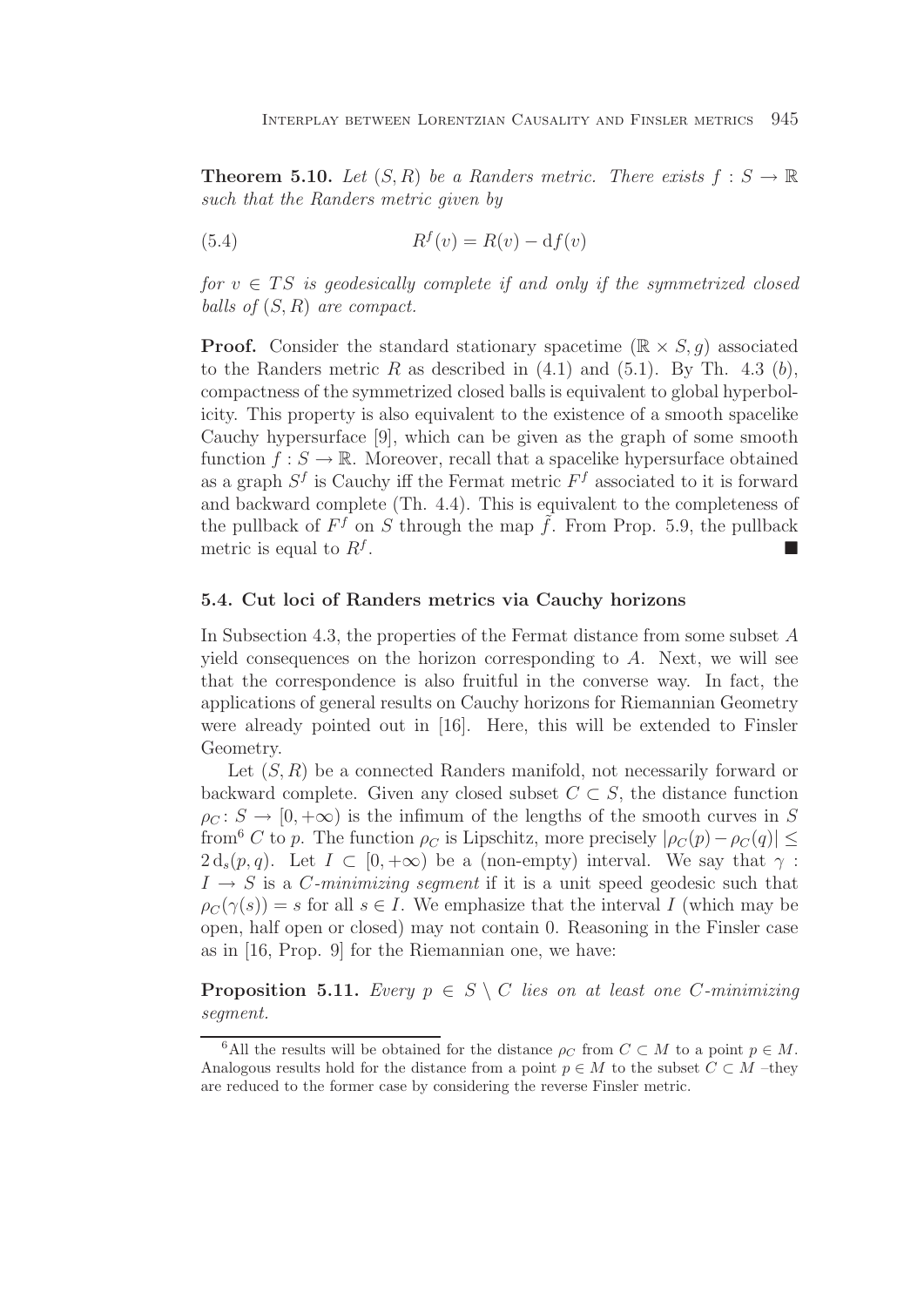From now on we will assume that C-minimizing segments are defined in their maximal domain. We say that a C-minimizing segment has a cut point iff its interval of definition is of the form [a, b] or  $(a, b]$  with  $b < +\infty$  being then  $p = \gamma(b)$  the cut point. The set of all the cut points is called the *cut* locus of C in S, denoted Cut<sub>C</sub>. For any  $p \in S \setminus C$  let  $N_C(p)$  be the number of C-minimizing segments passing through p. By Prop. 5.11,  $N_C(p) \ge 1$  for every  $p \in S \setminus C$ , and it is easy to see that if  $N_C(p) \geq 2$  then  $p \in \text{Cut}_C$ .

Now (taking into account formulas (5.1)), consider the standard stationary metric constructed for the *reverse* Randers metric  $\hat{R}$  so that the pastpointing lightlike geodesics correspond to the geodesics of  $(S, R)$ . We will focus in the "lower half" spacetime  $(M = (-\infty, 0) \times S, g)$ . These choices are convenient because we will use the general notion of horizon in [16], i.e, a *future horizon*  $H$  is<sup>7</sup> an achronal, closed, future null geodesically ruled topological hypersurface. Here future null geodesically ruled means that each point  $p \in \mathcal{H}$  belongs to a future inextensible lightlike geodesic  $\Gamma \subset \mathcal{H}$ , i.e. a null generator  $\Gamma$  of  $\mathcal H$ . Let us call  $\mathcal H$  the graph of  $-\rho_C$  in M, that is

$$
\mathcal{H} = \{ (-\rho_C(x), x) : x \in S \setminus C \},\
$$

which is a future horizon in the sense above. Up to reparametrization, the null generators are precisely, the curves  $s \mapsto (-\rho_C(\gamma(s)), \gamma(s)) = (s, \gamma(s)),$ where  $\gamma$  is a C-minimizing segment of  $(S, R)$ . Then, the number  $N_C(x)$  of C-minimizing segments through x coincides with the number  $N(-\rho_C(x), x)$ of null generators of H through the point  $(-\rho_C(x), x)$ . In addition, the set  $\mathcal{H}_{\text{end}}$  (given by the past endpoints of the null generators of  $\mathcal{H}$ ) coincides with the set  $\{(-\rho_C(p), p) : p \in \text{Cut}_C\}$ . After a result by Beem and Królak (see [7, Th. 3.5] and also [17, Prop. 3.4]) a point  $p \in \mathcal{H}$  is differentiable iff  $N(p) = 1$ . Then, as a consequence we obtain:

**Theorem 5.12.** Let  $(S, R)$  be a Randers manifold, and  $C \subset S$  a closed subset. A point  $p \in S \setminus C$  is a differentiable point of the distance function  $\rho_C$  from C if and only if it is crossed by exactly one minimizing segment, *i.e.*,  $N_C(p)=1$ .

As a final remark, notice that, in the preceding discussion, the fact that  $\mathcal H$ is a Lipschitz hypersurface (and, then by Rademacher theorem, almost everywhere differentiable) and the result in [16, Th. 1] about the zero  $\mathfrak{h}^n$ -measure of the set of smooth ends, yield directly:

**Corollary 5.13.** If C is a closed set in an n-dimensional Randers manifold  $(S, R)$ , then  $\mathfrak{h}^n(\mathrm{Cut}_C)=0$ .

<sup>7</sup>These requirements would be fulfilled by the horizons of Cauchy developments in Section 4.3, if one removes some parts of the spacetime; for example, for A closed,  $H^{-}(A) \setminus A$ would be a future horizon of  $M \setminus A$ .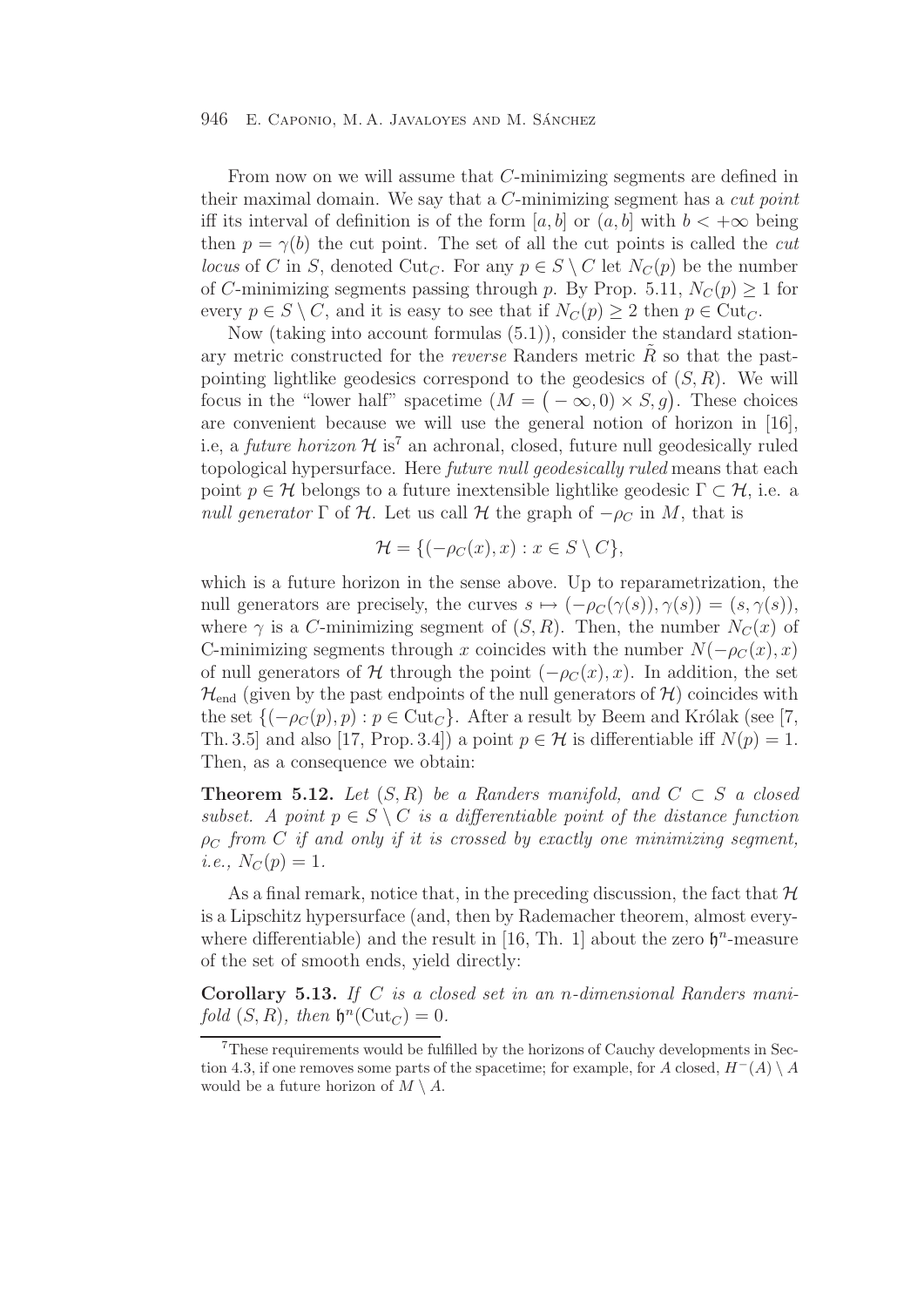We observe that the result in [30] (see Th. 4.9 above) says that, when the subset C is regular enough, then the Hausdorff dimension of  $\mathrm{Cut}_C$  is at most  $n-1$ . As far as we are aware it is not known if there exists a subset C such that the Hausdorff dimension of  $\mathrm{Cut}_C$  is equal to n.

# **6. Appendix: the symmetrized distance and its path metric space**

As we have commented in Section 2, the Finslerian distance  $d_F$  of a nonreversible Finsler manifold  $(M, F)$  is not a true distance, as it is nonsymmetric. One can symmetrize it to obtain the so-called symmetrized distance in (2.6), but then the analog to Hopf-Rinow theorem does not hold (see the counterexample 2.3). Indeed,  $d_s$  is *not* constructed as length metric (see [25]). In fact, we can construct from the symmetrized distance its associated length metric as follows. Given a continuous curve  $\alpha : I \to M$  with  $I \subset \mathbb{R}$  an interval, an arbitrary subset of  $\mathbb{R}$ , we define the *dilatation* of  $\alpha$ ,  $\mathrm{dil}(\alpha)$  as

$$
dil(\alpha) = \sup_{s,t \in I; s \neq t} \frac{d_s(\alpha(s), \alpha(t))}{|s - t|},
$$

and the *local dilatation* at  $t_0 \in I$  as

$$
\mathrm{dil}_{t_0}(\alpha) = \lim_{\varepsilon \to 0} \mathrm{dil}(\alpha|_{(t_0-\varepsilon,t_0+\varepsilon)}).
$$

As M is a (connected) manifold, we can consider just the class of piecewise smooth curves, and define the length associated to  $d_s$  on  $[a, b] \subset I$  as:

$$
l(\alpha) = \int_a^b \mathrm{dil}_t(\alpha) \, \mathrm{d}t.
$$

This length determines a length metric  $d_s^l$  and, then, the path-metric space  $(M, d^l)$  for which the Horf Binow theorem does hold (see [25, pp. 2, 0]). For  $(M, d_s^l)$  for which the Hopf-Rinow theorem does hold (see [25, pp. 2–9]). For a Randers metric, using that  $d_s(p,q) \leq d_h(p,q)$  for every  $p,q \in M$  (see the proof of Prop. 5.4), and the definition of length distance, we can easily deduce that  $d_s(p,q) \leq d_s'(p,q) \leq d_h(p,q)$  for every  $p,q \in M$ . We will show that actually  $d' = d$ . that actually  $d_s^l = d_h$ .

**Proposition 6.1.** Let  $R(v) = \sqrt{h(v, v)} + \omega(v)$  be a Randers metric and ds the summatrice distance of d. Then the langth distance of a second to dethe symmetrized distance of  $d_R$ . Then the length distance  $d_s^l$  associated to  $d_s$ <br>coincides with the distance d coincides with the distance  $d_h$ .

**Proof.** It is enough to prove that given a curve  $\alpha$ , parametrized by the h-length, the local dilatations  $\mathrm{dil}_{t_0}^s(\alpha)$ ,  $\mathrm{dil}_{t_0}^h(\alpha)$  for  $d_s$  and  $d_h$  satisfy:

(6.1) 
$$
\mathrm{dil}_{t_0}^s(\alpha) \geq \mathrm{dil}_{t_0}^h(\alpha) (= 1),
$$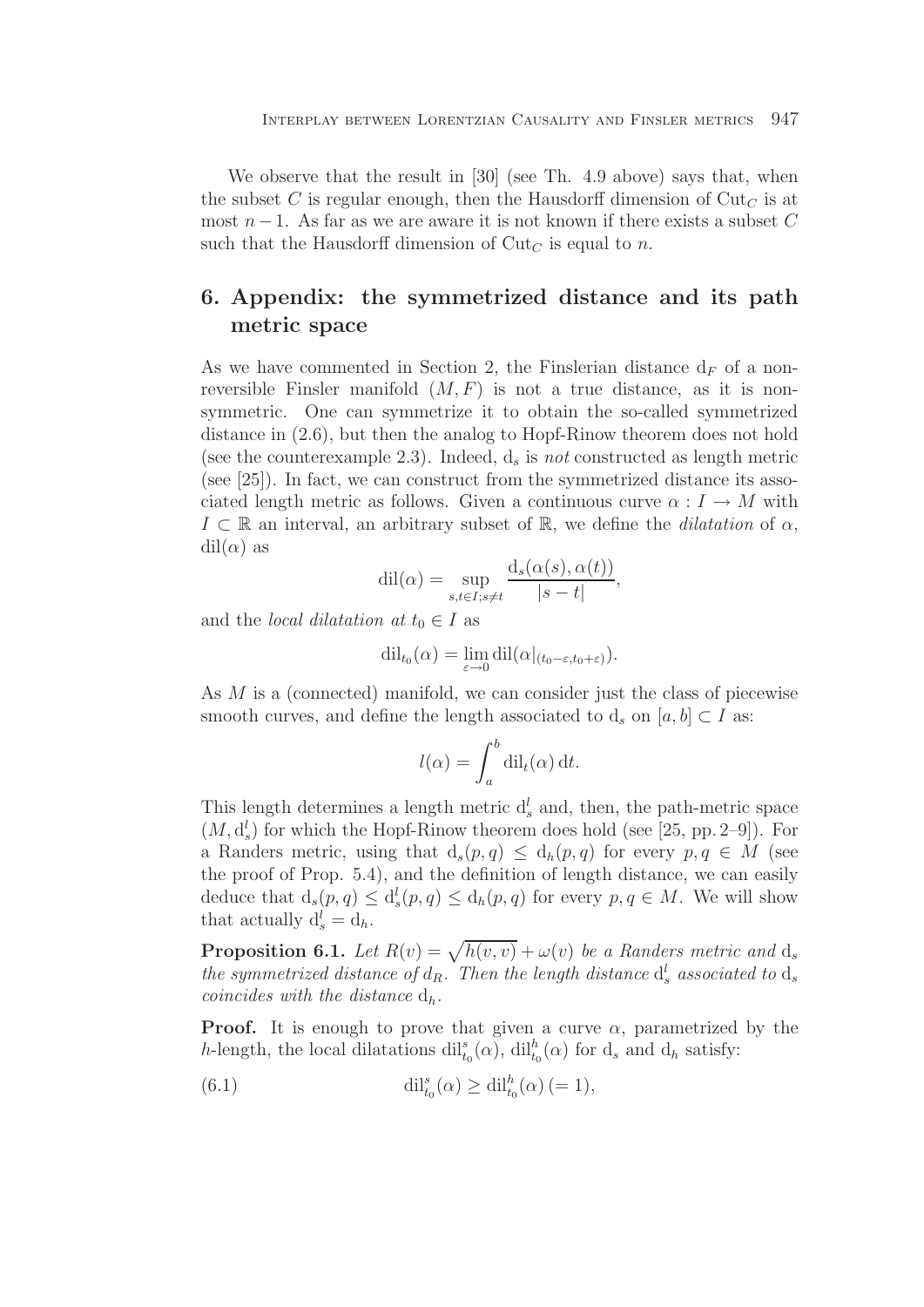as the converse follows from  $d_s' \leq d_h$ . Consider a convex neighborhood U<br>of  $g(t_1)$  in the Banders metric  $B(s) = \sqrt{h(s_1, s_1)} + g(s_1, s_2) \in TM$ . We gan of  $\alpha(t_0)$  in the Randers metric  $R(v) = \sqrt{h(v,v)} + \omega(v)$ ,  $v \in TM$ . We can assume that the closure of U is compact and contained in a chart  $(\tilde{U},x)$ such that  $x(\tilde{U})$  is a Euclidean ball in  $\mathbb{R}^n$ . Moreover, we can take a constant  $C > 0$  such that

$$
\frac{1}{C}|\mathrm{d}x(v)| \le \sqrt{h(v,v)} \le CR(v) \quad \forall v \in T\tilde{U},
$$

where  $|\cdot|$  is the Euclidean norm in  $\mathbb{R}^n$ . Consider an interval I such that  $\alpha(I) \subset U$ . Given  $s, t \in I$ , let  $\gamma_1$  be the Randers pregeodesic in U from  $\alpha(s)$ to  $\alpha(t)$  and  $\gamma_2$  the Randers pregeodesic in U from  $\alpha(t)$  to  $\alpha(s)$  both defined in [0, 1] and parametrized with constant h-Riemannian speed. Let  $\gamma$  be the closed curve defined in [0, 1] as  $\gamma_1$  and in [1, 2] as  $\gamma(t) = \gamma_2(t-1)$ . Then

$$
\frac{d_s(\alpha(s), \alpha(t))}{|s-t|} = \frac{1}{2|s-t|} \int_0^2 R(\dot{\gamma}(\mu)) d\mu \ge \frac{d_h(\alpha(s), \alpha(t))}{|s-t|} + \frac{1}{2|s-t|} \int_0^2 \omega(\dot{\gamma}(\mu)) d\mu,
$$

and (6.1) will follow if

(6.2) 
$$
\lim_{s,t \to t_0} \frac{1}{2|s-t|} \int_0^2 \omega(\dot{\gamma}(\mu)) d\mu = 0.
$$

Write in the chosen coordinates  $\omega = \sum_i \omega_i dx^i$  and  $x \circ \gamma = (\gamma^1, \dots, \gamma^n)$  so<br>that  $|dx(\alpha)|^2 = \sum_i (\alpha^i)^2$ . Bocall that  $h(\alpha(u), \dot{\alpha}(u))$  is constant in [0, 1] as that  $|dx(\dot{\gamma})|^2 = \sum_i (\dot{\gamma}^i)^2$ . Recall that  $\overline{h}(\dot{\gamma}(\mu), \dot{\gamma}(\mu))$  is constant in [0, 1] as well as in [1, 2] and, so, for all  $\mu \in [0, 2]$ :

(6.3) 
$$
|dx(\dot{\gamma}(\mu))| \le C\sqrt{h(\dot{\gamma}(\mu), \dot{\gamma}(\mu))} < C \ell_h(\gamma) \le C^2 \ell_R(\gamma)
$$
  
=  $2C^2 d_s(\alpha(s), \alpha(t)) \le 2C^2 d_h(\alpha(s), \alpha(t)) \le 2C^2|s - t|,$ 

where  $\ell_h$  and  $\ell_R$  are the lengths associated to h and R respectively. So, the mean value theorem and (6.3) imply the existence of  $\mu_i \in (0, \mu)$  such that:

$$
\omega(\dot{\gamma}(\mu)) = \sum_{i=1}^{n} \omega_i(\gamma(\mu)) \dot{\gamma}^i(\mu)
$$
  
= 
$$
\sum_{i=1}^{n} \omega_i(\gamma(0)) \dot{\gamma}^i(\mu) + \sum_{i,j=1}^{n} \frac{\partial \omega_i}{\partial x^j}(\gamma(\mu_i)) \dot{\gamma}^j(\mu_i) \dot{\gamma}^i(\mu) \mu
$$
  

$$
\leq \sum_{i=1}^{n} \omega_i(\gamma(0)) \dot{\gamma}^i(\mu) + 2 \tilde{C}(s - t)^2,
$$

for some constant  $\tilde{C}$  independent of t, s. Integrating this expression:

$$
\frac{1}{2|s-t|} \left| \int_0^2 \omega(\dot{\gamma}(\mu)) d\mu \right| \leq \tilde{C}|s-t|,
$$

and  $(6.2)$  follows, as required.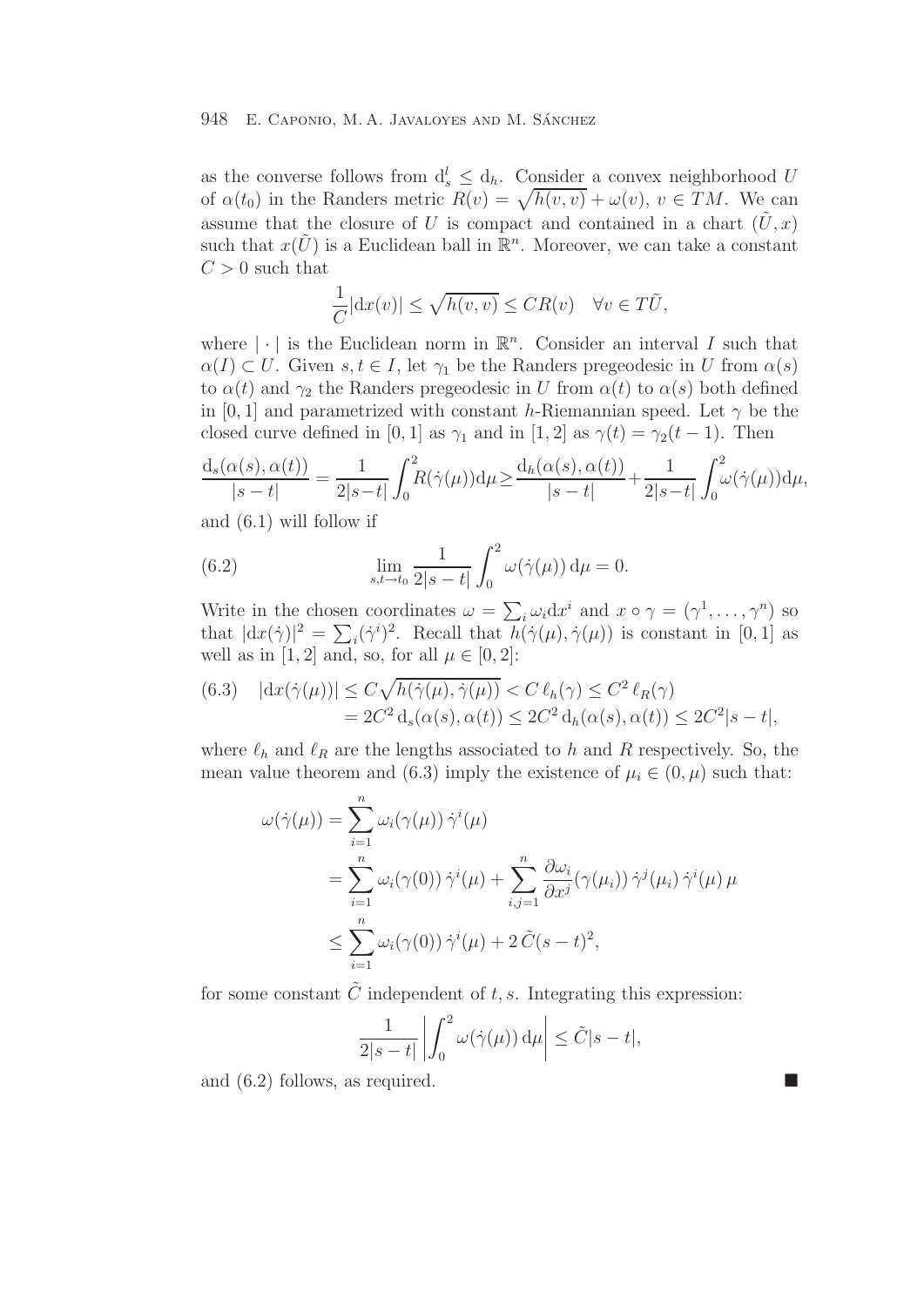Observe that Example 2.3 yields a Randers manifold  $(S, R)$  where  $d_s$  is complete with S  $d_s$ -bounded, non-compact and  $d_h$ -unbounded. The involved Hopf-Rinow type relations are summarized in the following diagram:



## **References**

- [1] Bangert, V.: On the existence of closed geodesics on two-spheres. *Internat. J. Math.* **4** (1993), no. 1, 1–10.
- [2] Bao, D., Chern, S.-S. and Shen, Z.: *An introduction to Riemann– Finsler geometry.* Graduate Texts in Mathematics **200**. Springer-Verlag, New York, 2000.
- [3] BAO, D., ROBLES, C. AND SHEN, Z.: Zermelo navigation on Riemannian manifolds. *J. Differential Geom.* **66** (2004), no. 3, 377–435.
- [4] BARTOLO, R., CANDELA, A. AND CAPONIO, E.: Normal geodesics connecting two non–necessarily spacelike submanifolds in a stationary spacetime. *Adv. Nonlinear Stud.* **10** (2010), no. 4, 851–866.
- [5] BARTOLO, R., CAPONIO, E., GERMINARIO, A. AND SÁNCHEZ, M.: Convex domains of Finsler and Riemannian manifold. *Calc. Var. Partial Differential Equations* **40** (2010), no. 3-4, 335–356.
- [6] Beem, J. K., Ehrlich, P. E. and Easley, K. L.: *Global Lorentzian geometry.* Monographs and Textbooks in Pure and Applied Mathematics **202**. Marcel Dekker, New York, 1996.
- [7] BEEM, J.K. AND KRÓLAK, A.: Cauchy horizon end points and differentiability. *J. Math. Phys.* **39** (1998), no. 11, 6001–6010.
- [8] BERNAL, A. N. AND SÁNCHEZ, M.: On smooth Cauchy hypersurfaces and Geroch's splitting theorem. *Comm. Math. Phys.* **243** (2003), no. 3, 461–470.
- [9] BERNAL, A. N. AND SANCHEZ, M.: Smoothness of time functions and the metric splitting of globally hyperbolic spacetimes. *Comm. Math. Phys.* **257** (2005), no. 1, 43–50.
- [10] BERNAL, A. N. AND SÁNCHEZ, M.: Further results on the smoothability of Cauchy hypersurfaces and Cauchy time functions. *Lett. Math. Phys.* **77** (2006), no. 2, 183–197.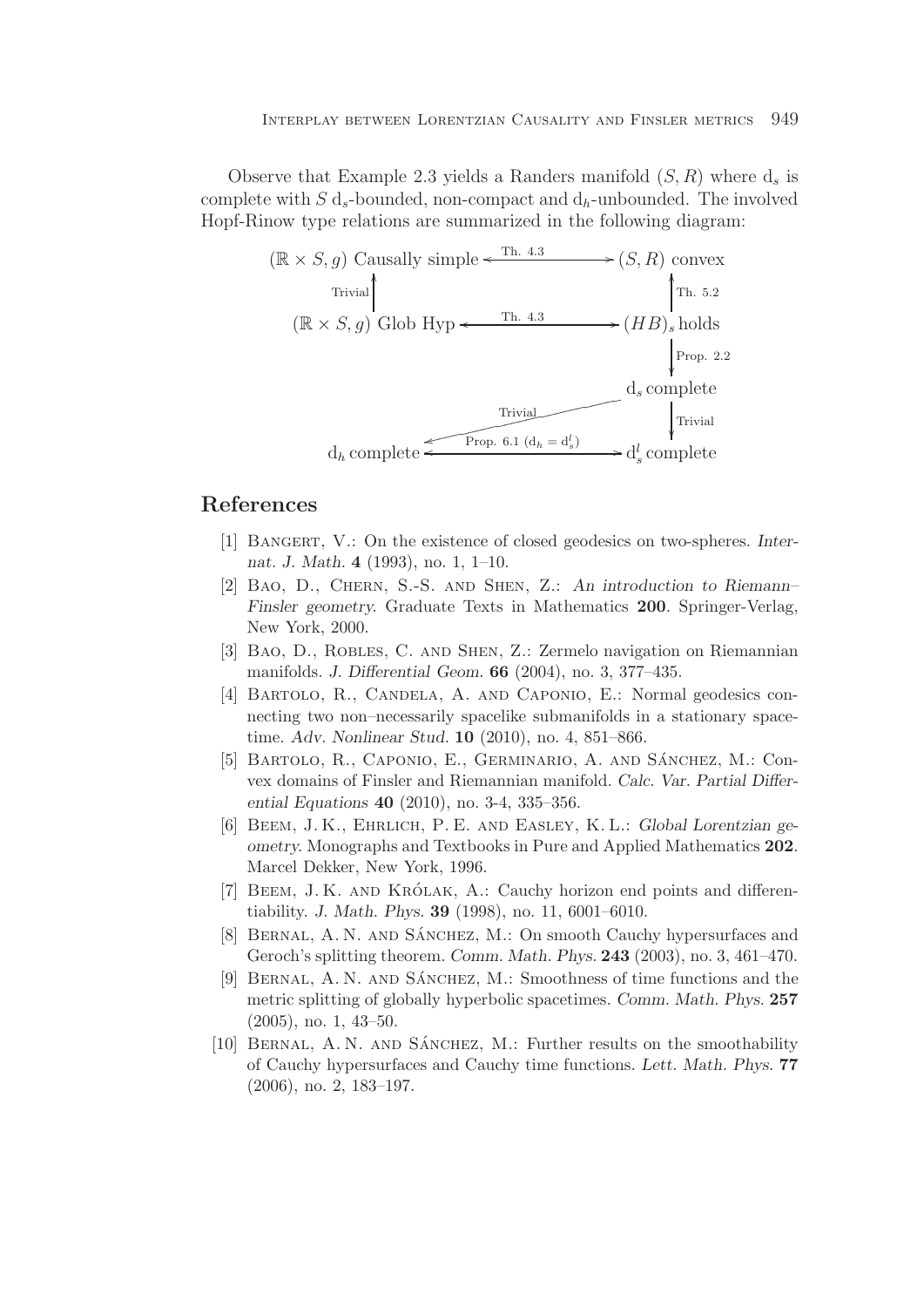- 950 E. CAPONIO, M. A. JAVALOYES AND M. SÁNCHEZ
	- [11] BERNAL, A. N. AND SÁNCHEZ, M.: Globally hyperbolic spacetimes can be defined as "causal" instead of "strongly causal". *Classical Quanum Gravity* **24** (2007), no. 3, 745–749.
	- [12] BILIOTTI, L. AND JAVALOYES, M. A.: t-periodic light rays in conformally stationary spacetimes via Finsler geometry. *Houston J. Math.* **37** (2011), no. 1, 127–146.
	- [13] CANDELA, A. M., FLORES, J. L. AND SANCHEZ, M.: Global hyperbolicity and Palais-Smale condition for action functionals in stationary spacetimes. *Adv. Math.* **218** (2008), no. 2, 515–536.
	- [14] Caponio, E., Javaloyes, M. A. and Masiello, A.: On the energy functional on Finsler manifolds and applications to stationary spacetimes. *Math. Ann.*, in press. DOI: 10.1007/s00208-010-0602-7.
	- [15] Caponio, E., Javaloyes, M. A. and Masiello, A.: Morse theory of causal geodesics in a stationary spacetime via Morse theory of geodesics of a Finsler metric. *Ann. Inst. H. Poincar´e Anal. Non Lin´eaire* **27** (2010), no. 3, 857–876.
	- [16] CHRUSCIEL, P. T., FU, J. H. G., GALLOWAY, G. J. AND HOWARD, R.: On fine differentiability properties of horizons and applications to Riemannian geometry. *J. Geom. Phys.* **41** (2002), no. 1-2, 1–12.
	- [17] Chru´sciel, P. T. and Galloway, G. J.: Horizons non-differentiable on a dense set. *Comm. Math. Phys.* **193** (1998), no. 2, 449–470.
	- [18] DAZORD, P.: *Propiétés globales des géodésiques des Espaces de Finsler.* Theses, Université de Lyon, 1969.
	- [19] FLORES, J.L., HERRERA, J. AND SÁNCHEZ, M.: Gromov, Cauchy and causal boundaries for Riemannian, Finslerian and Lorentzian manifolds. arXiv:1011.1154v1 [math.DG], 2010.
	- [20] FLORES, J. L. AND SÁNCHEZ, M.: Geodesics in stationary spacetimes. Application to Kerr spacetime. *Int. J. Theor. Phys. Group Theory Nonlinear Opt.* **8** (2002), no. 3, 319–336. (also republished in *Theoretical Physics 2002 Part 2*, 141–158. Horizons in World Physics **243**, Nova Science).
	- [21] FLORES, J.L. AND SÁNCHEZ, M.: The causal boundary of wave-type spacetimes. *J. High Energy Phys.* (2008), no. 3, 036, 43 pp.
	- [22] FRANKS, J.: Geodesics on  $S^2$  and periodic points of annulus homeomorphisms. *Invent. Math.* **108** (1992), no. 2, 403–418.
	- [23] Geroch, R.: Domain of dependence. *J. Math. Phys.* **11** (1970), 437–449.
	- [24] Gibbons, G. W., Herdeiro, C. A. R., Warnick, C. M. and Werner, M. C.: Stationary metrics and optical Zermelo–Randers–Finsler geometry. *Phys. Rev. D* **79** (2009), no. 4, 044022, 21 pp.
	- [25] Gromov, M.: *Metric structures for Riemannian and non-Riemannian spaces.* Progress in Mathematics **152**. Birkh¨auser, Boston, MA, 1999.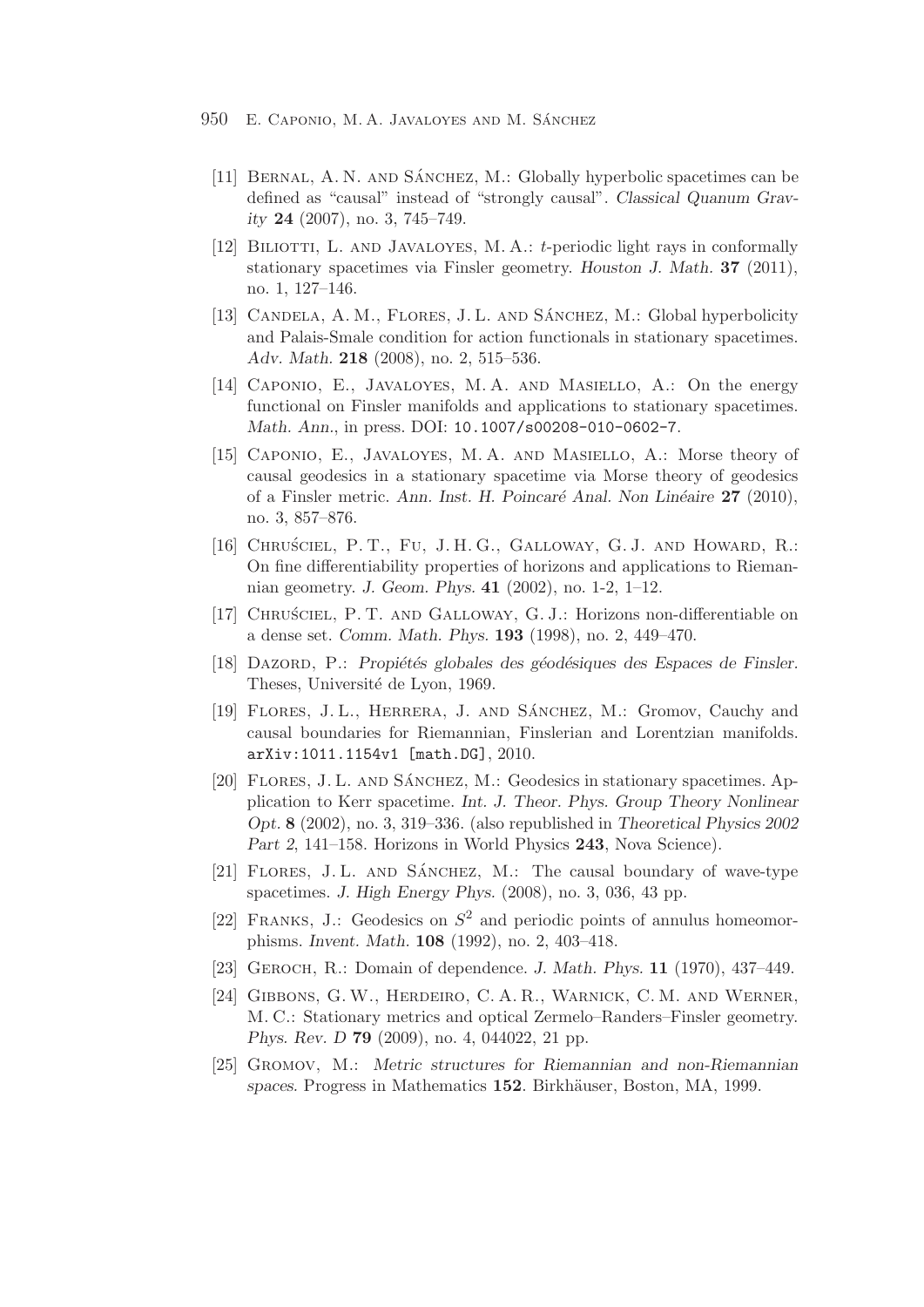- [26] Hawking, S. W. and Ellis, G. F. R.: *The large scale structure of spacetime.* Cambridge Monographs on Mathematical Physics **1**. Cambridge University Press, London-New York, 1973.
- [27] JAVALOYES, M. A. AND SÁNCHEZ, M.: A note on the existence of standard splittings for conformally stationary spacetimes. *Classical Quantum Gravity* **25** (2008), no. 16, 168001, 7 pp.
- [28] Katok, A. B.: Ergodic perturbations of degenerate integrable Hamiltonian systems. *Izv. Akad. Nauk SSSR Ser. Mat.* **37** (1973), 539–576.
- [29] Kovner, I.: Fermat principles for arbitrary space-times. *Astrophysical Journal* **351** (1990), 114–120.
- [30] Li, Y. and Nirenberg, L.: The distance function to the boundary, Finsler geometry, and the singular set of viscosity solutions of some Hamilton– Jacobi equations. *Comm. Pure Appl. Math.* **58** (2005), no. 1, 85–146.
- [31] Masiello, A.: *Variational methods in Lorentzian geometry.* Pitman Research Notes in Mathematics Series **309**. Longman Scientific & Technical, Harlow, New York, 1994.
- [32] Mawhin, J. and Willem, M.: *Critical point theory and Hamiltonian systems.* Applied Math. Sciences **74**. Springer-Verlag, New York, 1989.
- [33] MINGUZZI, E. AND SÁNCHEZ, M.: The causal hierarchy of spacetimes. In *Recent developments in pseudo-Riemannian geometry*, 299–358. ESI Lect. Math. Phys. Eur. Math. Soc., Zürich, 2008.
- [34] NOMIZU, K. AND OZEKI, H.: The existence of complete Riemannian metrics. *Proc. Amer. Math. Soc.* **12** (1961), 889–891.
- [35] O'Neill, B.: *Semi-Riemannian geometry.* Pure and Applied Mathematics **103**. Academic Press, Inc., New York, 1983.
- [36] O'Neill, B.: *The geometry of Kerr black holes.* A K Peters, Wellesley, MA, 1995.
- [37] Penrose, R.: *Techniques of differential topology in relativity.* Conference Board of the Mathematical Sciences Regional Conference Series in Applied Mathematics **7**. SIAM, Philadelphia, Pa., 1972.
- [38] Perlick, V.: On Fermat's principle in general relativity. I. The general case. *Classical Quantum Gravity* **7** (1990), no. 8, 1319–1331.
- [39] Rademacher, H.-B.: Nonreversible Finsler metrics of positive flag curvature. In *A sampler of Riemann–Finsler geometry*, 261–302. Math. Sci. Res. Inst. Publ. **50**. Cambridge Univ. Press, Cambridge, 2004.
- [40] Rademacher, H.-B.: A sphere theorem for non-reversible Finsler metrics. *Math. Ann.* **328** (2004), no. 3, 373–387.
- [41] Sachs, R. K. and Wu, H. H.: *General relativity for mathematicians.* Graduate Texts in Math. **48**. Springer-Verlag, New York-Heidelberg, 1977.
- [42] SANCHEZ, M.: Some remarks on causality theory and variational methods in Lorentzian manifolds. *Conf. Semin. Mat. Univ. Bari* **265** (1997), 1–12.